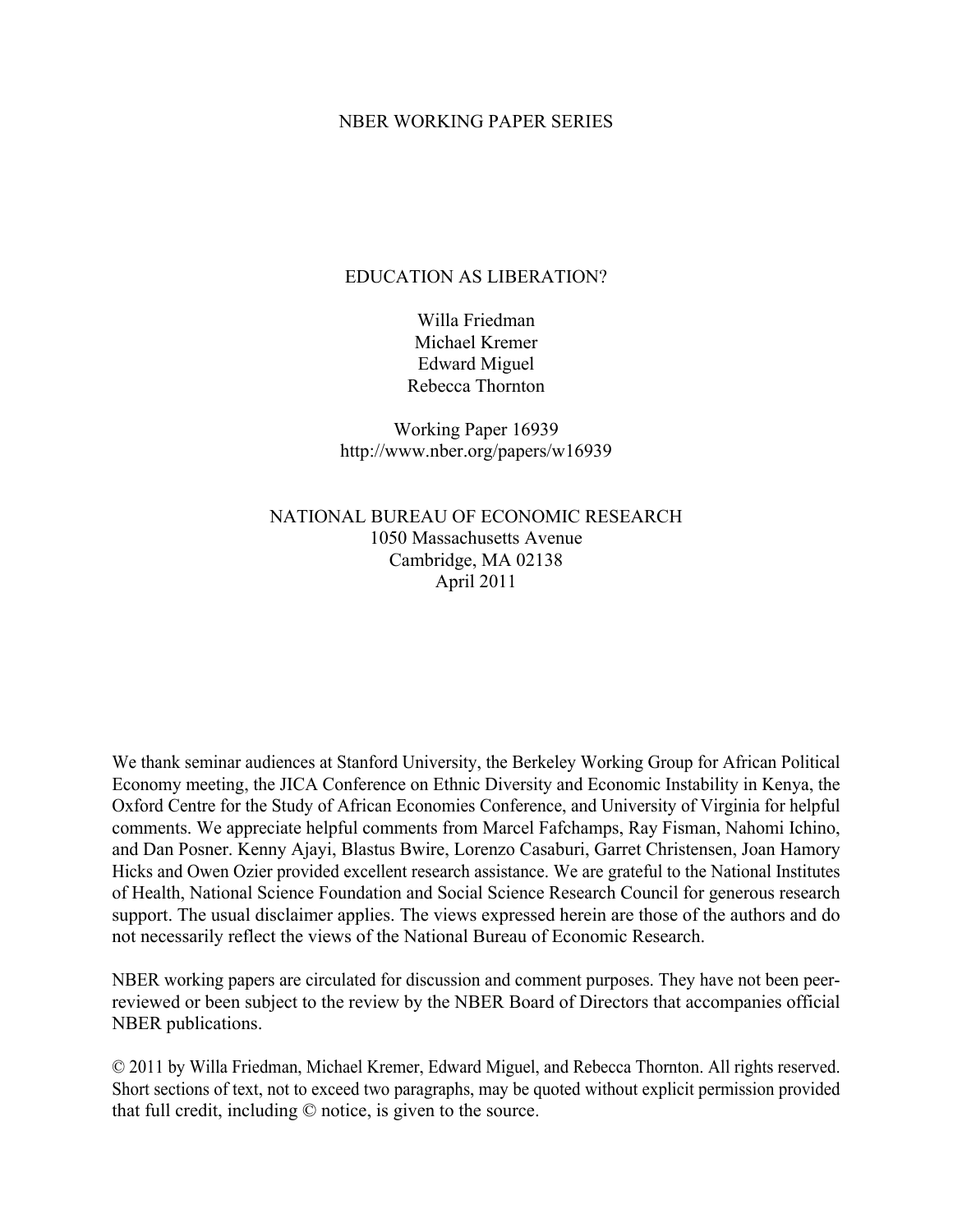Education as Liberation? Willa Friedman, Michael Kremer, Edward Miguel, and Rebecca Thornton NBER Working Paper No. 16939 April 2011, Revised December 2011 JEL No. I20,O15,P16

# **ABSTRACT**

Scholars have long speculated about education's political impacts, variously arguing that it promotes modern or pro-democratic attitudes; that it instills acceptance of existing authority; and that it empowers the disadvantaged to challenge authority. To avoid endogeneity bias, if schooling requires some willingness to accept authority, we assess the political and social impacts of a randomized girls' merit scholarship incentive program in Kenya that raised test scores and secondary schooling. We find little evidence for modernization theory. Consistent with the empowerment view, young women in program schools were less likely to accept domestic violence. Moreover, the program increased objective political knowledge, and reduced acceptance of political authority. However, this rejection of the status quo did not translate into greater perceived political efficacy, community participation, or voting intentions. Instead, the perceived legitimacy of political violence increased. Reverse causality may help account for the view that education instills greater acceptance of authority.

Willa Friedman Department of Economics University of California at Berkeley 508-1 Evans Hall #3880 Berkeley, CA 94720-3880 willa@econ.berkeley.edu

Michael Kremer Harvard University Department of Economics Littauer Center M20 Cambridge, MA 02138 and NBER mkremer@fas.harvard.edu Edward Miguel Department of Economics University of California, Berkeley 530 Evans Hall #3880 Berkeley, CA 94720 and NBER emiguel@econ.berkeley.edu

Rebecca Thornton University of Michigan 611 Tappan St. Ann Arbor, MI 48109 rebeccal@umich.edu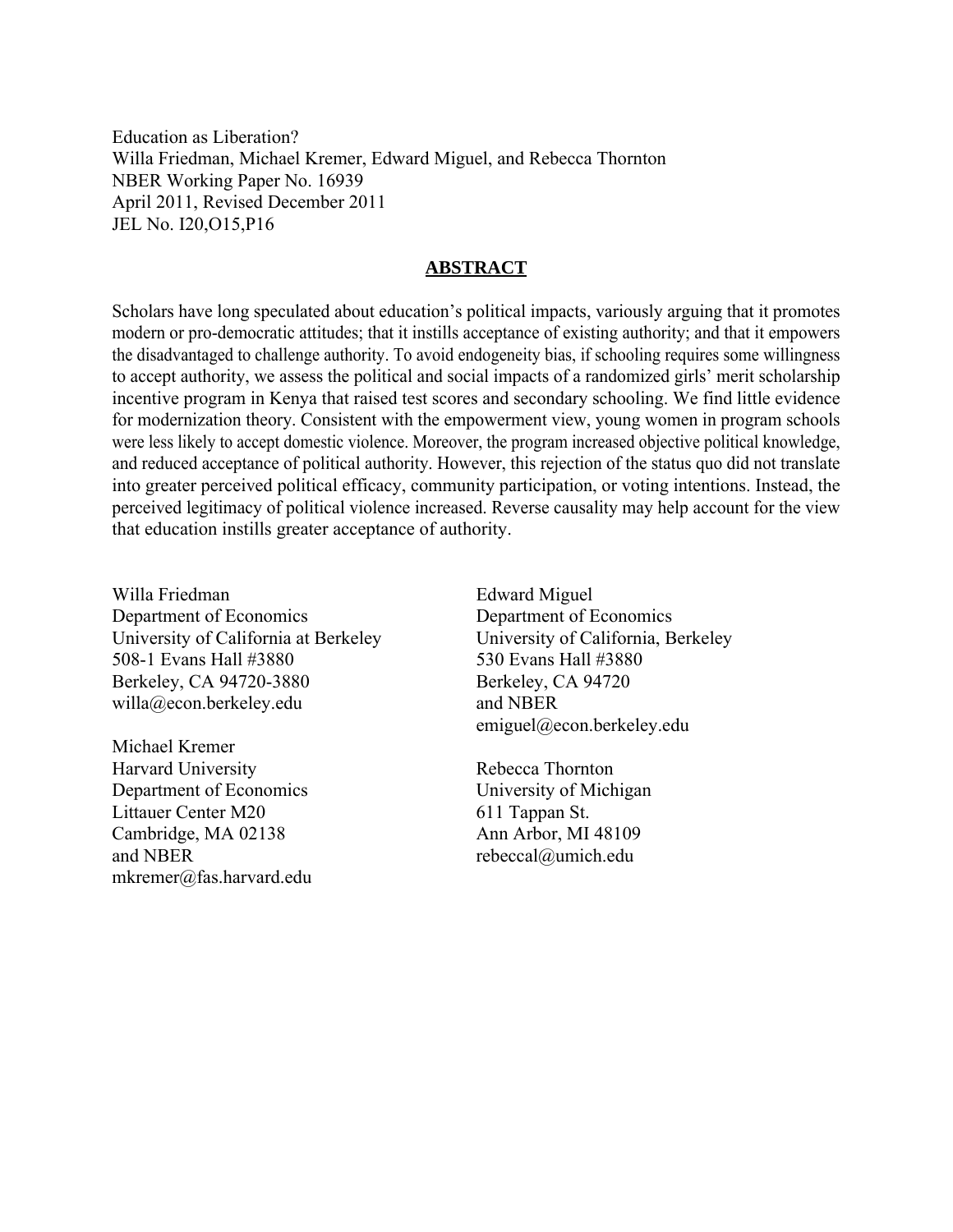#### **1. Introduction**

Education policies have often been motivated by views on their political impacts. Several U.S. states historically restricted the education of slaves for fear that it would encourage revolt (Woodson 1915), and Belgian colonial authorities in Africa enacted similarly restrictive education policies (Hochschild 1999). Post-independence authorities in Africa expanded education with a goal of promoting national identity and integration (Nyerere 1973), as it had earlier been used in Europe (Weber 1976). The view that expanding girls' educational access is a key to speeding the rise of female politicians and women's empowerment was a factor in the adoption of the third United Nations Millennium Development Goal (Herz and Sperling 2004; Levine et al. 2008, Lloyd 2009). Girls' scholarship programs in particular have been used to move towards this goal. Officials in Bangladesh cite women's empowerment as a main objective of their scholarship program (Rynor and Wesson 2006; Khandker et al 2003). There are also large programs in Egypt (Save the Children 2005, Iqbal and Riad 2004), Cambodia, Pakistan and India (Filmer and Schady 2008; Chaudhury and Parajuli 2006; India edunews.net 2010).

 This paper exploits a randomized merit scholarship competition for adolescent girls in Kenyan schools to estimate the political and social impacts of these programs and shed light on education's impact more generally. Other research demonstrated that the incentives created by the program led to higher academic test scores (Kremer, Miguel, and Thornton 2009). In the current paper we analyze data from a follow-up survey collected four to five years after the scholarship competition, when the young women were 17 to 21 years of age.

Less developed regions have experienced massive increases in both education and democracy over the past half century, as illustrated by Kenya (appendix figure A1), and there has been extensive debate on how these trends might be interrelated. A widespread claim is that the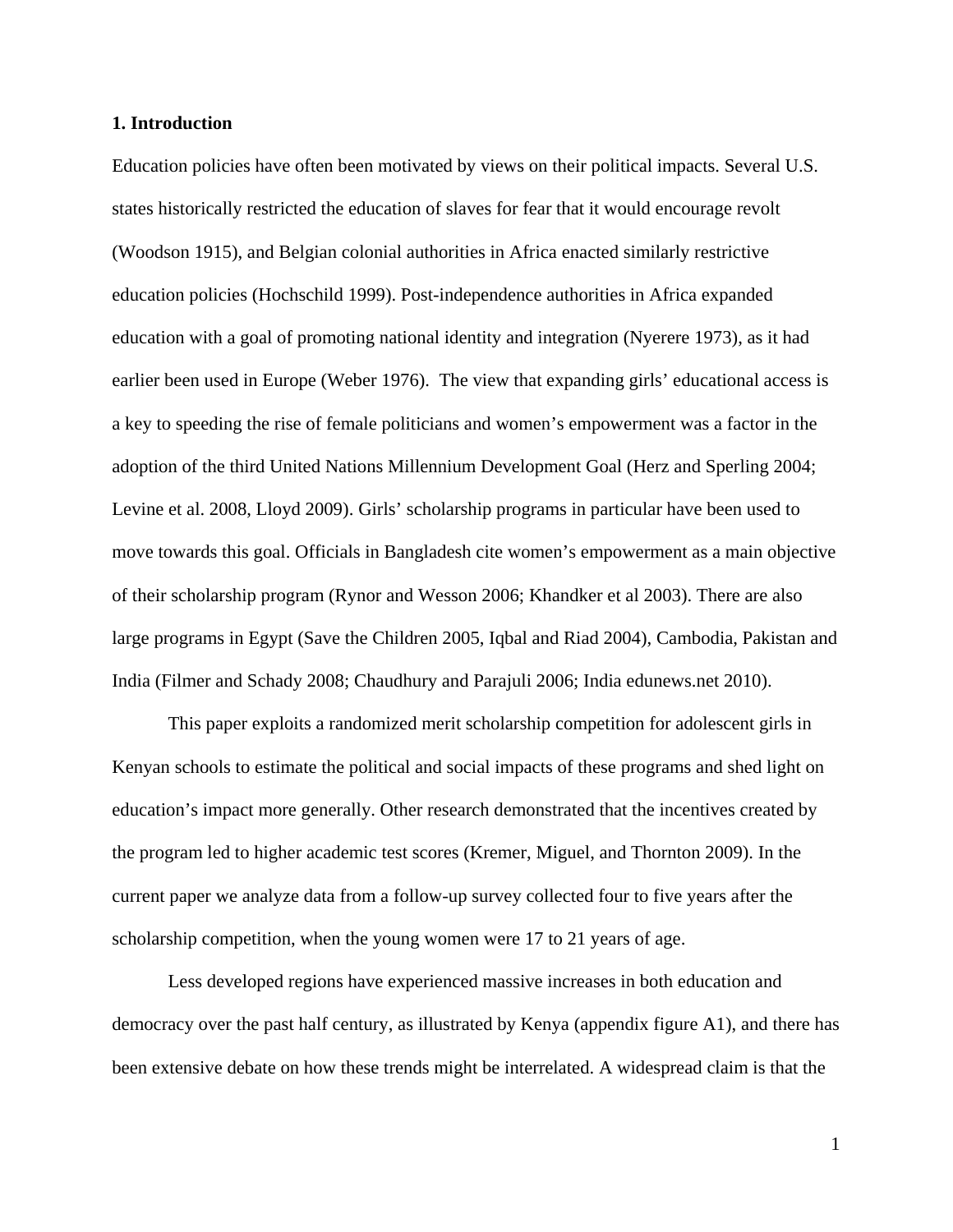recent democratic transitions in North Africa and the Middle East – the world's least democratic region, together with sub-Saharan Africa – have been propelled by increasingly well-educated youth populations, notably including young women (Saunders 2011). Scholars have long speculated about education's political impacts. Modernization theorists argued that education weakens traditional ascriptive attachments based on gender, hereditary position, ethnicity and religion, in favor of merit (Levy 1966). Lipset (1959) argues that education promotes democratization. Dahl (1971) similarly asserts that socioeconomic development increases the potential for successful democracy, as a literate populace engages in the types of participation necessary to maintain representative government, and Huntington (1991) claims education contributed to the "Third Wave of Democratization" in the 1970s and 1980s. The modernization view has been influential, from post-colonial leaders seeking to use education as a nation building tool, to journalists arguing that it weakens support for violent extremism (Kristof 2010), to contemporary scholars studying the relationship between education and democracy (see Acemoglu et al. 2005, 2008, Barro and Lee 2001, Boix and Stokes 2003, Boix 2009, Epstein et al. 2006, Papaioannou and Siourounis 2005, Przeworski and Limongi 1997, among others).

Another view argues that education serves as a tool of cultural indoctrination and social control, instilling obedience to authority (Lott 1999, Pritchett 2003, Kremer and Sarychev 2008). Bowles and Gintis (1976) claim that U.S. education reinforces the class structure by training citizens to obey authority within the hierarchical modern corporation. Gramsci (1971) and other social theorists (Freire 1972, Fanon 2005) advance related points on its central role in bolstering the cultural hegemony of ruling elites, while simultaneously emphasizing that alternative forms education could be instruments for social change favoring the "liberation" of the oppressed.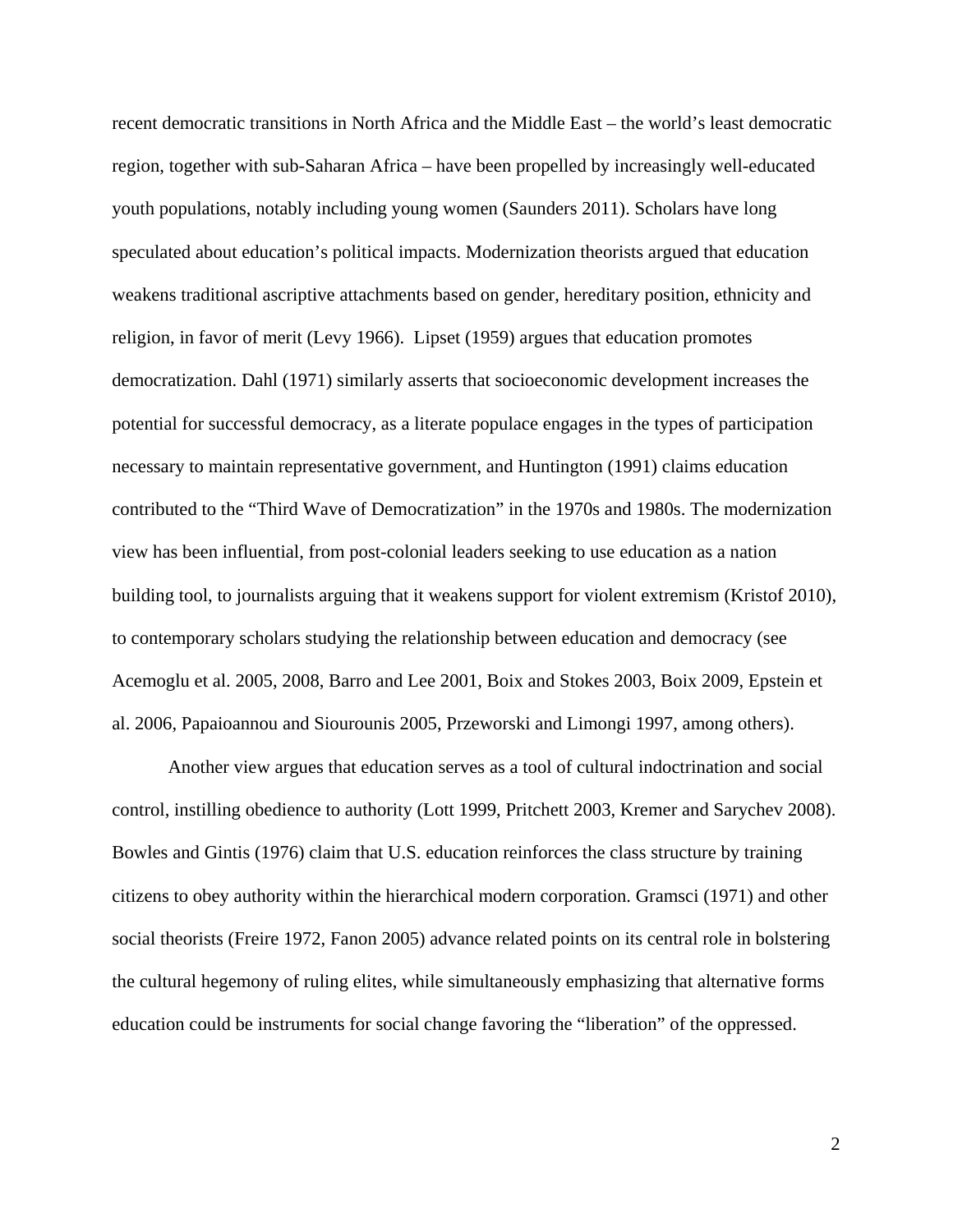A third school of thought views education as promoting individual autonomy and empowerment. In observational studies, education is correlated with greater individual political knowledge (Almond and Verba 1963, Verba and Nie 1972, Hanushek 2002, Bratton et al. 2005, Mattes and Bratton 2007); interest in obtaining political information (Dee 2004); greater dissatisfaction with existing institutions, and more support for women's rights (Weakliem  $2002$ ).<sup>1</sup> While correlations have been documented between education and political interest, participation and voting among individuals in wealthy countries (Verba and Nie 1972, Wolfinger and Rosenstone 1980, Inglehart et al 1998, Weakliem 2002, Dee 2004, Milligan et al 2004, Glaeser et al 2007), Galston (2001) notes that historical increases in U.S. education have not been followed by higher aggregate voter turnout or political knowledge. Moreover, the evidence in less developed countries is mixed. While Logan and Bratton (2006) find a positive correlation between education and political participation using AfroBarometer data from 15 countries, Blaydes (2006) finds a negative association between voting and education in Egypt, and argues that this result is due primarily to vote-buying. Education is seen as politically empowering for women in particular. Basu and King (2001) find that educated Bangladeshi women are more likely to participate in political meetings and to speak up.

Political empowerment need not be benign. Davies' (1974) "J-curve theory" posits that rapid expansions in opportunities build up expectations which, if unmet, can lead to frustration and violence. This theory was used to explain the relatively high schooling levels among participants in U.S. urban social unrest during the 1960s and 1970s (Miller et al 1977, Mason and Murtagh 1985). Krueger and Maleckova (2003) find that education predicts greater participation in Hezbollah activities in Lebanon.

 $\overline{a}$ 

 $1$  Lochner (2011) and Oreopoulos and Salvanes (2011) survey this literature.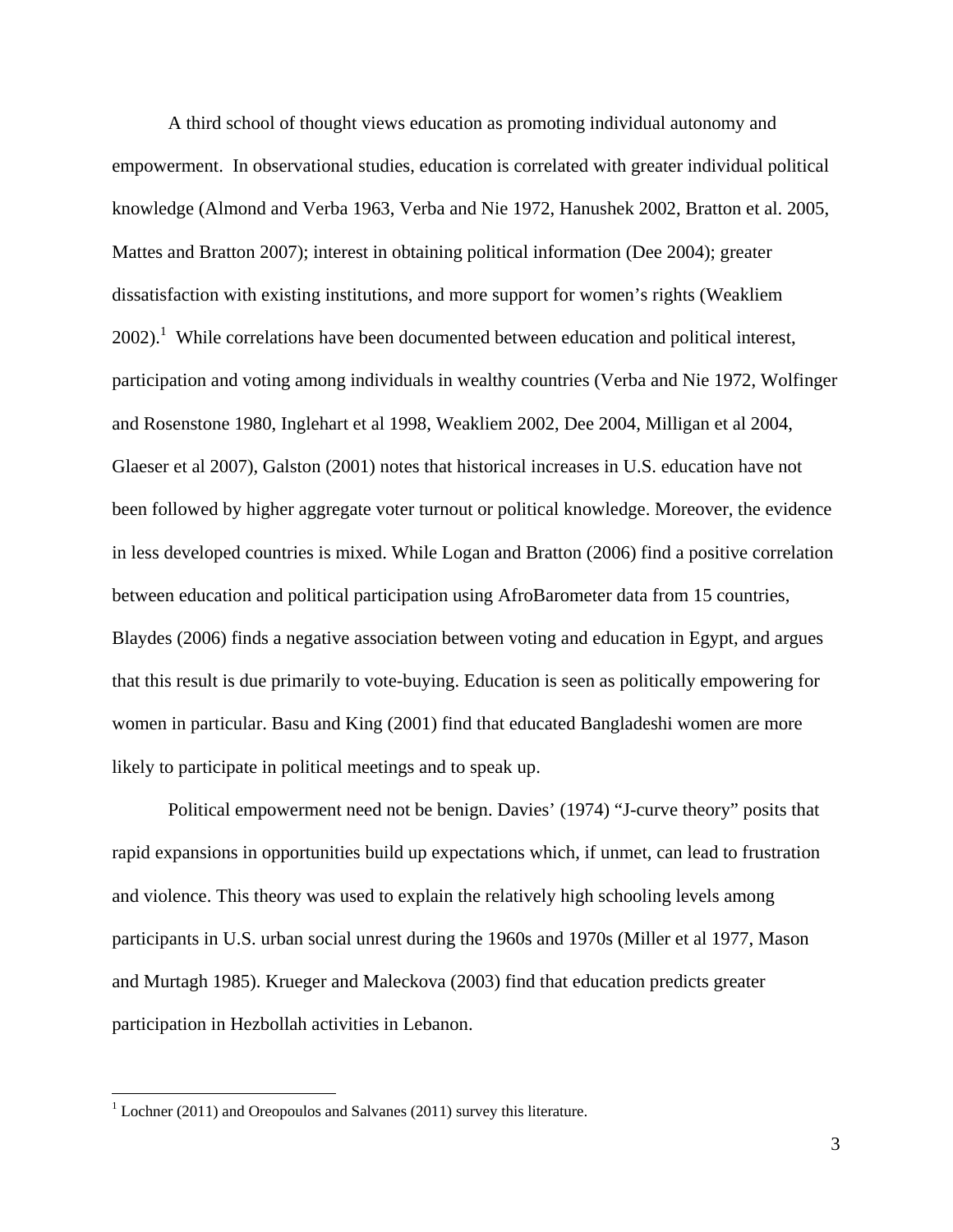A major difficulty in estimating the impact of education on individual attitudes and behavior is the possibility of reverse causality. For example, if those who are less willing to accept authority are less likely to stay in school, cross-sectional correlations between education and acceptance of authority will confound the causal impact of education on willingness to accept authority with the impact of acceptance of authority on education. Most existing studies estimate correlations between education, attitudes and behaviors in ways that are potentially vulnerable to this critique.<sup>2</sup> One strategy for addressing this problem, which we adopt in this paper, is to exploit randomized variation in education to separately measure the impact of such education on acceptance of authority. The use of experimental designs in comparative politics is growing (e.g., Wantchekon 2003, Humphreys et al 2006, Gugerty and Kremer 2008, Paluck and Green 2009, Habyarimana et al 2009, Olken, 2010, Vicente and Wantchekon 2010). A limitation of this micro-experimental approach is that we measure the impact of education induced by a particular policy in a single population Yet insofar as similar policies oriented at boosting girls' education have been widely advocated and implemented in low-income countries, creating evidence on the impact of these programs is itself an important objective and can complement existing non-experimental analyses.

This paper takes advantage of the experimental Girls Scholarship Program (GSP) in Kenyan primary schools, which persistently boosted academic test scores and increased secondary school enrollment among girls from treatment schools.<sup>3</sup> We find that exposure to the program reduces young women's acceptance of the right of men to beat their wives and children

 $\overline{a}$ 

 $2^2$  There are exceptions. Exploiting compulsory schooling laws, Milligan et al (2004) find impacts on political knowledge and voting in the U.S., with weaker effects in the U.K. Dee (2004) uses variation in community college availability and child labor laws in the U.S., and finds that education leads to higher voter turnout. Smith et al. (2009) use school supply variation to show that education increases autonomy over spousal choice for Vietnamese women.

 $3$  In another study, Jakiela et al (2010) exploit the random assignment of the GSP program to estimate the impact of education on respect for earned property rights using lab experiment data.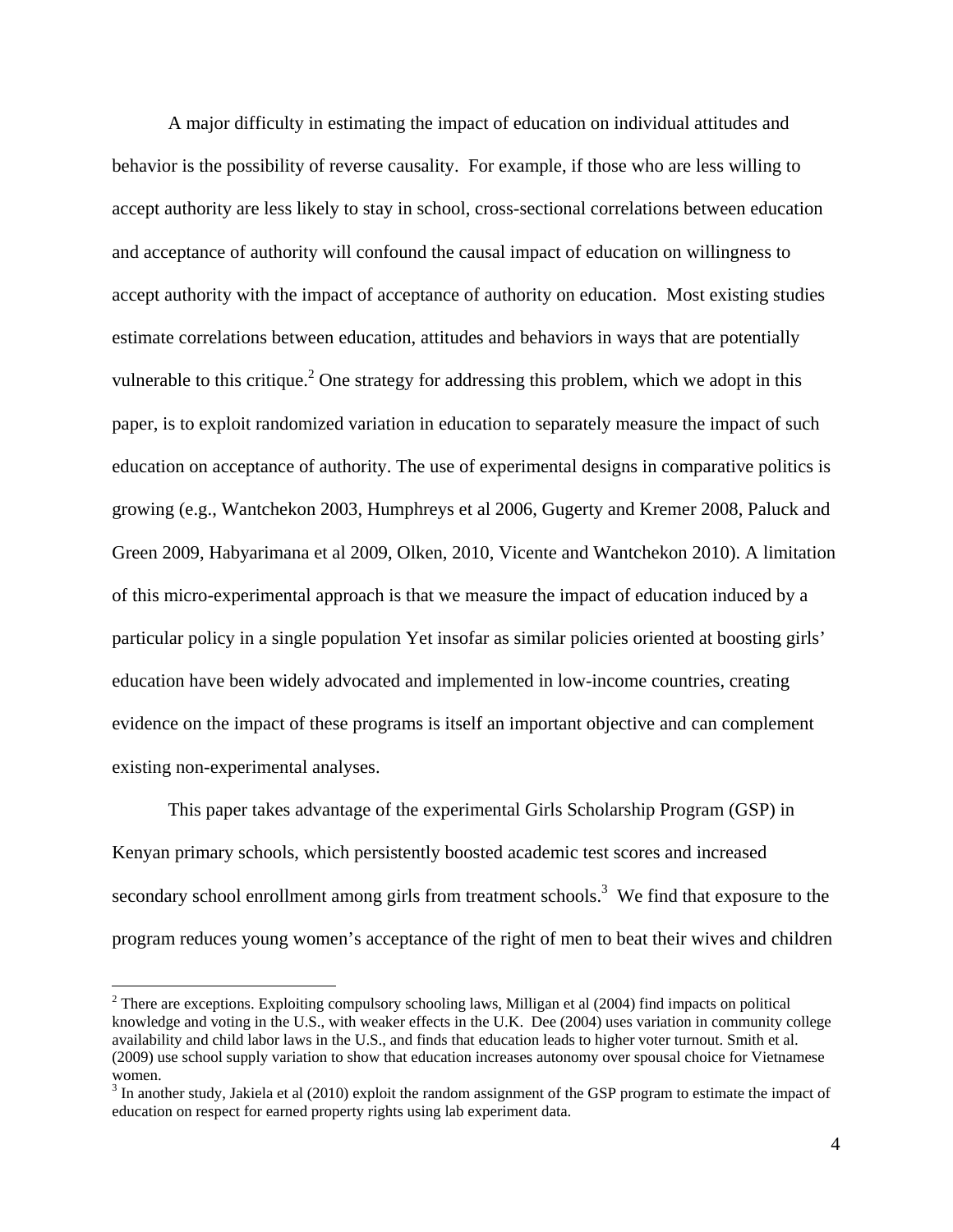and there is evidence it reduces the likelihood that parents are involved in choosing their daughter's spouse. These findings are broadly consistent with both modernization theory as well as the view that education promotes a desire for autonomy and empowerment, but are harder to reconcile with the claim that education tends to reinforce existing patterns of authority.

The evidence on attitudes beyond the household is not consistent with a modernization perspective but is more readily explained by the empowerment view of education. In particular, there is no evidence that the human capital created by the GSP leads to more pro-democratic or secular attitudes, or weakened ethnic identification. In fact, there is suggestive evidence that ethnic identity grows stronger among program beneficiaries, despite the Kenyan school curriculum's stated aim of promoting feelings of national unity.

Consistent with the view that education leads to a greater desire for autonomy, GSP participants are more likely to read newspapers and better able to identify a favorite news source. They possess more objective knowledge about politics and express less satisfaction with Kenya's democracy and current economic conditions. However, these impacts do not translate into greater perceived political efficacy or involvement as measured by voting intentions or participation in community groups. Instead, the young women express greater willingness to accept the legitimacy of the use of violence in politics. The increased acceptance of violence may not be surprising given the limited scope for our study participants to affect change in Kenya's fledgling democracy; their greater dissatisfaction with, but no greater participation in (or belief in) democracy; and the finding that ethnic identification does not diminish with education. It also resonates with the fact that violence has been a central feature of political change in Kenya, from the anti-colonial Mau Mau uprising in the 1950s to the contested 2007 presidential election.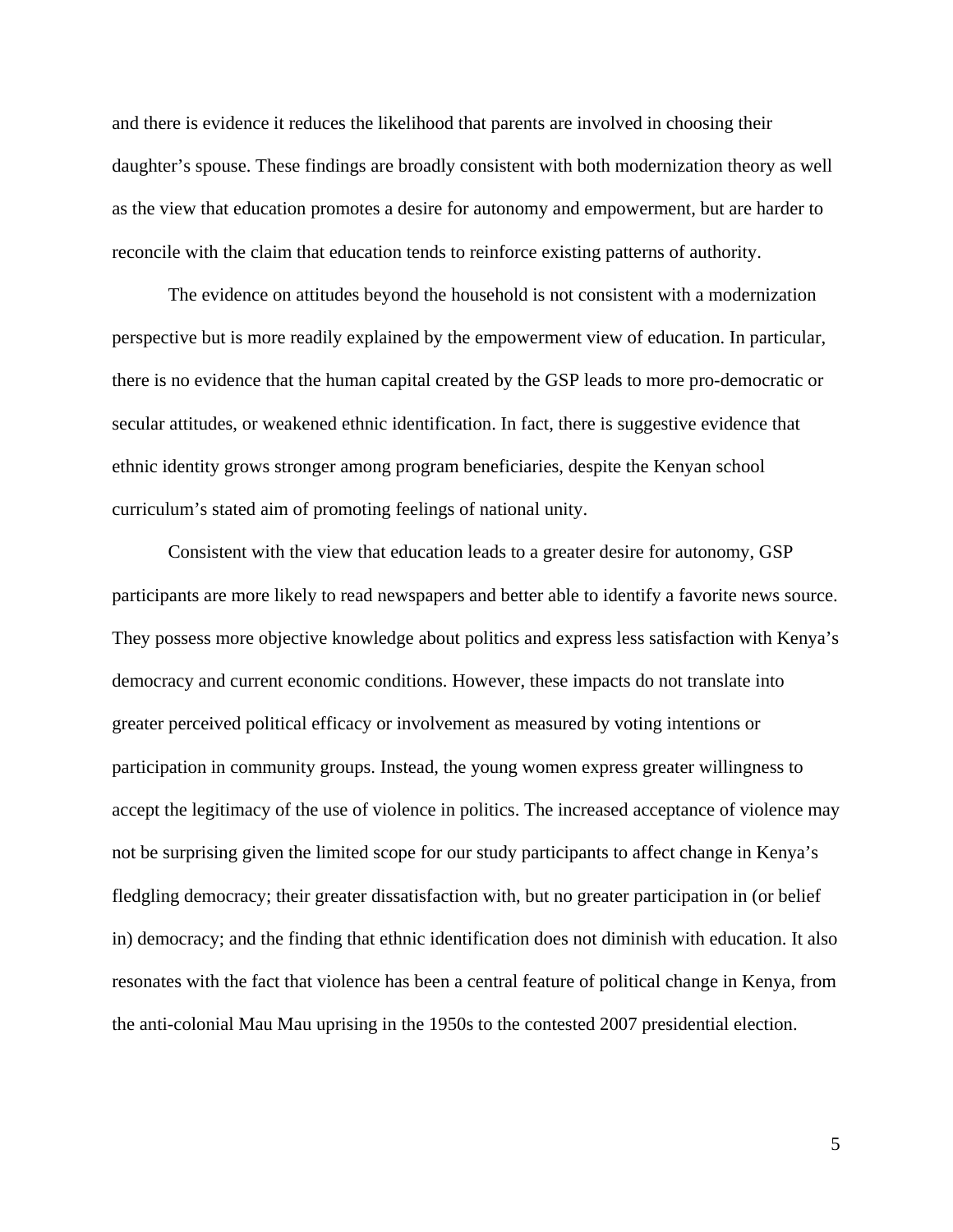Going back to the theoretical perspectives outlined above, our findings appear equally inconsistent with the view that education promotes "modern" attitudes and with the claim that education instills acceptance of existing authorities. Rather the results suggest that education promotes a desire for personal autonomy among the marginalized young rural women that we study, but that this desire is not necessarily expressed through democratic means. In the political realm we see evidence of greater knowledge and raised expectations, but not of actual political involvement, and perhaps as a result, we document greater frustration and acceptance of political violence. This suggests that while young women may be less willing to accept violence directed against them by others, this does not stem from an abstract rejection of violence, and that indeed they may be more willing to accept political violence as necessary in some circumstances.

Methodologically, it is useful to know whether a non-experimental analysis would yield similar results. We find large differences between experimental IV estimates derived from the randomized design and non-experimental correlations, suggesting that non-experimental correlations cannot be interpreted as causal impacts of education. Under a simple model of bidirectional causality, our findings can be interpreted as suggesting that those who are less willing to accept authority are likely to accumulate considerably less human capital in Kenya.

To further get at the channels of impact, and in particular at whether these effects are directly due to receiving additional education through the merit-based scholarship competition, or to the money or prestige garnered by winning a scholarship itself, we examine a subset of girls who had very low ex ante odds of winning the scholarship based on their baseline test scores. As shown in Kremer et al. (2009) these girls also experience test score gains through the program. The main impacts on social and political variables also hold in this subsample, supporting the view that the effects are due to human capital gains rather than winning an award per se.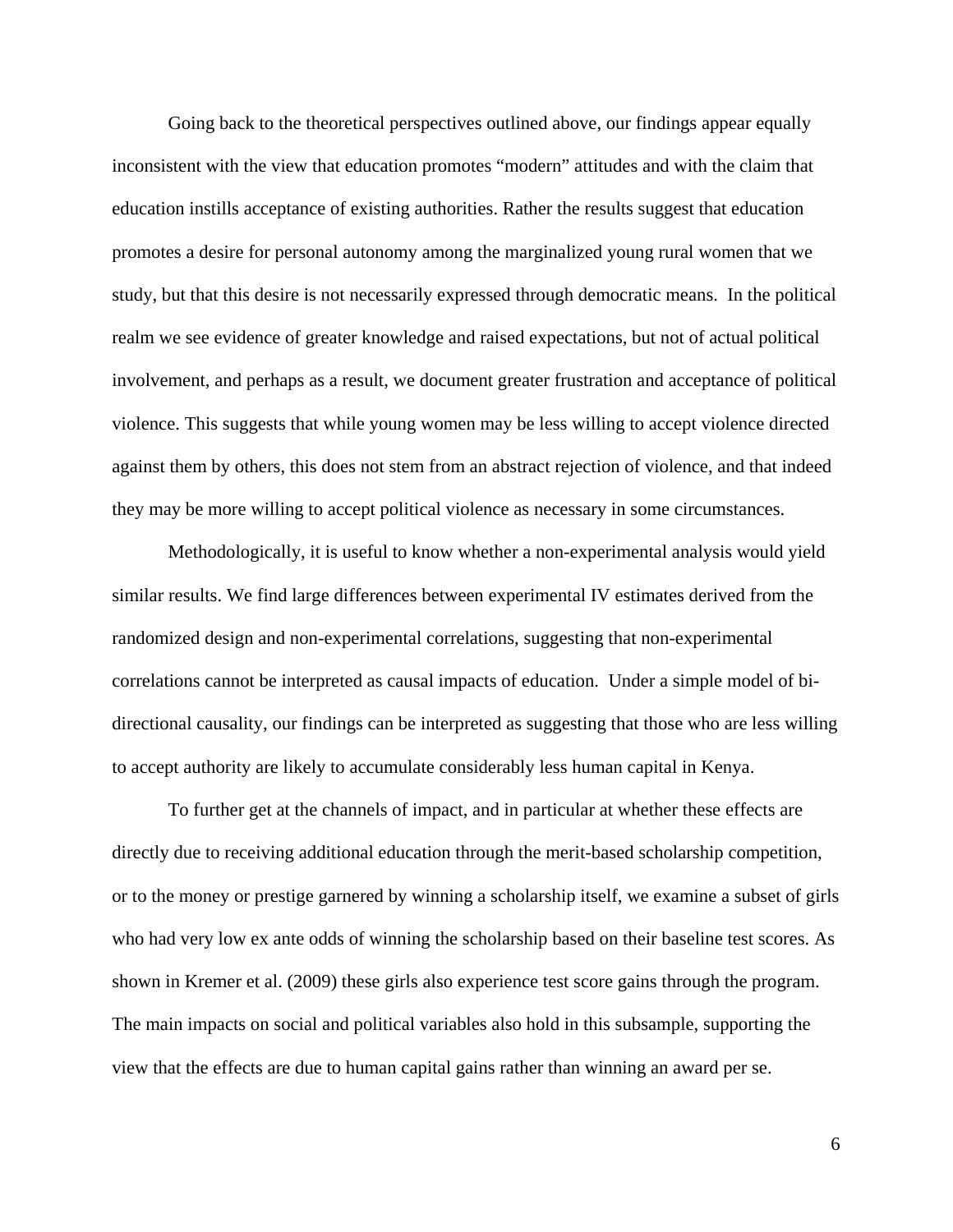The paper is organized as follows: section 2 provides background on the setting; section 3 summarizes the data and empirical methods, and program impacts on human capital; section 4 reports results on household autonomy; Section 5 reports political attitude impacts; Section 6 develops a framework for analyzing the interaction between the willingness to accept authority and education, and compares experimental to non-experimental estimates; Section 7 examines channels of impact, and the final section concludes.

### **2. Background**

### **2.1 The Study Setting**

The Kenyan girls in the setting we study are socially marginalized and politically disempowered. They are female and young in a society where older males hold authority; residents of a rural backwater; and overwhelmingly from the quite politically weak Luhya and Teso ethnic groups. Women are also disadvantaged in Kenyan society more broadly. Female participation in parliament is low, at just 10% (Gathigah 2010). Spousal violence is also widespread, with 75% of women claiming abuse in recent reports (FIDA 2008). In the household realm, Kenyan girls are generally subject to their parents' – and in particular their father's – authority until they leave the household, and then are often subject to their husband's authority. Traditionally, parents played a central role in selecting husbands for their daughters and received bridewealth from the groom in the form of livestock (Government of Kenya 1986). However, while this system remains normative in some sense, in practice it has largely broken down in favor of a system in which young people "elope" with partners of their choice, and bridewealth is either never paid or is paid later (if the groom accumulates sufficient resources). In rural areas, unmarried women, unlike men, are not permitted to build their own separate house on a family compound and are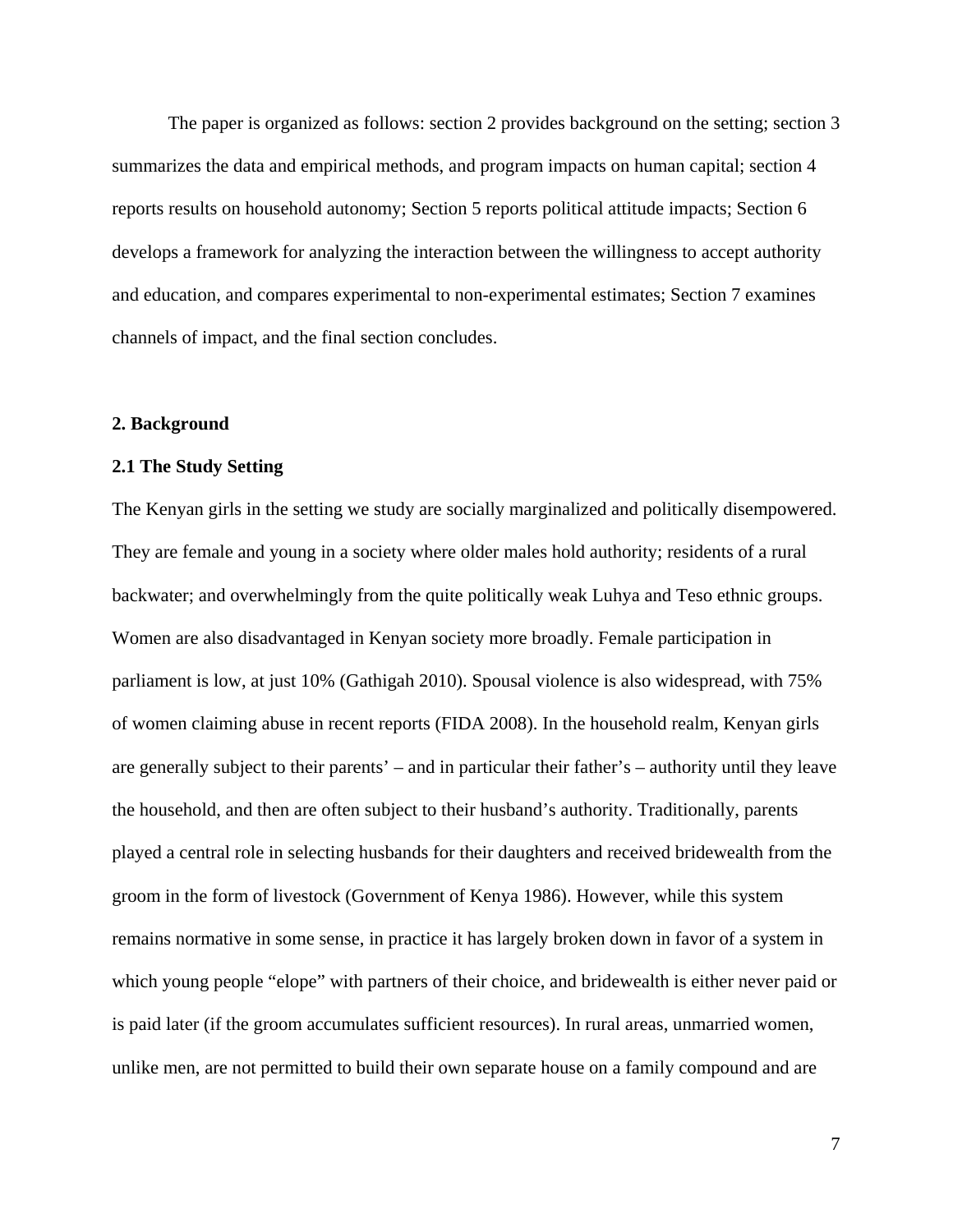thus more directly subject to parental authority. Many young women therefore marry at an early age, at least in part to escape parental control.

Our study area is Busia, a district in western Kenya with below average income levels.<sup>4</sup> Ethnic Luhyas comprise roughly 80% of the sample, with some Luos and Tesos (Table 1). Although Luhyas are among Kenya's most numerous groups, Luhya politicians have been unsuccessful in the competition for the presidency. Kenya's first President was Jomo Kenyatta, from the Kikuyu ethnic group, its second (Daniel arap Moi) was a Kalenjin, and the third, Mwai Kibaki, a Kikuyu. There is a widespread perception in Busia that these presidents' ethnic groups wielded disproportionate power during their rule, to the detriment of western Kenya.

Like many African countries, Kenya became a de facto single-party state shortly after independence in the 1960s and underwent democratic reforms in the early 1990s at the end of the Cold War (Barkan 1994). The Kenyan African National Union retained power until 2002, when a multi-ethnic coalition led by Mwai Kibaki defeated Moi's handpicked candidate. When Kibaki in 2005 proposed a new constitution seen as preserving a strong "imperial" presidency and favoring Kikuyu elites, voters overwhelmingly rejected it, including voters in our study area. Thus during 2005-2007 when our survey data collection took place, Kenya had an imperfect but reasonably competitive multi-party democracy. This is reflected in its Freedom House score of 3 during the period (on a scale of 1 to 7, with 1 being most democratic, appendix figure A1).

Yet the fragility of this democracy was starkly demonstrated in late 2007 and early 2008 (after the end of surveying). The incumbent was widely seen as having stolen the presidential election (Gibson and Long 2009). Individuals living in the study area overwhelmingly supported

<u>.</u>

 $462\%$  of Busia households fall below the poverty line compared to 41% nationally. As Kenyan per capita income is somewhat higher than the sub-Saharan African average (if South Africa is excluded), the fact that Busia is somewhat poorer than the Kenyan average arguably makes the district more representative of rural Africa as a whole.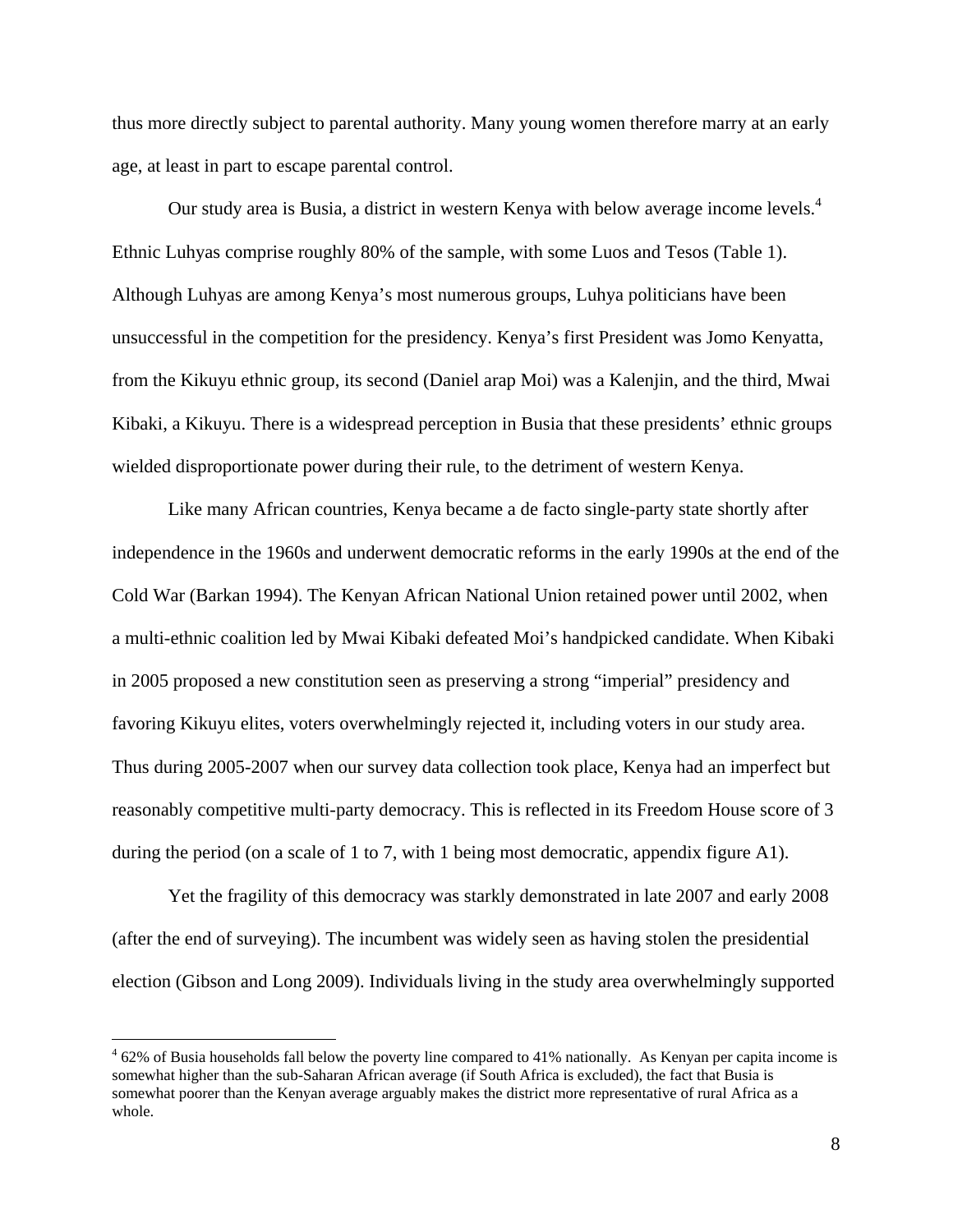the challenger Raila Odinga. Protests against the incumbent's declaration of victory became violent, ethnic clashes broke out across the country, and some observers believed Kenya was on the verge of civil war. Due to a combination of internal and external pressure, the incumbent eventually acceded to a power-sharing agreement with the challenger.

Since independence from Britain in 1963, Kenya has experienced massive increases in education, with adult literacy rising from just 32% in 1970 to 87% today (UNDP 1993, 2010). Although there are, huge gender disparities in other areas of Kenyan society, census data indicate that girls' enrollment has increased at a faster rate than boys' at lower levels of education (appendix figure A1), and there is now gender parity in primary school enrollment (UNDP 2009). Kenya's increase in education is dramatic, but many other low-income countries have also seen similar gains. To illustrate, in 1960 the average working-age person in low-income countries had 1.8 years of education, while by 2000 they had over five (Barro and Lee 2001).

As background, the Kenyan school system is quite authoritarian. Corporal punishment is commonplace (Human Rights Watch 1999), and challenges to teacher authority are not tolerated. Student prefects help teachers maintain classroom control, students wear uniforms, learning is by rote, and creativity and critical thinking in the classroom are not highly prized. It is unlikely that Kenyan schools would be viewed as instruments of liberation in the sense of Freire (1972).

Despite this emphasis on discipline and rote learning, the Kenyan school curriculum officially attempts to promote democratic values, and a national Kenyan - as opposed to ethnic identity.<sup>5</sup> For example, two chapters of "History and Government", a first year (Form 1) high school text approved by the Ministry of Education, are entitled "Citizenship" and "National Integration". It states: "Citizens have the responsibility of participating in the democratic process through which our leaders are elected." Under "Elements of Good Citizenship" it lists

 $\overline{a}$ 

 $<sup>5</sup>$  We focus on Form 1 since the GSP increased secondary school participation, as shown below.</sup>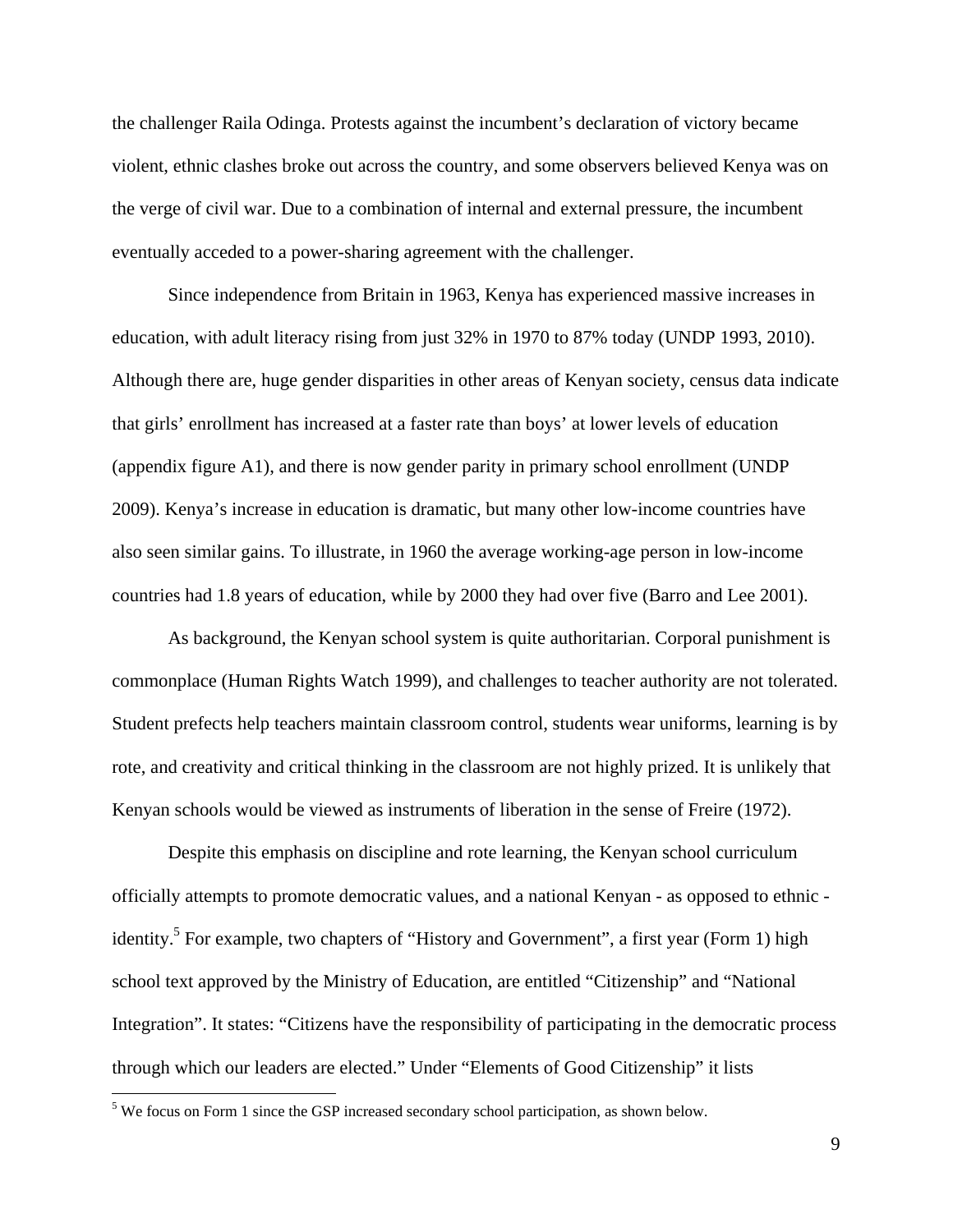nationalism, explaining, "a nationalist works for one's country and devotes oneself to serving the nation and the unity of his/her nation. Thus a Kenyan nationalist is devoted to Kenya and seeks to unite fellow countrymen above interests of race, tribe, religion or parochialism."

Primary school in Kenya runs through grade 8, after which students take a national exam and those with sufficiently high scores continue on to secondary school. Historically, attending secondary school has been associated with higher social status, since secondary schools are selective, much more expensive than primary school, and many are boarding institutions.

### **2.2 The Girls Scholarship Program (GSP)**

 $\overline{a}$ 

In March 2001, ICS, a Dutch non-profit organization, introduced a merit scholarship competition in 34 primary schools in the western Kenya district of Busia, with 35 other schools serving as the control group. This Girls Scholarship Program (GSP) provided an award to grade 6 girls in treatment schools whose performance on the government's standardized end-of-year exam placed them in the top 15% (among all girls in the treatment schools). The award included a grant of 500 KSh (or roughly US\$6.40 at the time) paid to the girl's school to cover school fees, and a cash grant of 1000 KSh (or US\$12.80) paid to the girl's family to pay for other school expenses, in each of the two years following the competition, covering the last two years of primary school. Thus the total award for winners was valued at nearly US\$38 over two years, an amount comparable to the large-scale girls' scholarship programs in other less developed countries mentioned above. For comparison, Kenya's annual per capita income was roughly US\$400 in 2001. The awards were presented at local community assemblies.<sup>6</sup>

<sup>&</sup>lt;sup>6</sup> Although primary school fees were eliminated in 2003, certain expenses remained, and Duflo et al. (2006) and Evans et al. (2010) find that these remained an important barrier to participation.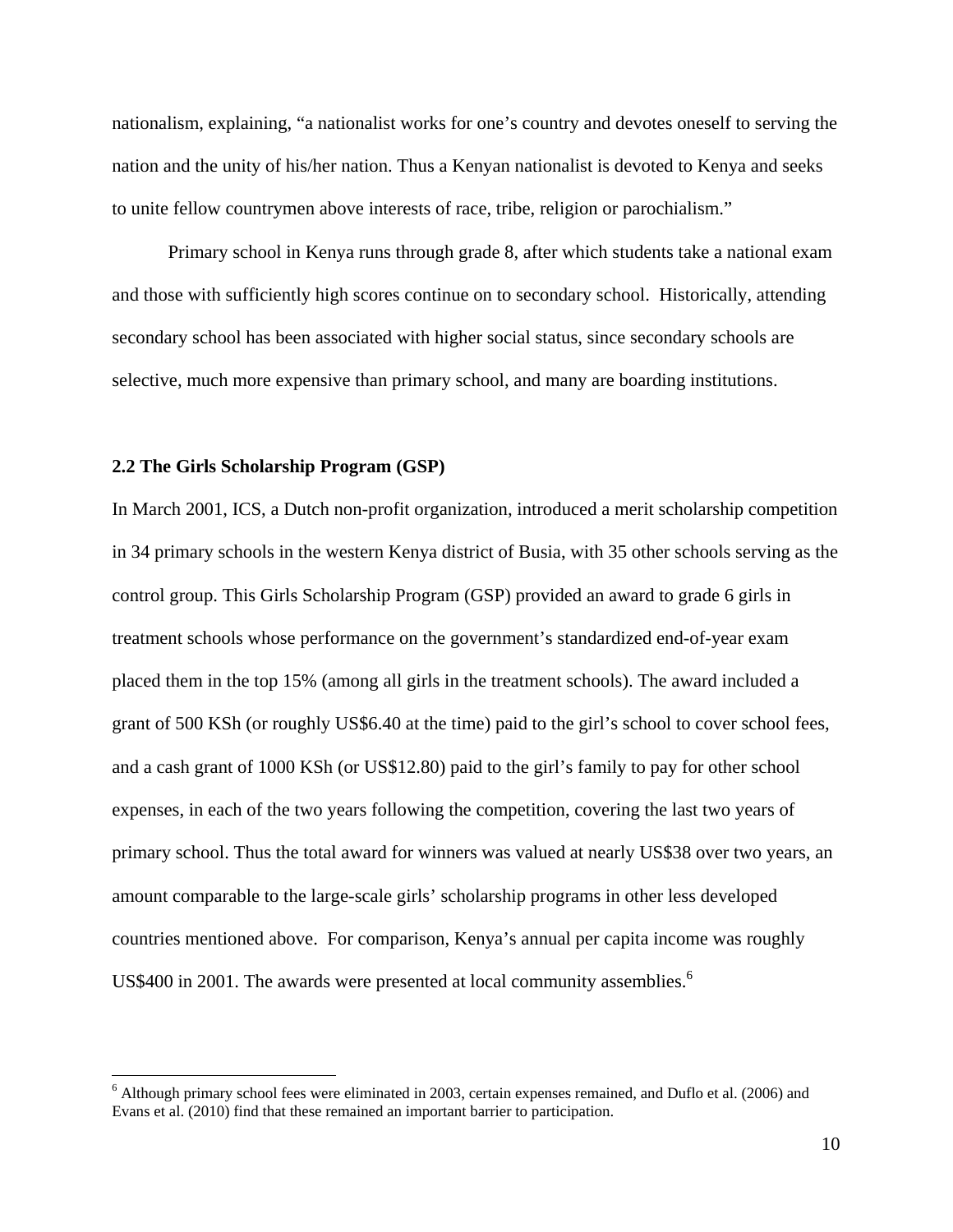The randomization into treatment and control schools was carried out using a computer random number generator, after first stratifying by administrative division and participation in a previous NGO program (that distributed flip-charts as classroom learning aids) also carried out by ICS. All 34 schools invited to participate chose to take part in the project. GSP treatment and control schools in Busia are similar on observable baseline characteristics (Table 1, Panel A), indicating that the randomization worked in generating similar groups; the first column in Table 1 presents the mean (and s.d.) in the control group, and the second column presents the coefficient estimate on the treatment indictor variable. The NGO did not conduct other activities at these schools during the study so we can attribute impacts to the GSP. There was a parallel evaluation in neighboring Teso district that is discussed in Kremer et al (2009). However, since the Teso sample was far smaller, had considerable attrition during the original study, and did not experience an obvious increase inhuman capital as a result of the program, the follow-up surveys were only conducted in Busia district and we thus focus on the Busia program in this paper.

 The Kenyan school year runs on the calendar year, from January to December (Appendix figure A2). The program was publicly announced early in 2001. The competition was carried out a second time in treatment schools in 2002 among students in grade 6 in that year (and eligibility was restricted to those girls who had been initially enrolled in grade 5 in the same schools in 2001, to eliminate the possibility of selective transfers into treatment schools). There were thus two cohorts in the program, those in grade 6 in 2001 and those in grade 6 in 2002.

 The average 2001-2002 treatment effect of GSP incentives in Busia district was nearly 0.3 standard deviations, and the 2001-2002 estimated effect in our follow-up subsample was 0.34 standard deviations (Table 1, Panel B; Kremer et al  $2009$ )<sup>7</sup>. These are considered large gains in

 $\overline{a}$ 

<sup>&</sup>lt;sup>7</sup> The effect size in the follow-up sample is similar to that in the original sample, but it is slightly less statistically significant in the follow-up sample because of the reduced sample size.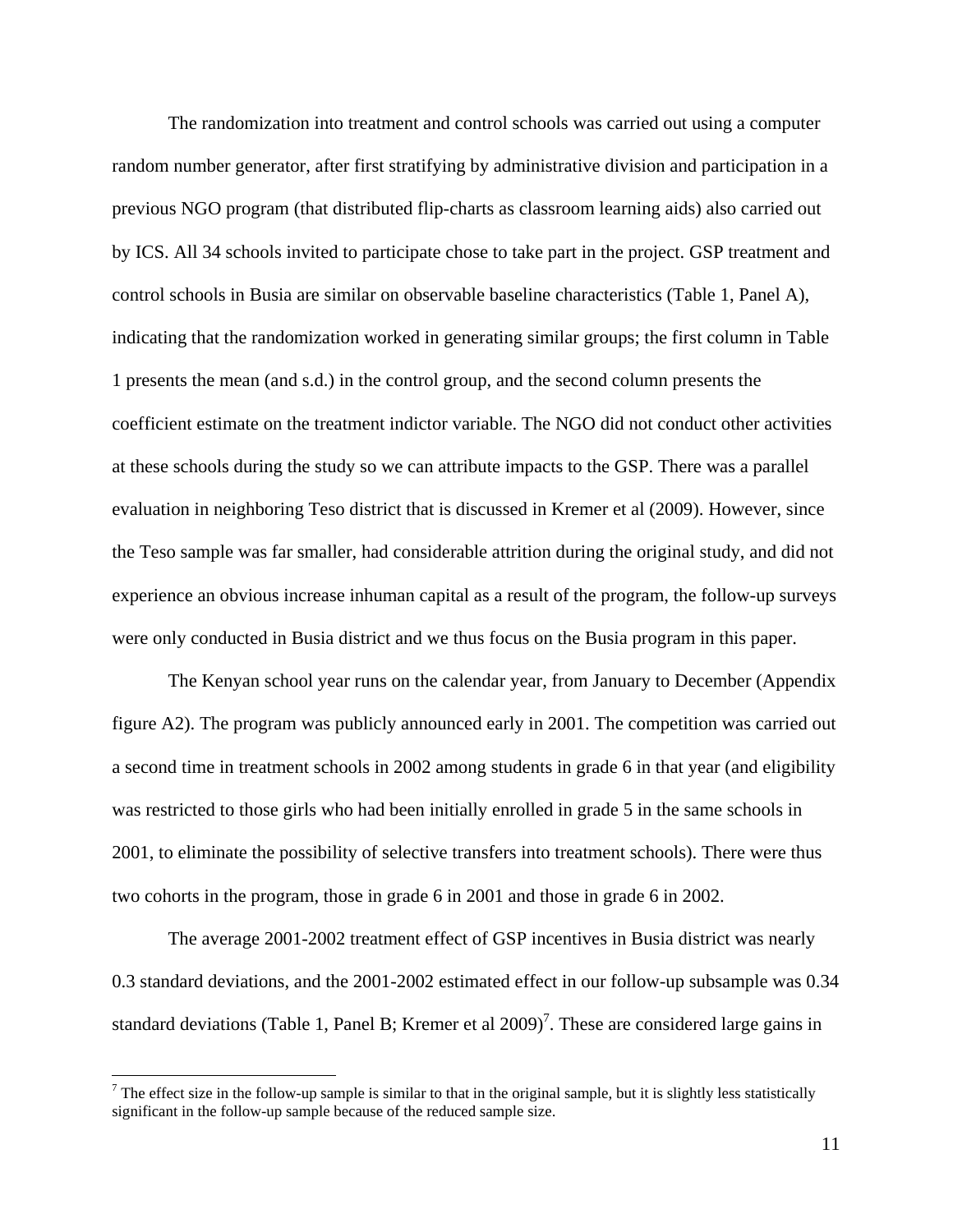the education literature. As is standard, test scores are normalized such that the control group distribution has a mean of zero and a standard deviation of one<sup>8</sup>. Importantly, the program generated higher test scores in treatment schools both for those who were most likely to benefit from the scholarship – girls with high baseline scores – but also for those who were unlikely to win, and the hypothesis that treatment effects were the same throughout the baseline test score distribution cannot be rejected. The explanation for the gains among low-performing girls offered in Kremer et al. (2009) is that the incentives led to improved teacher performance and student effort that generated positive classroom externalities (including for boys, who also show moderate gains despite being ineligible for the scholarship). This is supported by the substantial increases in both pupil and teacher attendance in treatment schools (Table 1, Panel B).

### **3. Data Collection, Estimation Strategy, and Program Impact on Human Capital**

### **3.1 Follow-up Data Collection (2005-2007)**

 $\overline{a}$ 

To assess the persistence of these academic gains and other long-term impacts of the program, a follow-up survey was undertaken from October 2005 through February 2007, approximately four to five years after the GSP competitions, when sample individuals were young women between 17 and 21 years of age. This involved tracking down the two cohorts of girls from both treatment and control schools. Because the original intervention was aimed at girls, and the research budget was limited, the follow-up data collection sample was limited to females.

Respondents were followed by the survey team wherever they moved in Kenya or Uganda using an approach similar to Baird et al. (2011). Overall, 84.0% of respondents were effectively located by the field team, with 81.6% surveyed while 2.4% were either deceased,

<sup>&</sup>lt;sup>8</sup> While it is also possible to normalize separately within cohorts, here we normalized the entire sample together, and include cohort controls in all regressions, to simplify the exposition.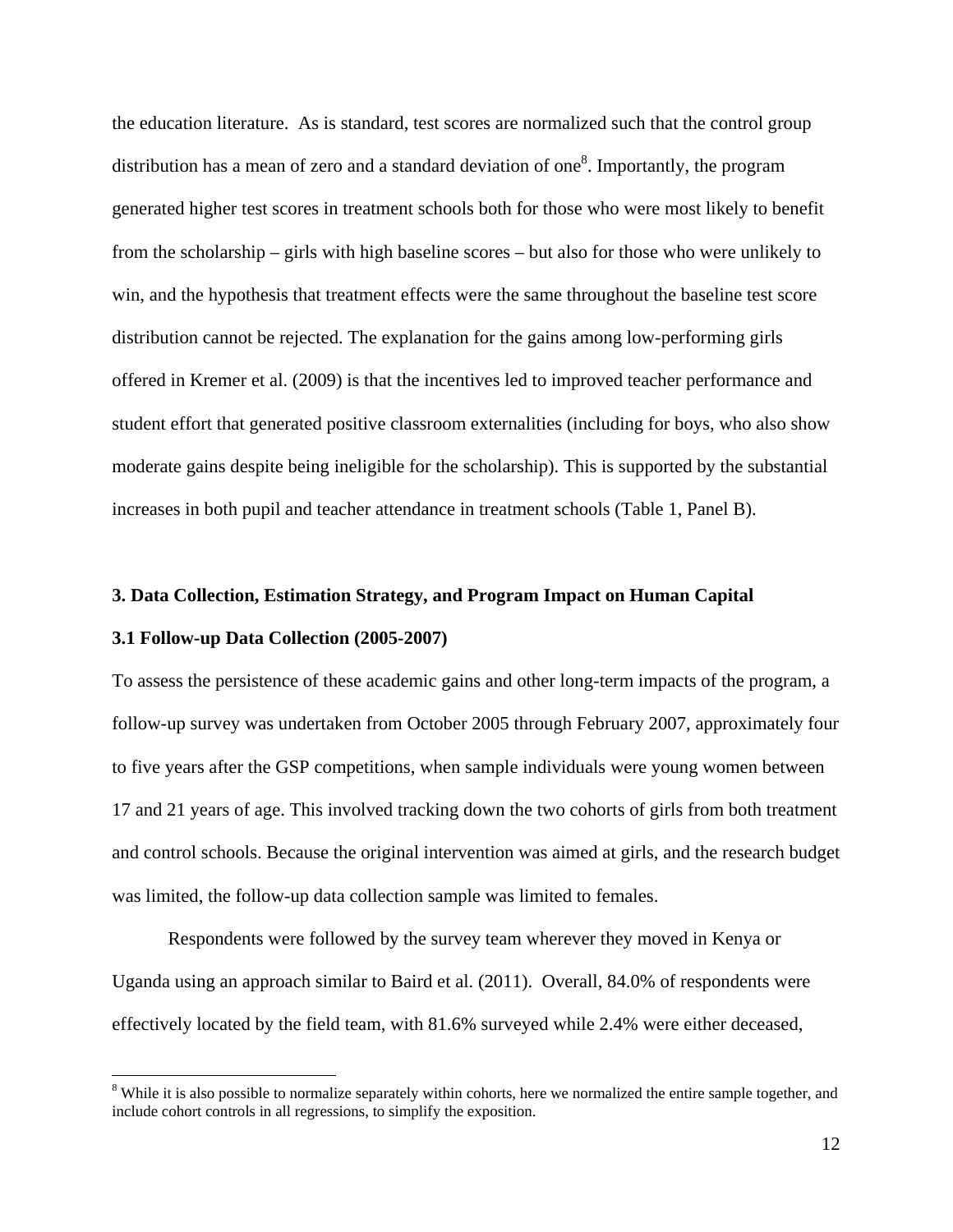refused to participate, or were found but were unable to be surveyed (Table 2, Panel A). <sup>9</sup> The effective survey rate among those still alive is 81.6%. These are quite high rates for a mobile young adult population, and one that places this project among the more successful longitudinal survey efforts in a low-income country (Thomas et al, 2001, 2010). The final analysis sample with baseline survey data, 2001 or 2002 test scores, and follow-up data includes 1,387 girls.

There are no statistically significant differences in follow-up survey attrition across the treatment and control groups (Table 2, Panel A). We also do not find that survey attrition over time is significantly related to the baseline 2000 test score, the presence of a toilet, iron roof, or mosquito net in the home compound, time spent on chores and schoolwork, schooling attitudes, and number of siblings, nor are these characteristics significant predictors of survey attrition when interacted with the treatment indicator (not shown), evidence that differential survey attrition across the treatment and control groups does not appear to be a leading concern. As with the baseline survey data, the follow-up subsample is balanced along observed baseline individual and household characteristics across the treatment versus control samples (Table 1, Panel A).

Once respondents were located, enumerators administered short tests on English vocabulary, Swahili vocabulary, arithmetic, reading, and spatial reasoning (using a Raven's matrix module). The survey also included questions on schooling, marriage, fertility, migration, and social and political attitudes. To the extent possible, these latter questions were adapted from questions in the World Values Survey and Afrobarometer Surveys, building on Bratton et al. (2005), Logan and Bratton (2006), and Weakliem (2002), while some new questions were

<u>.</u>

 $9$  During an initial phase, all individuals were tracked. In early 2007, a random subsample containing one fifth of the remaining unfound respondents was drawn to be tracked "intensively" (in time and travel costs). We re-weight the "intensive" sample to maintain representativeness. As a result, all figures are "effective" tracking rates (ETR), calculated as a fraction of those found, or not found but searched for during intensive tracking, with appropriate weights. The ETR is a function of the regular phase tracking rate (RTR) and intensive tracking rate (ITR),  $ETR =$ RTR + (1 – RTR)\*ITR, where RTR is 47.5% and ITR is 65.2%. This is related to the approach in the U.S. Moving to Opportunity study (Kling *et al.* 2007, Orr *et al.* 2003).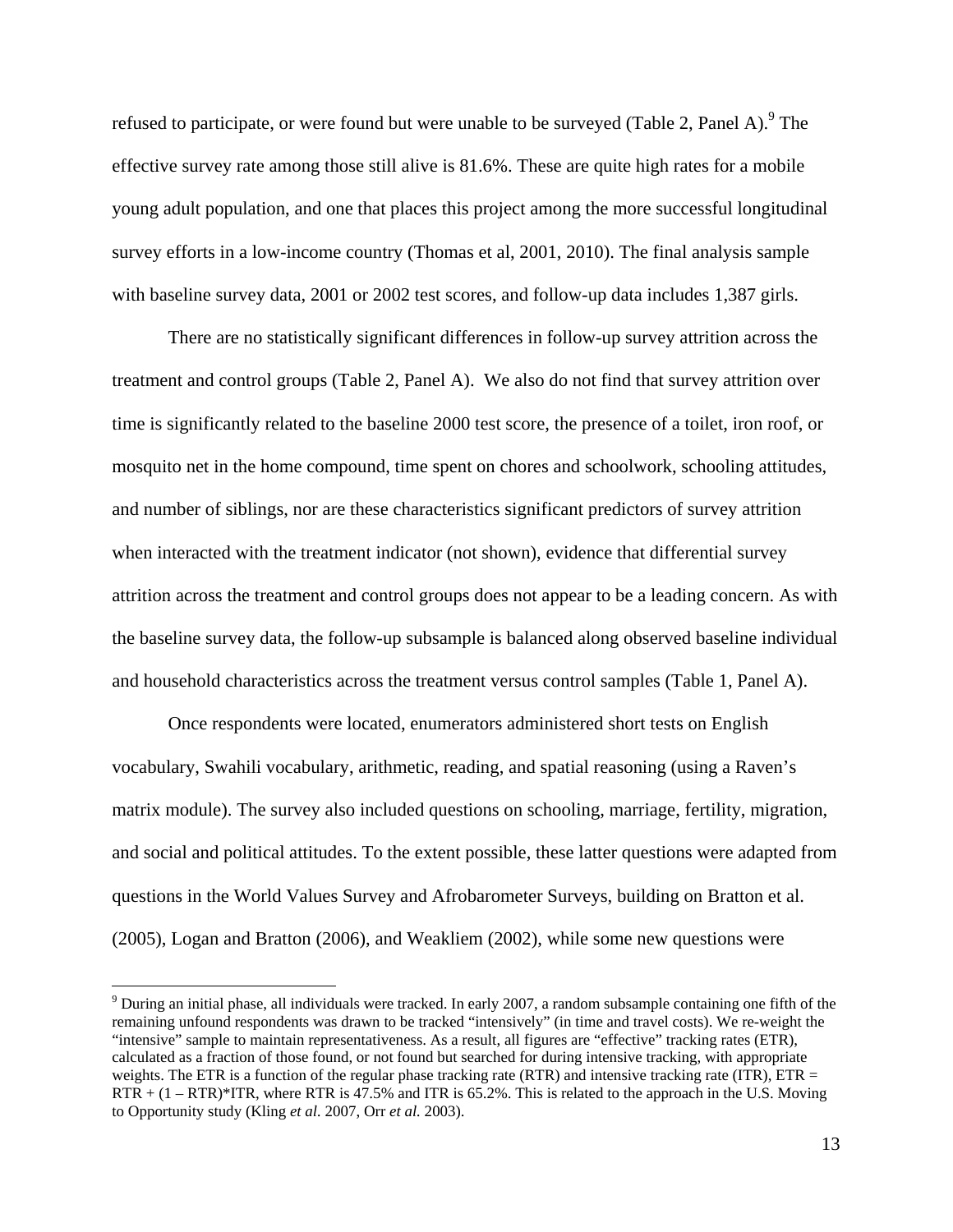developed specifically for the Kenyan context. In the tables, we denote questions drawn from the World Value Survey with "WVS" and Afrobarometer with "AFB". Indicator variables are denoted "0-1". Questions asked on a four- or five-point scale were rescaled so the lowest (highest) answer takes on a value of zero (one), and these are denoted "0 to 1" in the tables.

### **3.2 Estimation Strategy**

We first estimate the impact of the Girls Scholarship Program on outcomes (*POLIT*) in a reduced form specification, by regressing *POLIT* on the indicator variable for GSP treatment schools (*TREAT*). We also include some additional control variables (denoted *X*) – an indicator for student cohort, age at time of the survey, the mean pre-program (2000) school test score, parent educational attainment, and month of the survey – to address any minor baseline differences between the treatment and controls schools that exist despite the randomization. Since the randomization successfully produced treatment and control groups balanced along most characteristics (Table 1), the inclusion of controls does not meaningfully alter treatment effect estimates but sometimes improve statistical precision. Equation 1 presents the reduced form:

(eqn. 1)  $POLIT_{is} = \alpha + \beta \text{ TREAT}_{s} + X_{is} \gamma + \varepsilon_{is}$ 

where individual  $i$  is in school  $s$ . The coefficient of interest is  $\beta$ . Disturbance terms are clustered by school. We employ OLS for both continuous and limited dependent variables in part to facilitate the use of the mean effects approach (described below), but results for indicator variable outcomes are nearly unchanged in probit specifications (not shown).

The GSP program could potentially affect political attitudes through human capital or through other impacts of winning a scholarship, such as the cash transfers and public recognition received by winners. Recall that girls in the top 15% in the treatment schools won scholarships.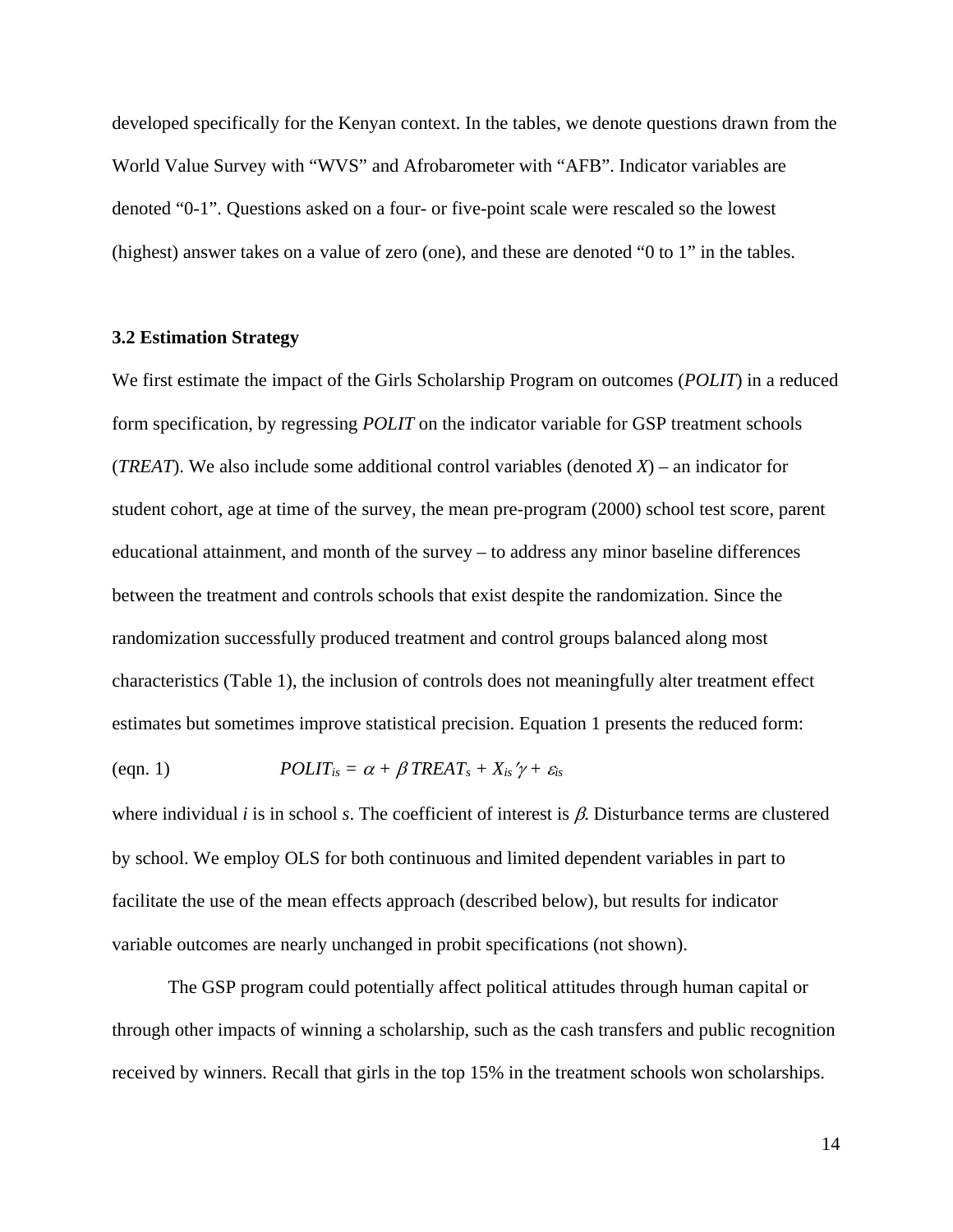We find that girls with normalized baseline test scores less than  $+2$  standard deviations have just an 8% chance of winning the scholarship, as compared to a 58% likelihood among girls with baseline scores above  $+2$  s.d.<sup>10</sup> These treatment school girls with low baseline scores are thus unlikely to receive the prize and recognition, but as shown in Kremer et al (2009), they nonetheless attended school more often and have test score gains. As we discuss in section 6 below, estimating treatment effects in this subgroup sheds light on the relative importance of the "public recognition" and "human capital" channels, suggesting that the human capital channel is much more important.

To convey a sense of the magnitude of the human capital effects, and to allow comparison of our experimental estimates with non-experimental estimates, we report IV estimates of the impact of human capital on political attitudes by using the follow-up test score measure as the endogenous variable, denoted *H*. We view the test score as an attractive summary measure of human capital. We focus on the normalized average test score across all subjects (arithmetic, English, Swahili, reading, spatial reasoning) as our best measure of overall skills and human capital, where the normalized variable is mean zero with a standard deviation of one (the common approach in the education literature). The first stage equation is:

(eqn. 2)

\n
$$
H_{is} = a_1 + b_1 T R E A T_s + X_{is} c_1 + e_{1, is}
$$

The predicted values from this regression allow us to estimate human capital impacts in an instrumental variable two-stage least squares (IV-2SLS) specification, where the second stage is:

(eqn. 3) *POLITis = a2 + b2His + Xisc2 + e2,is .*

 $\overline{a}$ 

For comparison with observational studies, we also provide similar estimates but running the second stage equation (equation 3) using the actual test score rather than the predicted score,

<sup>&</sup>lt;sup>10</sup> Approximately 2% score more than 2 s.d. above the mean of the normalized distribution.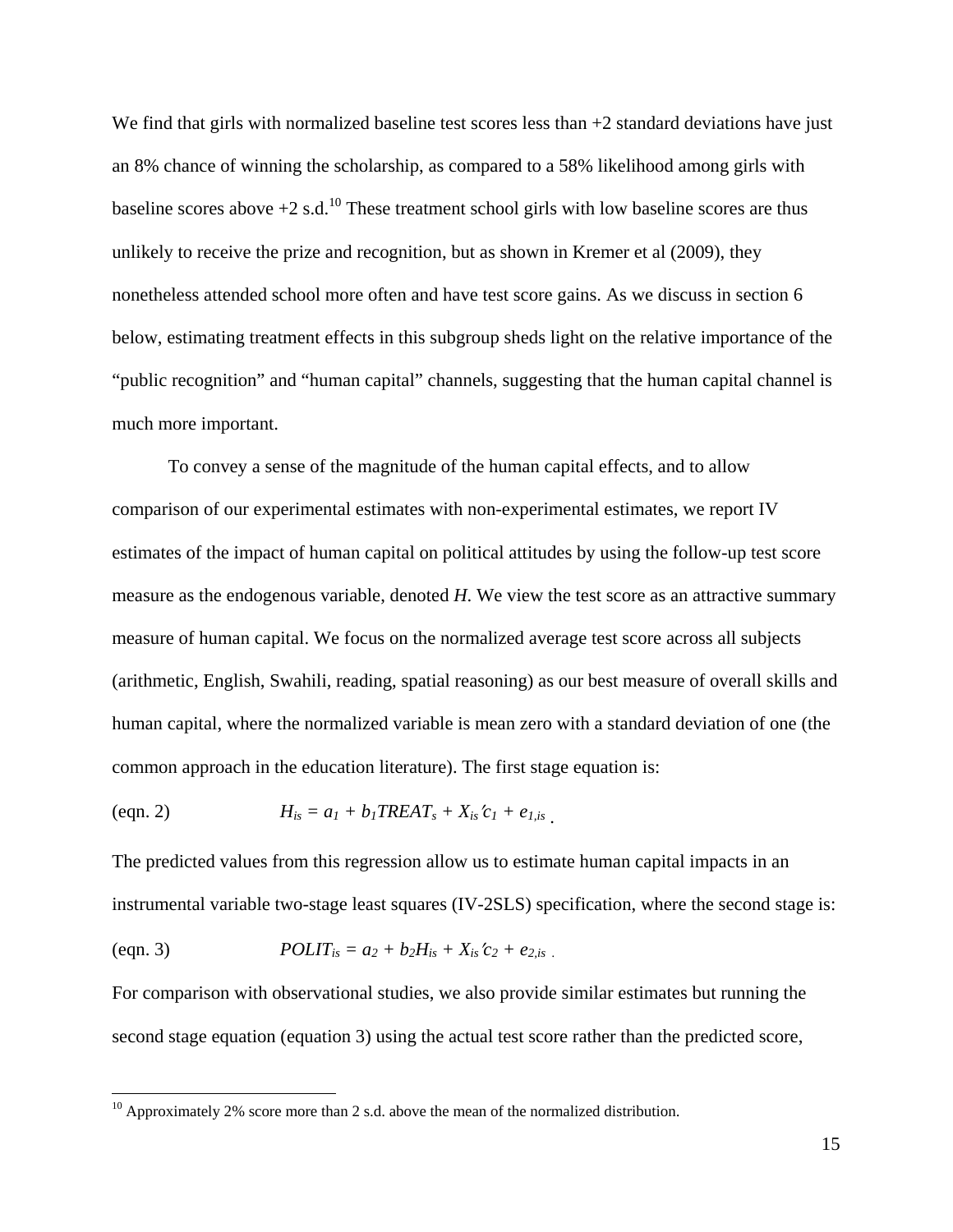while restricting attention to the control group to isolate non-experimental variation. For each set of outcomes, we then compare the analogous OLS and IV coefficient estimates, and compute the statistical significance of the difference between them using the method in Hausman (1978).

 For various categories of outcomes, we estimate the "mean effect" of either GSP treatment or human capital on each set of outcomes following Kling et al. (2007). The groupings of related outcome variables are denoted by  $Y_k$ ,  $k = 1, ..., K$ . We standardize each outcome by subtracting the mean and dividing by the standard deviation of the outcome variable among the GSP control group, such that the control group mean (s.d.) is zero (one). The standardized variables are denoted  $Y_k^*$ . With these, we form  $Y^* = \sum_k Y_k^* / K$ , a single index of outcomes, and regress this index on *TREAT* (as in equation 1) or on *H* (equation 3). The resulting coefficient estimate is called the mean effect size and, due to the normalization, it captures the average impact in terms of standard deviations of the outcome variables. This normalization facilitates comparison of impact magnitudes across outcomes, as well as possibly across studies.

#### **3.3 Impacts on Human Capital**

We first discuss the program's impact on human capital. The human capital gains that occurred as girls competed for scholarships persisted, with significant test score gains in treatment schools relative to the control group (Table 2, Panel B). In specifications analogous to the first stage regression (equation 2), test scores improved in all five subjects in the 2005-2007 follow-up survey, with statistically significant gains in four subjects. The mean effect across all tests is 0.208 standard deviations (s.e. 0.092), which is significant at 95% confidence.

 Test score impacts are nearly unchanged among two subgroups with relatively low chances of actually winning a GSP award, namely those with baseline normalized test scores less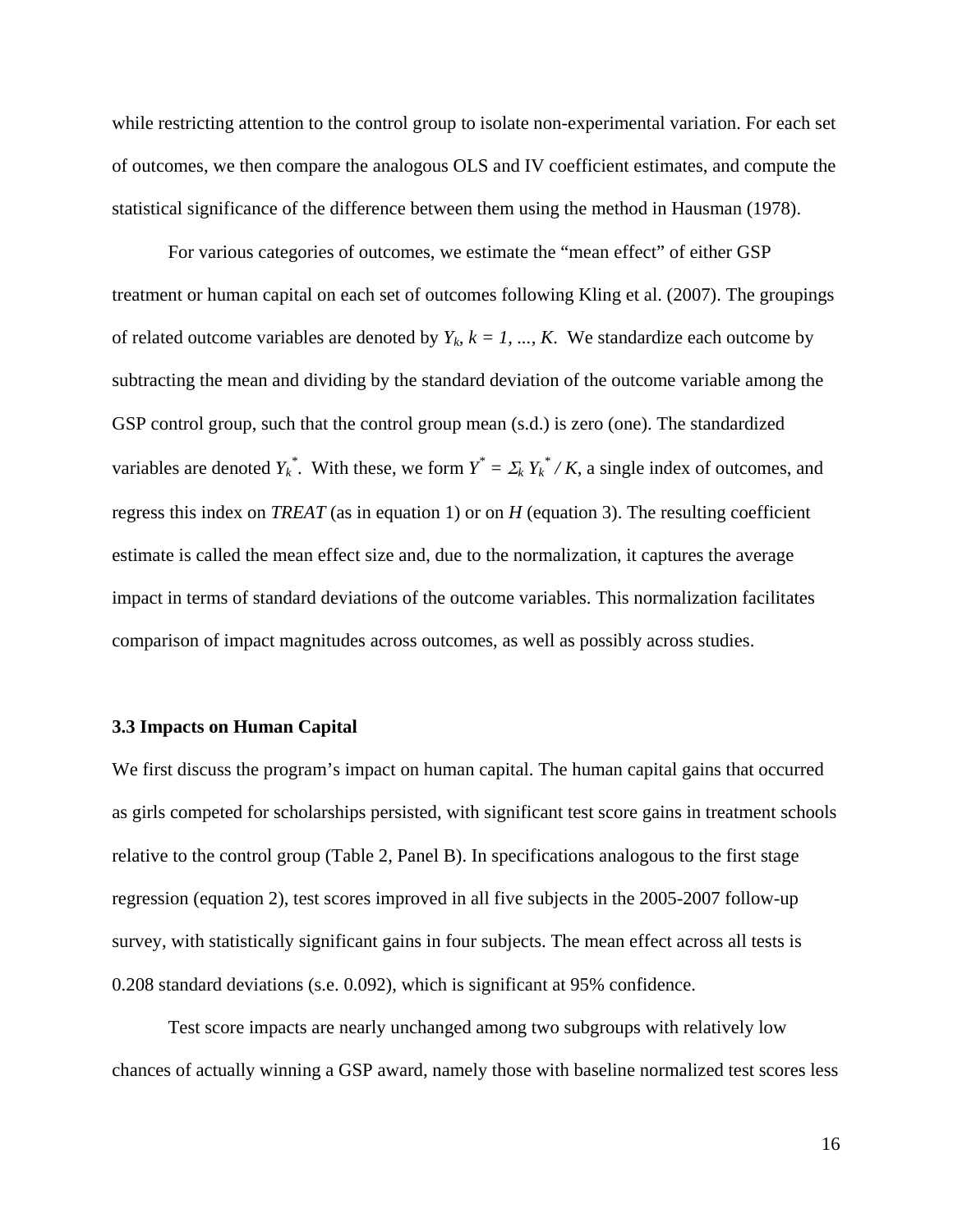than +2 s.d., at 0.145 s.d. (s.e. 0.082), and among those in schools predicted to have five or fewer GSP winners, at 0.177 s.d. (s.e. 0.081). The predicted number of GSP winners is estimated in treatment schools by regressing the actual number of winners on quantiles of the baseline test score distribution (among students in that school); the predicted number of winners is then assigned to both treatment and control schools. The persistent human capital gains we document thus appear to be driven by competing for a scholarship rather than winning.

Beyond test scores, several other education measures also improved in the treatment group: they were 8.7 percentage points (s.e. 4.1) more likely to have attended at least some secondary school, an increase of nearly a third on the control rate of 30%. GSP treatment individuals were also 7.9 percentage points more likely to be enrolled in school, an increase of 15 percent relative to the control group, where 52% were enrolled. Since more than half the sample is still in school, the attainment data is severely censored, and perhaps in part as a result, the program is estimated to have a positive but not significant impact on educational attainment.

#### **4. Impact on Autonomy within the Household**

As noted in the introduction, many argue that education will empower young women to address broader gender inequalities (Lloyd 2009). Others have argued that women in most societies face relatively less disadvantage in education than other spheres, and that efforts to reduce gender imbalances could be more productive elsewhere (World Economic Forum 2010). Modernization theory would also imply that education should erode support for traditional gender roles.

We do not find significant changes in views regarding equal rights for women versus traditional gender roles (Table 3). Most respondents already strongly support gender equality, with average support for traditional roles (namely, the statement that "Women have always been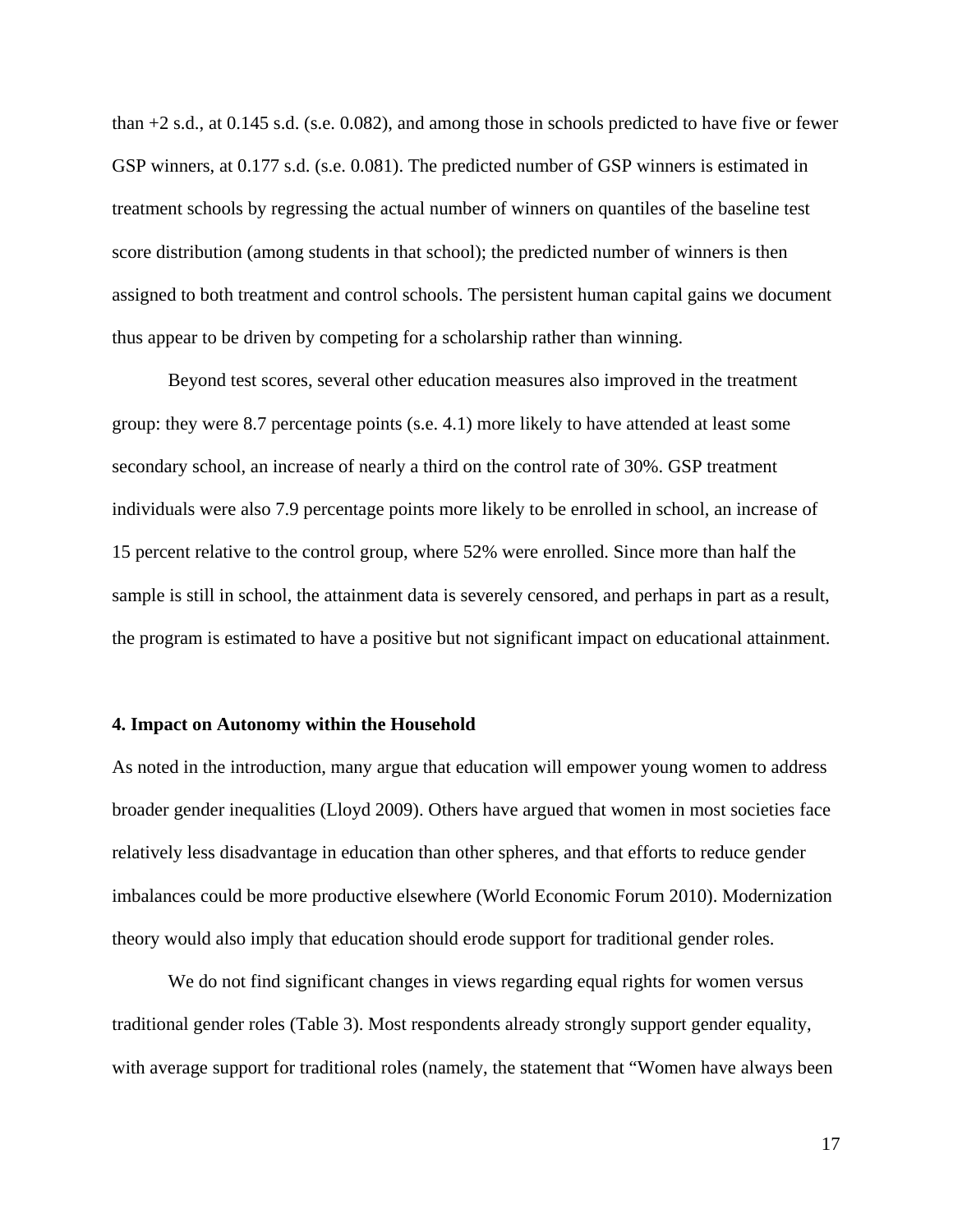subject to traditional laws and customs and should remain so", as opposed to "Women should have equal rights and receive the same treatment as men do") at only 0.17 on a normalized zero to one scale. Treatment reduces this by 0.01 but the effect is not significant.

In contrast, treatment produces changes on two concrete issues limiting female autonomy that are likely to be personally relevant for many respondents: domestic violence and arranged marriages. Again on a zero to one scale, treatment leads to a 0.068 reduction (s.e. 0.024) in support for the claim that "Men can beat their wives and children if they misbehave" as opposed to the statement that "No one has the right to use physical violence against anyone else" (Table 3), a reduction of roughly one quarter on average support of 0.25 in the control group.

We next consider marriage patterns, and divide marriages into "arranged marriages", where parents played a role in spouse choice, and "elopements", where they did not. Roughly 20% of respondents were married by the follow-up survey, with three quarters being elopements in the control group, and one quarter, or 4.2%, arranged. However, this latter figure falls by more than half, or 2.4 percentage points (s.e. 1.3) in the treatment group (Table 3), and this effect is significant at 90% confidence. In contrast, we find no change in the likelihood of elopement, suggesting that the reduction in marriages with family involvement does not reflect a broader trend in marriage rates but rather a shift in power from parents to their daughters. When we use a mean effects approach to look at a summary measure of lack of autonomy combining the two measures of support for traditional gender norms with the measure of arranged marriage we find a significant reduction of -0.181 standard deviations (s.e. 0.077).

There are no significant GSP program impacts on fertility, or on knowledge of contraception, age of marriage, or basic spouse characteristics (not shown) although statistical power was limited in some cases given the limited proportion of married women in the sample.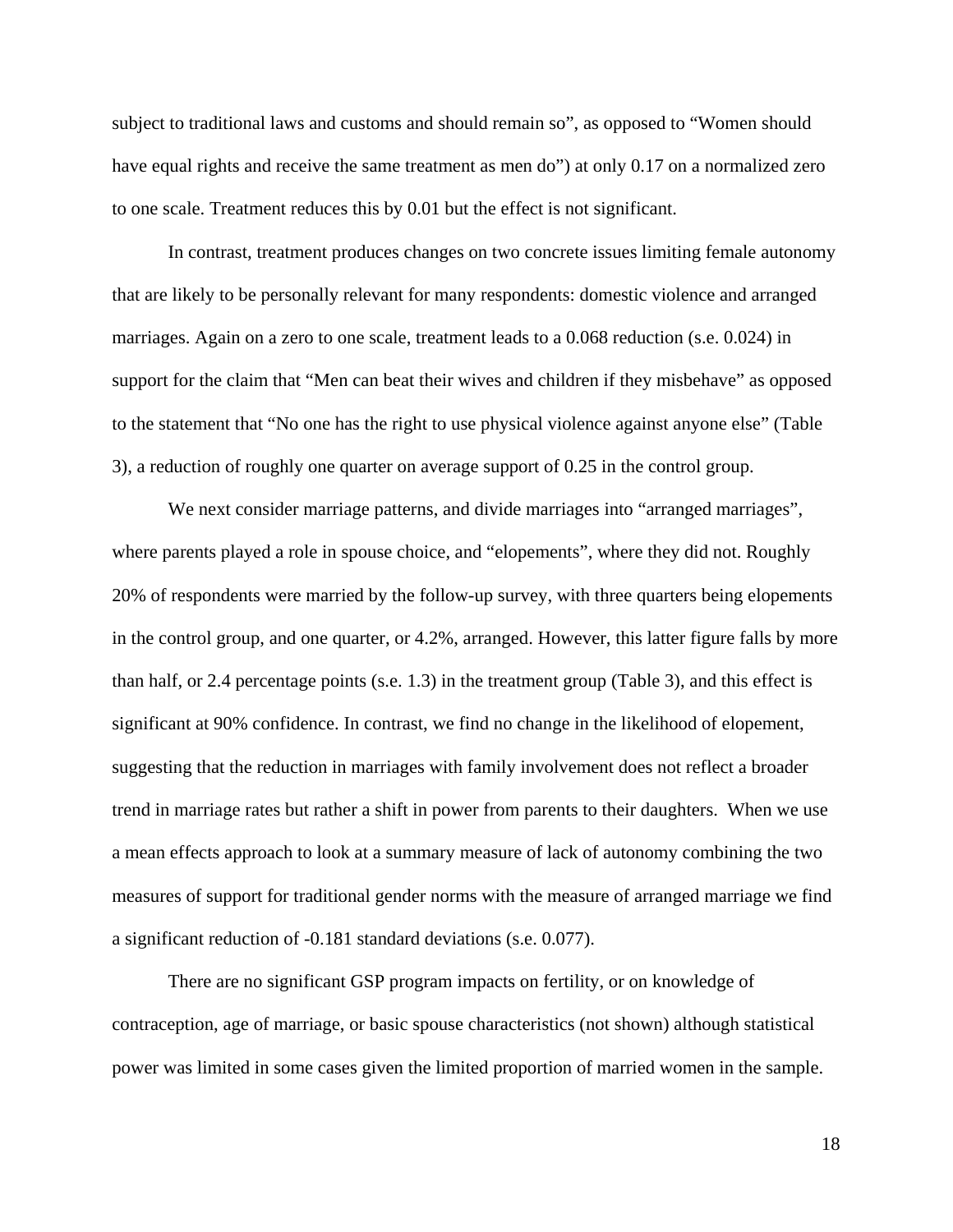The results on young women's greater control over marriage patterns and stated opposition to domestic violence are relevant not only from a policy perspective but also shed light on the theories described in the introduction. They are inconsistent with the idea that education simply instills greater acceptance of authority, but are compatible with both modernization theory and with the view that education can empower disadvantaged groups. While these results are inconsistent with the simplest version of the theory that education is a tool for entrenching existing power structures, they are arguably consistent with a more nuanced view, in which Kenya's education system is controlled not by traditional village elites, but rather by a state seeking to instill certain "modern" values that weaken pre-capitalist "fetters" on female labor. To distinguish between these two perspectives, we next consider impacts on political and social attitudes beyond the household.

### **5. Impacts on Political and Social Attitudes**

In subsection 5.1, we first find little support for a direct impact of education in promoting "modern" values. Subsection 5.2 reports evidence that runs counter to the view that education simply instills acceptance of existing authority, but is consistent with the notion that education promotes an awakening of political consciousness that is arguably the first step to actual empowerment, specifically through changes in media consumption, increased political knowledge and dissatisfaction with authority. However, subsection 5.3 suggests that rather than translating into increased participation in politics or community affairs, or in social capital, these shifts generate greater expressed willingness to accept the use of violence in politics.

#### **5.1 Impact on "Modern" Attitudes**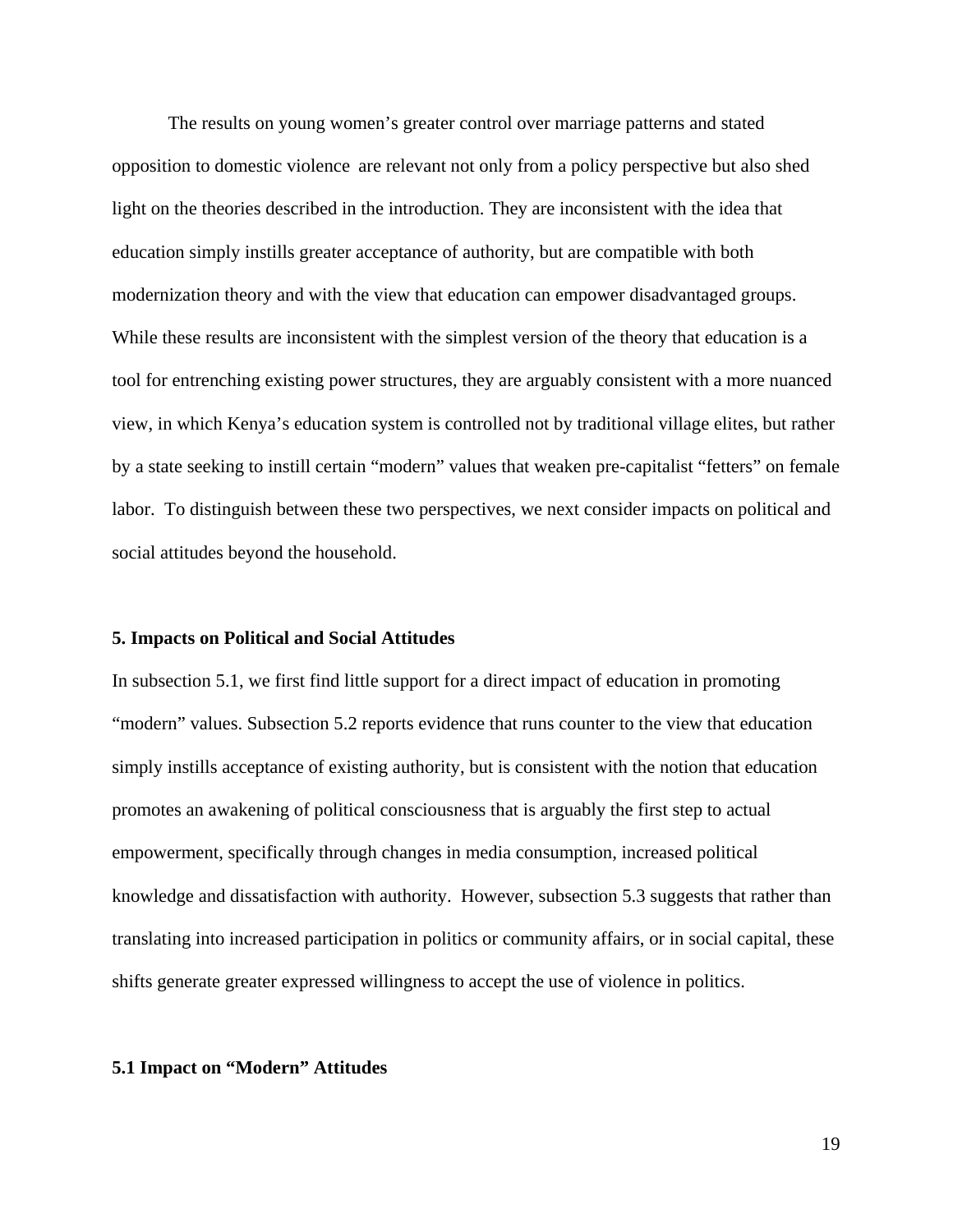#### *Impact on Ethnic and Religious Attitudes*

From a theoretical perspective, the impact of schooling on feelings of ethnic and religious identity is unclear. Modernization theory predicts education will reduce particularistic ethnic attachments and promote secularism. Yet other scholars argue that in pre-colonial times the most important groups were local "sub-ethnic" kinship groups, with ethnic boundaries fairly fluid (Shetler 2010) and thus see contemporary notions of tribal identity (among groups such as the Luhya in our sample) as essentially modern. In this second view, education could potentially promote political mobilization along ethnic lines, although recall from the background section that the Kenyan curriculum seeks to promote nationalism. The standard Kenyan school curriculum also includes Christian and Islamic religious education, and schools often sponsor religious youth groups, so education could also potentially strengthen, rather than weaken, religious attachment.

We find no evidence that increased schooling weakened ethnic attachments, and if anything the program may have strengthened them. In general, respondents were strongly attached to their own ethnic group, with only 11% of the control group not reporting ethnicity as "very important" to them. GSP treatment reduced this by 3.3 percentage points, or approximately 30 percent, although the difference is not significant (Table 4, Panel A).

 We next exploit the fact that ethnic identification is more salient closer to contested democratic elections in Africa (Eifert et al. 2010), likely because ethnic electoral appeals are widespread. We find that among the 43 respondents surveyed in early 2007 – a national election year – all but one stated that their ethnic affiliation was "very important" to them, far above the average among those surveyed earlier; this "censoring" of responses suggests that our survey instrument was insufficiently sensitive to finer distinctions in the degree of ethnic feeling during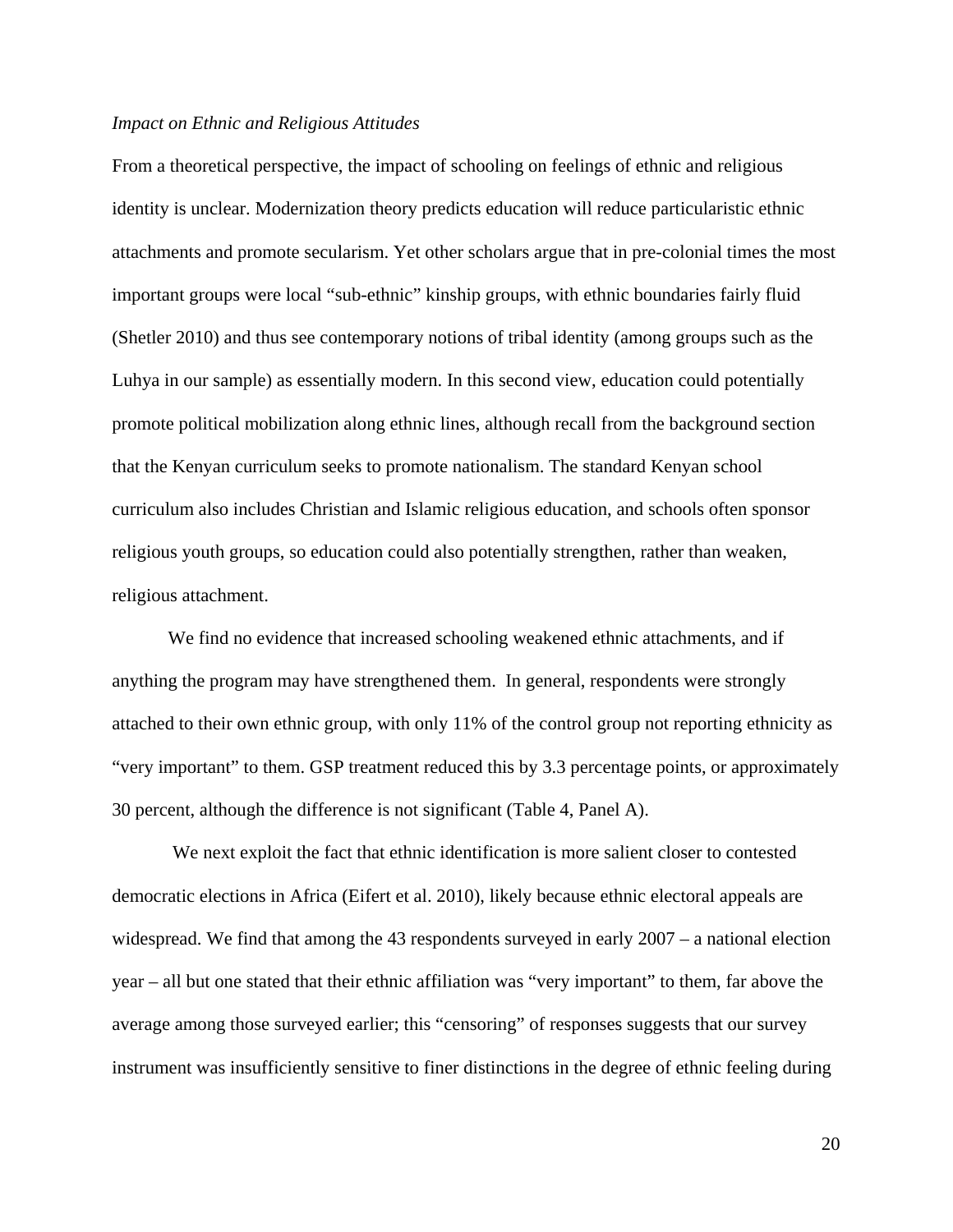election periods. We next focus on respondents surveyed in 2005-2006, before the lead-up to the election, and find that treatment reduced the proportion who did not report ethnicity as "very important" by a significant 4.2 percentage points (s.e. 2.1, Table 4), a 40 percent drop. In other words, in non-election years the program appears to heighten feelings of ethnic identification.

A related set of questions on ethnicity ask whether respondents trust members of their own ethnic group (tribe) as well as members of other groups. Point estimates suggest treatment slightly increased trust in co-ethnics and reduced trust in members of other ethnic groups, but the effects were not significant at traditional confidence levels (not shown). We similarly find no program impacts on migration out of the local area, which might have brought people into closer contact with other ethnic groups thus leading to more inclusive ethnic attitudes, and which might itself be taken as reflecting more inclusive attitudes (not shown).

We also find no evidence for the modernization theory hypothesis that education leads to secularization as measured by changes in the reported importance of religion (Table 4, Panel A), although strong religiosity is nearly universal, complicating inference. There is more variation in participation in prayer groups, but there, too, impacts are small and not statistically significant.<sup>11</sup>

### *Impact on Democratic Attitudes*

 $\overline{a}$ 

Respondents were asked whether they agreed with a series of statements about the ideal organization of government and society, where responses were given on a scale from 1 to 5, ranging from "strongly disagree" to "strongly agree", and these were then normalized to range from zero to one, as above. To illustrate, respondents were asked whether they agreed with: "We should choose our leaders in this country through regular, open and honest elections", and "Democracy is preferable to any other kind of government", among others.

 $11$  Glaeser and Sacerdote (2001) show that U.S. religious attendance rises with education.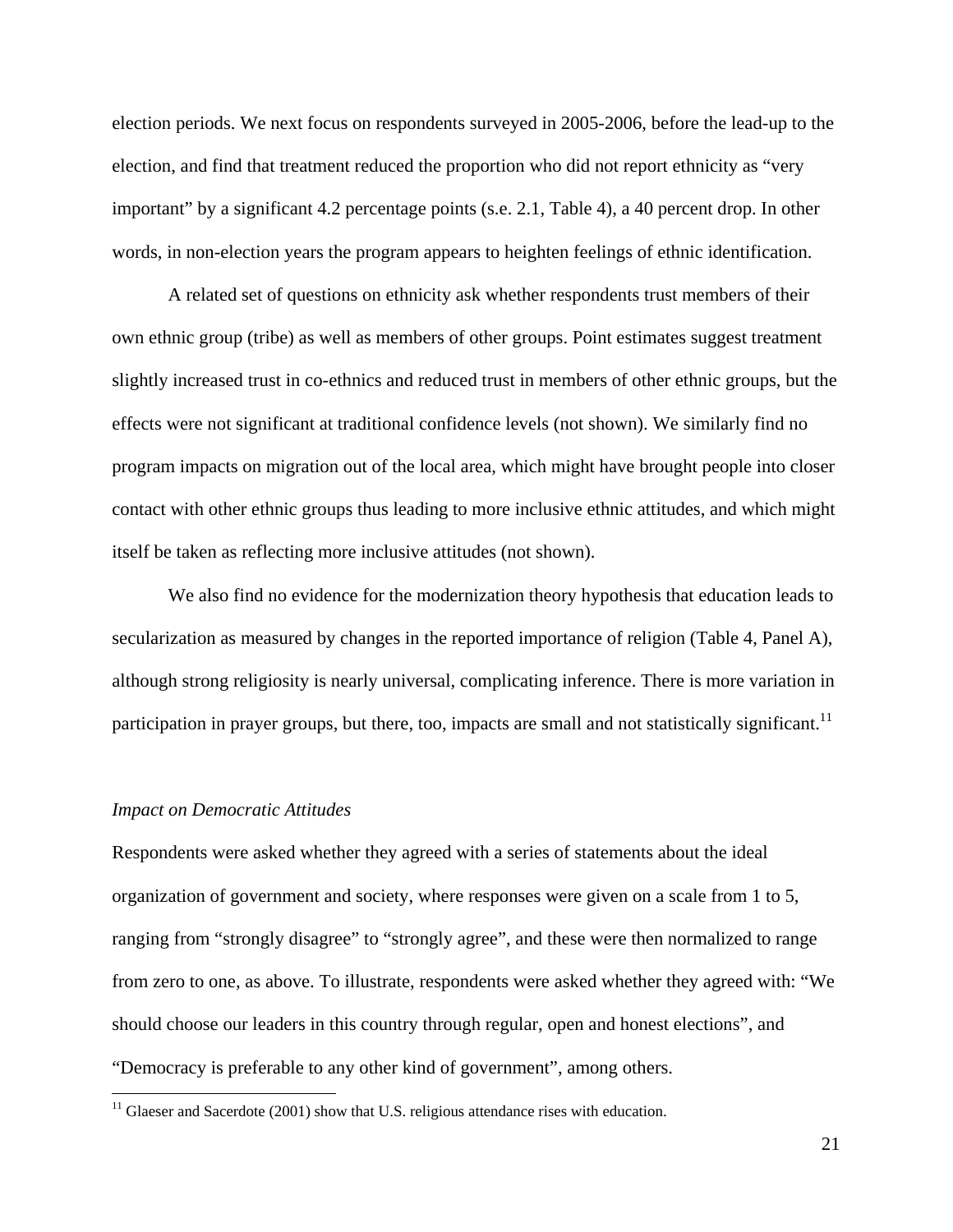There are no significant GSP program impacts on any of the seven measures of democratic attitudes (Table 4, Panel B), and even combining all of these effects together in a single index, the mean effect is small and not statistically significant, at 0.058 standard deviations (s.e. 0.089). These results are particularly interesting in light of the positive crosssectional correlations between individual schooling and democratic attitudes documented in the existing literature, including several African studies (Bratton et al. 2005, Logan and Bratton 2006, Mattes and Bratton 2007). While some have argued that investments in education may be an effective way to promote democracy and reduce political extremism, our results suggest that, if there is any such causal relationship, it may not be a direct one.

Overall, we find no support for the hypothesis that education promotes "modern" attitudes including weakening of ethnic attachments, secularization, or greater belief in democracy. These findings partially alleviate concerns that more educated Kenyans are simply providing the "right" survey answers due to social desirability bias. In particular, to the extent that support for democratic institutions is the "politically correct" response in Kenya, we might have expected to find a strongly positive relationship between human capital and support for democracy, but we find no such relationship in our data. We next examine whether education promotes empowerment in the political realm, consistent with the household autonomy results.

#### **5.2 Impact on Political Knowledge and Satisfaction**

The first hint that the program affected political outcomes is its impact on media consumption. Individuals in treatment schools report significantly less time listening to radio – which in Kenya has largely music and entertainment content – and more days reading newspapers, which report extensively on national politics (Table 5, Panel A). Respondents were also much more likely to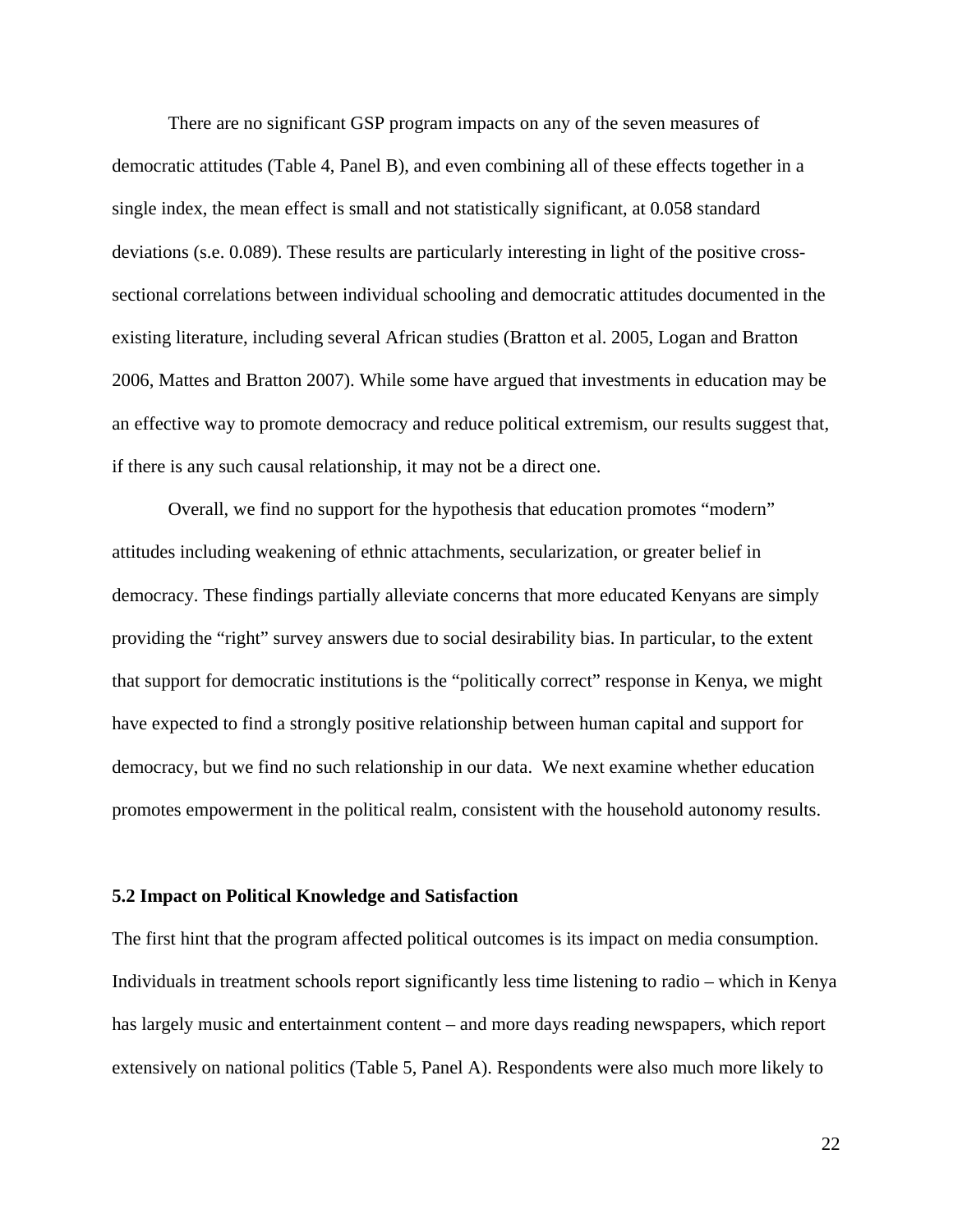identify a favorite newspaper, with an increase of 9.6 percentage points (s.e. 3.7) on a base of 66.6% in the control, and in particular, there was a large increase of 10.5 points (s.e. 3.5) in choosing the *Daily Nation*, arguably Kenya's most authoritative English language daily, as the favorite news source on a base of 30.5%. The increased affinity for the *Daily Nation* almost certainly in part reflects the treatment group's improved English skills, but may also proxy for changing partisan or ideological tastes and affect the quality of political information consumed.

Indeed, the program had a large impact on objective political knowledge. Respondents were asked to name Kenya's President, Vice President, Education Minister, and Health Minister and Uganda's President. Virtually all respondents could name the President, but the program increased the likelihood that respondents could name other officials, and the impacts are significant for naming the Health minister and the President of Uganda (not shown). The mean effect across all five questions is 0.203 s.d. and significant at 95% confidence (Table 5, Panel B).

Turning to measures of satisfaction with political authorities, the GSP treatment group shows less deference to authority in the abstract and expresses less satisfaction with Kenya's government, economy, democracy, and current authorities (Table 5, Panel C). In particular, respondents were significantly less likely to agree with the statement "We should show more respect for authority" and more likely to support the statement "As citizens, we should be more active in questioning the actions of our leaders", with a change of 0.076 in the normalized index, relative to a control group mean of 0.53. When asked whether the quality of government and the economy were better than two years ago, treatment reduced positive assessments by 5.4 and 5.8 percentage points, respectively, both significant at 90%. This despite the fact that Kenya's performance was good relative to historical benchmarks, with GDP growth of 6% in 2006-2007 and reasonably democratic politics. In control schools, satisfaction with Kenyan democracy was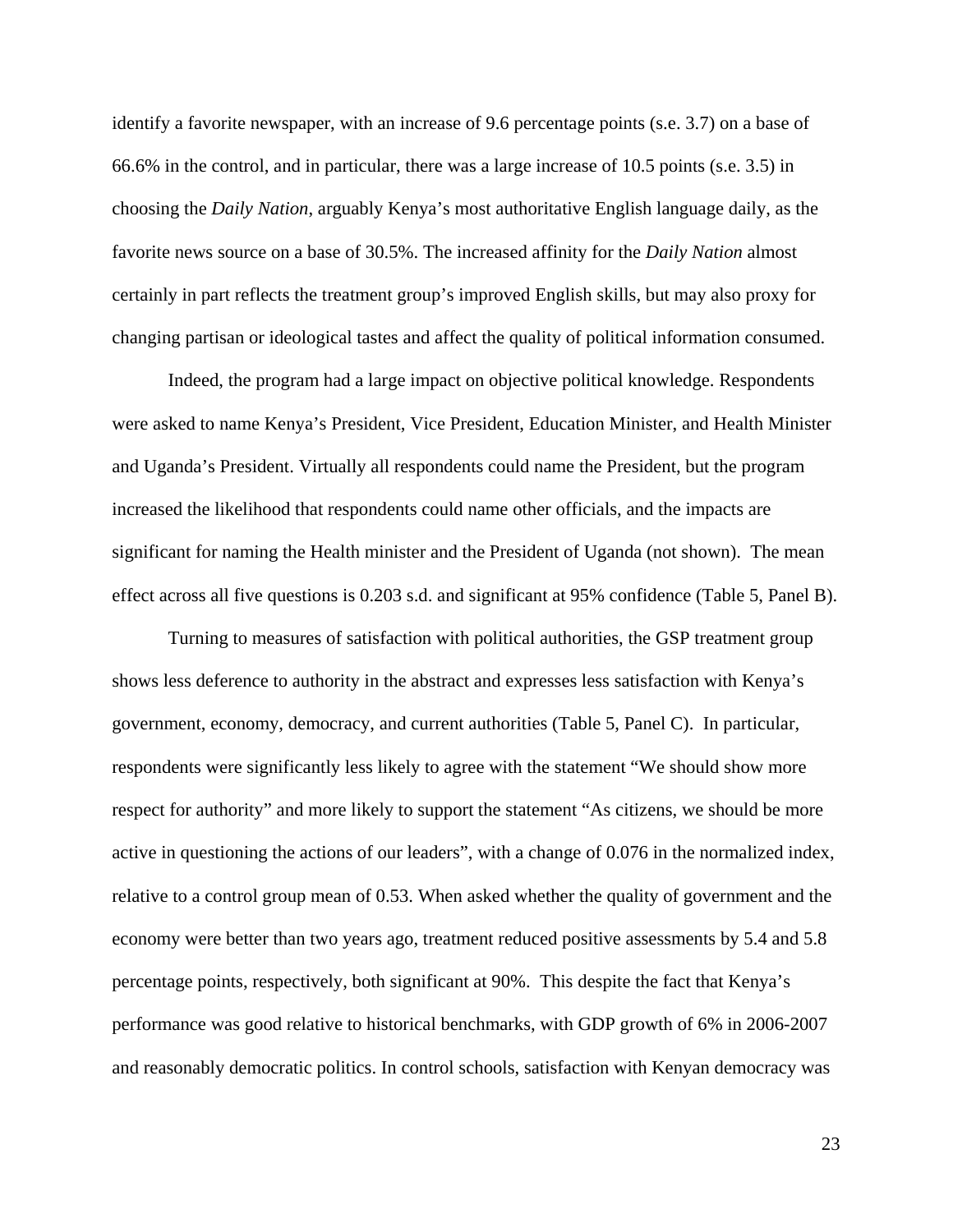0.74 (on a normalized 0 to 1 index), and treatment decreased this by 0.048 (s.e. 0.017). Taken together, expressed satisfaction falls in the treatment group by 0.239 standard deviations (significant at 99%). This sharp reduction in satisfaction with political authority parallels the rejection of male and parental authority in the household (Table 3).

 There is no evidence that the program affected overall personal happiness, as captured by agreement with "taking everything together, the respondent is very happy" (Table 5, Panel C), and thus the political dissatisfaction questions do not simply reflect broader life dissatisfaction. Note that there is little consensus on the empirical relationship between education and happiness using OECD data (Frey and Stutzer 2002, Clark and Oswald 1996).

#### **5.3 Empowered for What? Perceived Political Efficacy, Participation, and Violence**

The increased knowledge and reduced satisfaction with authority generated by the program does not seem to translate into greater perceived political efficacy or more participation in politics or community affairs. Instead, there is increased acceptance of the use of violence in politics.

# *Impact on Perceived Political Efficacy*

A large majority of respondents agreed with the statements "Politics and government sometimes seem so complicated that you can't really understand what's going on" and "This world is run by a few people in power, and there is not much that someone like me can do about it", and GSP treatment does not lead to a significant change from the low levels of perceived political efficacy in the control group (Table 6, Panel A). Indeed, Kenyan politics at the time of the survey was characterized by Byzantine backroom deal-making among ethnically-based political leaders, many of whom were the sons of an earlier generation of leaders. While treatment made the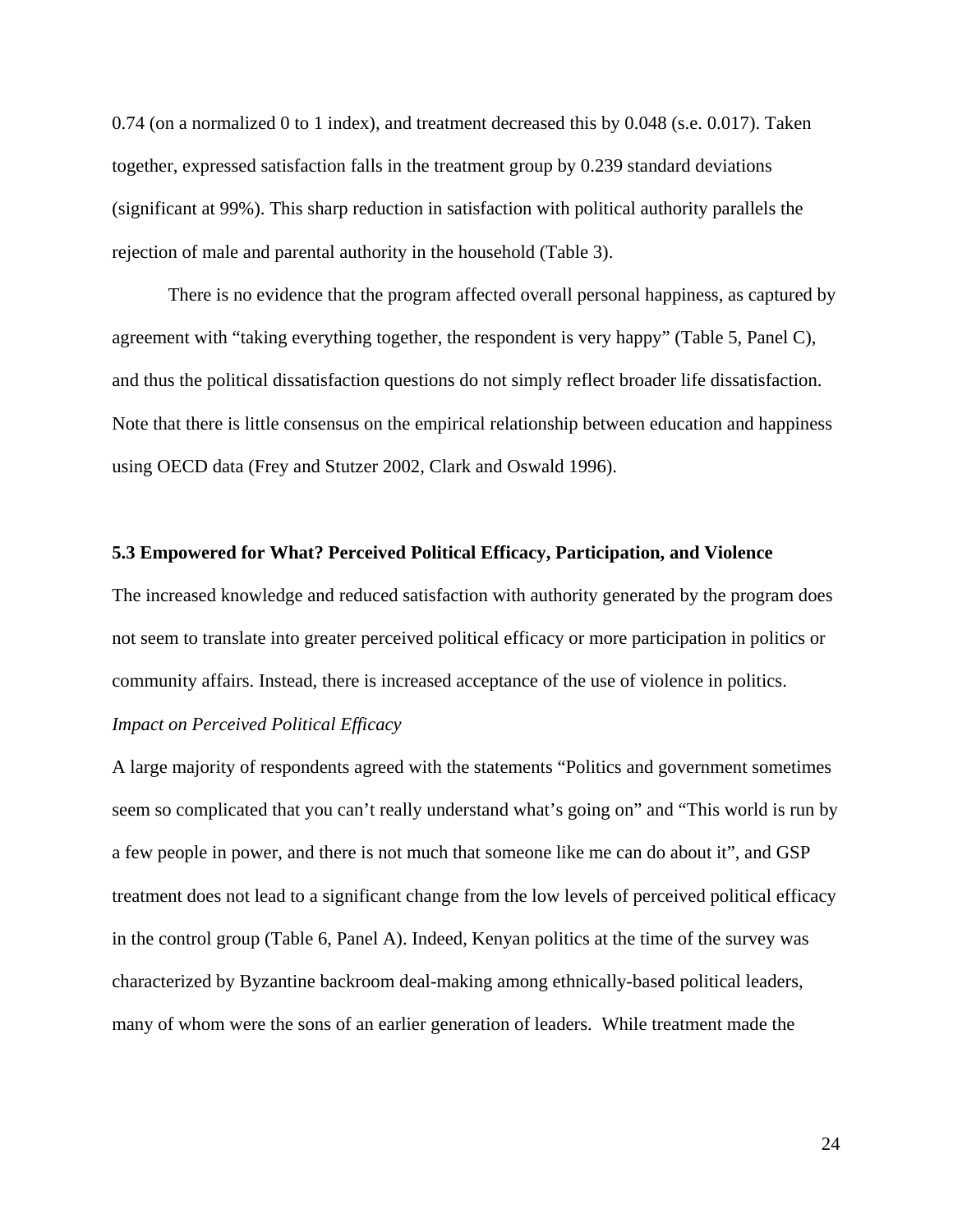young women in the sample less satisfied with the political situation (Table 5), it apparently did not lead to any illusions about their personal ability to change the situation.

## *Impact on Political and Community Participation*

The GSP did not increase interest or participation in politics or community affairs. In particular, 26% of control group respondents reported being interested in public affairs, versus 23% in treatment, although this difference is not significant (Table 6, Panel A). Similarly, treatment respondents of voting age were slightly less likely to report intending to vote in the next presidential election (-2.6 percentage points, s.e. 4.5), but the effect is not significant.

While some argue that education enhances civic participation (e.g., Glaeser et al. 2002), we do not find evidence for this. The survey gathered information on membership in 10 common types of community groups (women's groups, credit groups, etc.), with average membership in 1.41 groups in the control. There is no treatment effect on membership (Table 6, Panel B). The program also had no impact on trust, in the standard question "Generally speaking, would you say that most people can be trusted or that you need to be very careful in dealing with people?".

### *Attitudes Toward the Use of Violence in Politics*

Although Kenya has never experienced a civil war, it has a long record of ethnic violence around elections, going back to the first multi-party polls in 1992. As noted above, some observers have argued that education tends to reduce political violence while others see it as raising expectations that, if unmet, could increase individuals' propensity towards violence (Davies 1974).

We find that the GSP program led to greater expressed tolerance for political violence. Treatment individuals are significantly more likely to think violence is sometimes justified in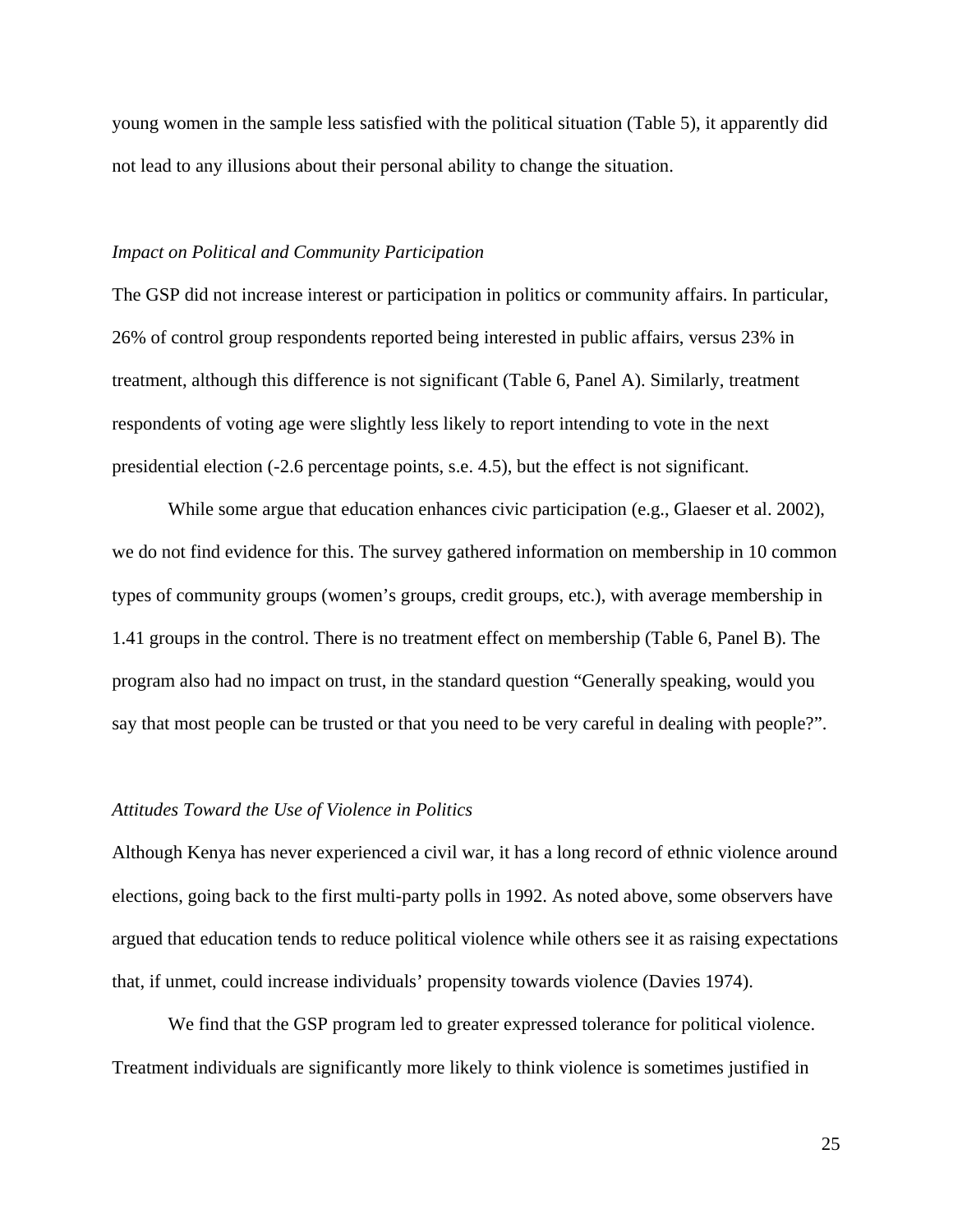politics (estimate 0.030, s.e. 0.012 in Table 6, panel C), off a base of 0.47 in the control group. It seems plausible that education increases acceptance of violence because it increases respondents' political knowledge and reduces satisfaction with the status quo (as shown above), while apparently not simultaneously increasing their faith in their ability to achieve change through democratic means. Since they are no more committed to democratic values as a result of education and, if anything, more ethnically identified – the key dimension of social conflict in Kenya – it may not be surprising that education increases support for political violence.

From one perspective, there appears to be a tension between the estimated impacts of education on views about the legitimacy of political violence and on domestic violence in our sample. However, both findings are consistent with the view that education reduces the knee-jerk acceptance of existing authorities, both at home and in the broader national political arena.

### **6. Estimating the bi-directional relationship between schooling and attitudes**

As discussed in the introduction, some argue that education indoctrinates people to accept existing authority whereas others argue that it can empower people to challenge authority. Our results, taking advantage of experimental variation, provide considerable support for the hypothesis that education reduces willingness to accept authority. In this section, we argue that out data are consistent with a bi-directional relationship between education and willingness to accept authority – in which those who are to accept authority are more likely to withdraw from education but education itself leads to questioning of authority – and that such a relationship could lead non-experimental analyses to understate the extent to which education leads to less acceptance of authority.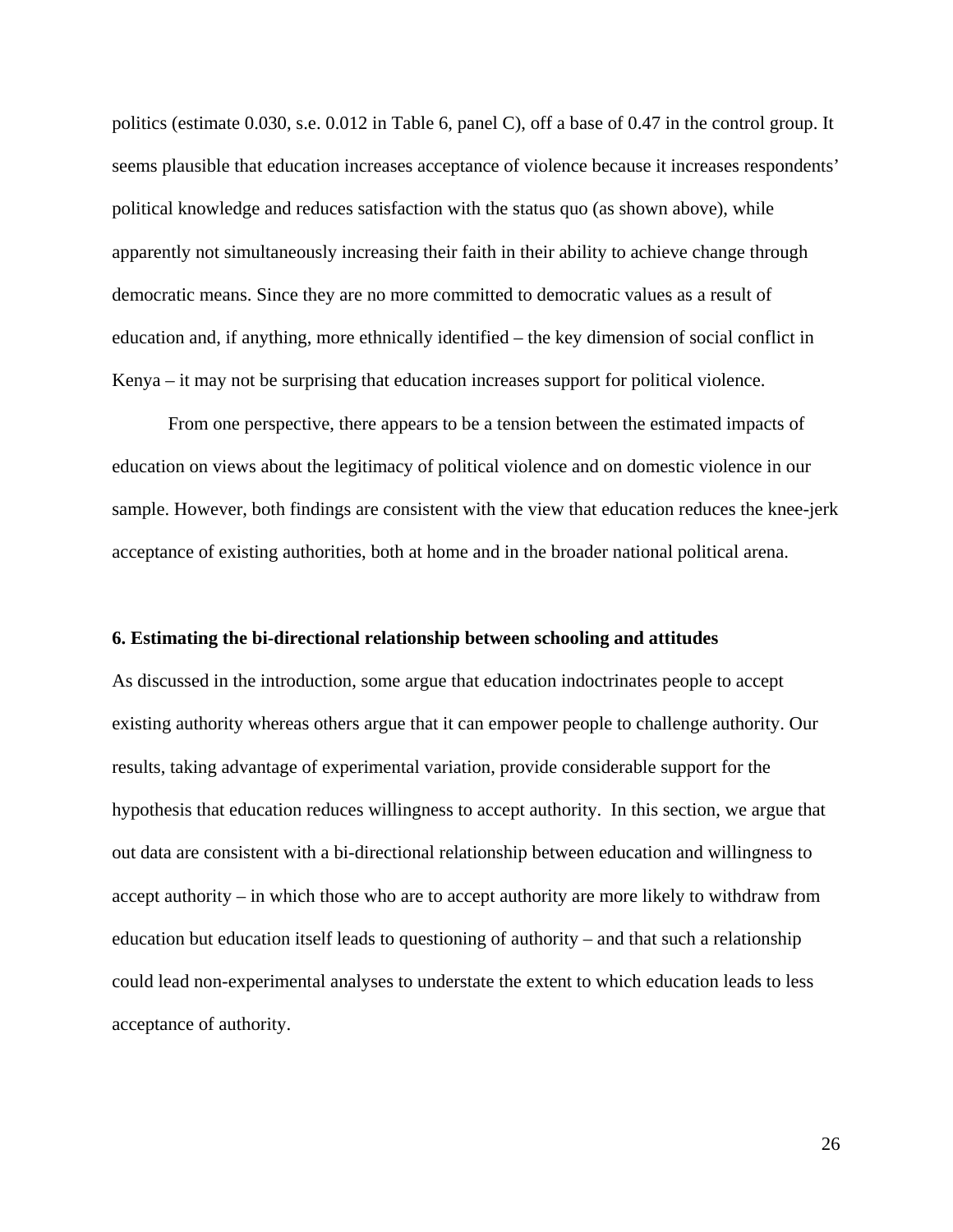In Section 6.1 we present a simple model in which there is a bi-directional relationship between education and willingness to accept authority, and show that in this model standard approaches to estimate the impact of education on acceptance of authority using regressions in non-experimental data will yield biased estimates if – as is particularly plausible in schooling systems such as those of Kenya, which do not allow much room for student autonomy – those who are less willing to accept authority, are more likely to drop out of school. In section 6.2, we use the non-experimental variation in our data to estimate the extent of reverse causality, in which willingness to accept authority allows people to obtain more education, and the resulting bias that would be created in non-experimental estimates in our context.

#### **6.1 A Model of the Relationship between Schooling and Willingness to Accept Authority**

We consider a framework in which education can affect willingness to accept authority, and willingness to accept authority can affect schooling decisions. Suppose that:

$$
(eqn. 4) \t\t RI = R0 + \gamma H,
$$

where  $R_1$  is the willingness to accept authority as an adult and  $R_0$  is willingness to accept authority as a child. *H* is a measure of human capital investment.  $\gamma$  is thus the causal impact of education on willingness to accept authority. Suppose household *i* chooses human capital to trade off the benefits versus the net utility and financial cost of education:

$$
(eqn. 5) \t U_i = B(H_i) - C(H_i).
$$

We assume that being in a school that has the merit scholarship program raises the benefit of human capital (*B*), because those who score well on the exam will receive financial benefits. We also assume that individuals may differ in the benefit of education, for example, due to differences in the non-pecuniary benefit of education or differences among children in aptitude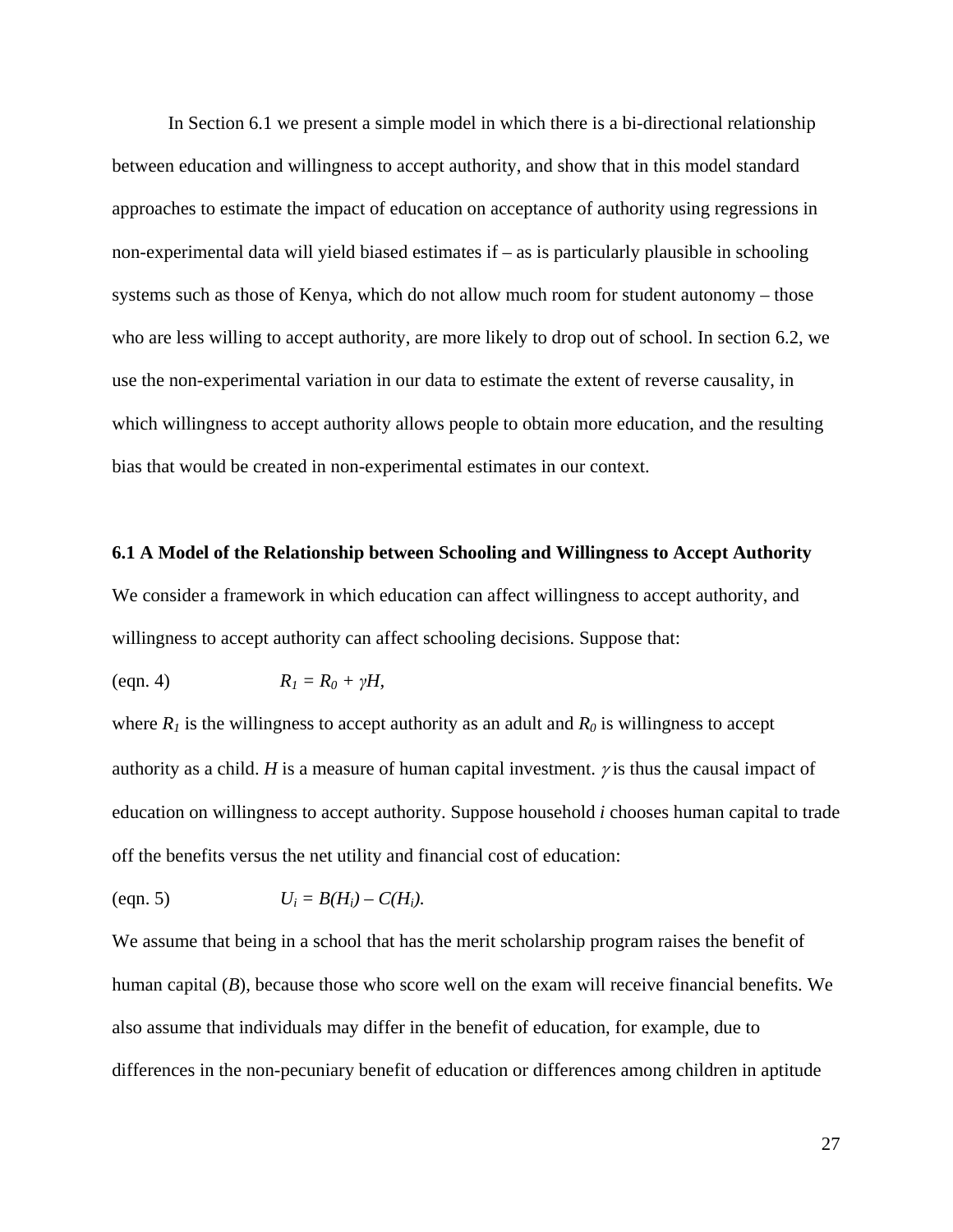or attitudes toward school. One component of this may be difference in willingness to accept authority, and we allow for the possibility that  $R_0$  may also affect the cost of education. Recall that in our context, being in school requires acceptance of a great deal of authority, including acceptance of the right of teachers to impose work (such as cleaning the classroom or carrying items for the teachers), orders from student prefects, and corporal punishment. Students who are unwilling to accept the fairly rigid discipline associated with Kenyan education often have to leave school, with perhaps the most notable example for non-Kenyans being Barack Obama Sr., who, despite his stellar grades, was expelled from an elite secondary school for what was deemed "disrespectful" behavior towards his teachers (Jacobs 2011).

For simplicity, we take the benefits to be linear in the amount of education (*H*) and the cost of education to be quadratic in *H*.Thus, we specialize to the case in which for household *i*: (eqn. 6)  $U_i = H_i (B_{0,i} + \beta_l R_{0,i} + \beta_2 M_i) - H_i^2$ ,

where  $R_{0,i}$  indicates a child's willingness to accept authority,  $M_i$  is an indicator for attending a merit scholarship program school, and  $B_0$  indicates an individual's other benefits of education (per year of schooling). We assume that child willingness to accept authority is distributed normally with mean  $\overline{R_0}$  and variance  $\sigma_R^2$  and that the benefits are distributed normally with mean  $\overline{B_0}$  and variance  $\sigma_B^2$ . These are distributed independently for simplicity (although this could easily be weakened). The optimal level of human capital investment for household *i*, *Hi \** is determined by the first order condition:

$$
H_i^* = (B_{0,i} + \beta_1 R_{0,i} + \beta_2 M_i)/2.
$$

This implies that, ceteris paribus, for each increase of one unit in a child's willingness to accept authority, there is an increase of  $\beta$ <sub>*l*</sub> $\alpha$ <sup>2</sup> in the human capital investment optimally chosen.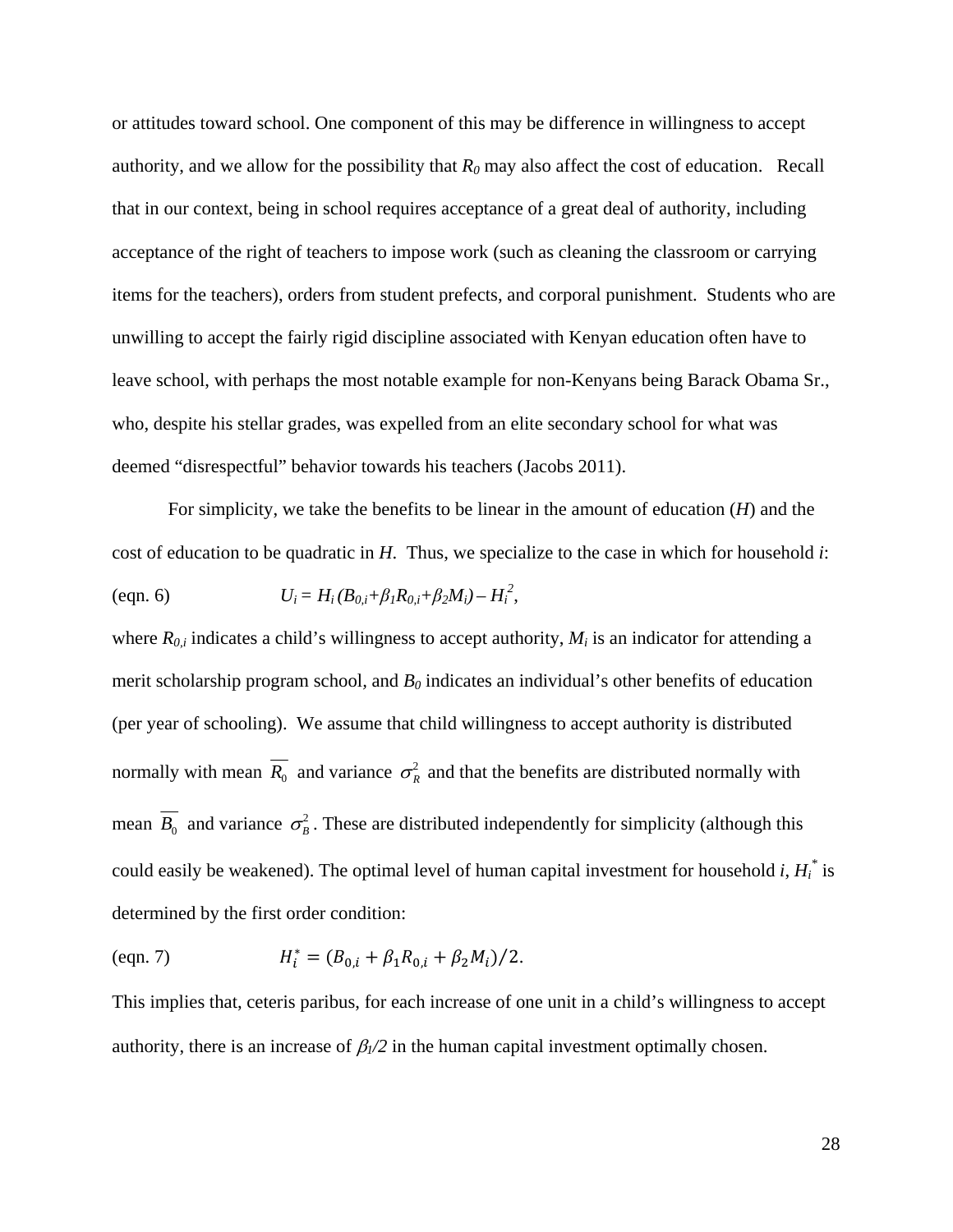It is straightforward to see that a regression of willingness to accept authority on education will not yield a causal estimate of the impact of education in this environment with bidirectional causality. In the case where there is no merit scholarship, an OLS regression of willingness to accept authority on human capital will yield the following coefficient (see the model appendix for the algebraic details):

(eqn. 8)

\n
$$
\gamma_{OLS} = \frac{Cov(R_{1,i}, H_i^*)}{Var(H_i^*)} = \gamma + \frac{2\beta_1 \sigma_R^2}{\sigma_B^2 + \beta_1 \sigma_R^2}
$$

In this case, the term  $\frac{2\beta_1 \sigma_R^2}{r^2}$  $\frac{2p_1 \sigma_R}{\sigma_B^2 + \beta_1 \sigma_R^2}$  represents the bias in the OLS estimate, and from equation 8, we can see that the OLS estimator is biased upward, leading to an erroneous view that education leads to a more positive impact on the willingness to accept authority than is actually the case.

Now consider the case in which a merit scholarship program is introduced in a randomly chosen subset of schools. By construction  $M_i$  is orthogonal to  $R_{0,i}$  and  $B_{0,i}$ . Using the merit scholarship as an instrument for human capital, *Hi*, would generate an unbiased estimates of the causal impact since merit scholarships are independent of initial willingness to accept authority and of other determinants of returns to education:

$$
\gamma_{IV} = \frac{\text{Cov}(R_{1,i}, M_i)}{\text{Cov}(H_i^*, M_i)} = \frac{\gamma(\frac{\beta_2}{2})\text{Var}(M_i)}{(\frac{\beta_2}{2})\text{Var}(M_i)} = \gamma
$$

Taking the difference between the OLS and IV estimates allows us to solve for  $\beta_l$  in terms of known parameters (algebraic details are once again in the appendix):

$$
\text{(eqn. 10)} \quad \beta_1 = 1 / \left( \frac{\sigma_{R_1}^2 - \gamma_{IV}^2 \sigma_H^2}{2(\gamma_{OLS} - \gamma_{IV}) \sigma_H^2} - \gamma_{IV} \right)
$$

As shown in equation 10, we can solve for  $\beta_1$  using estimates found in our data.

### **6.2 Comparing the Experimental and Non-experimental Relationships**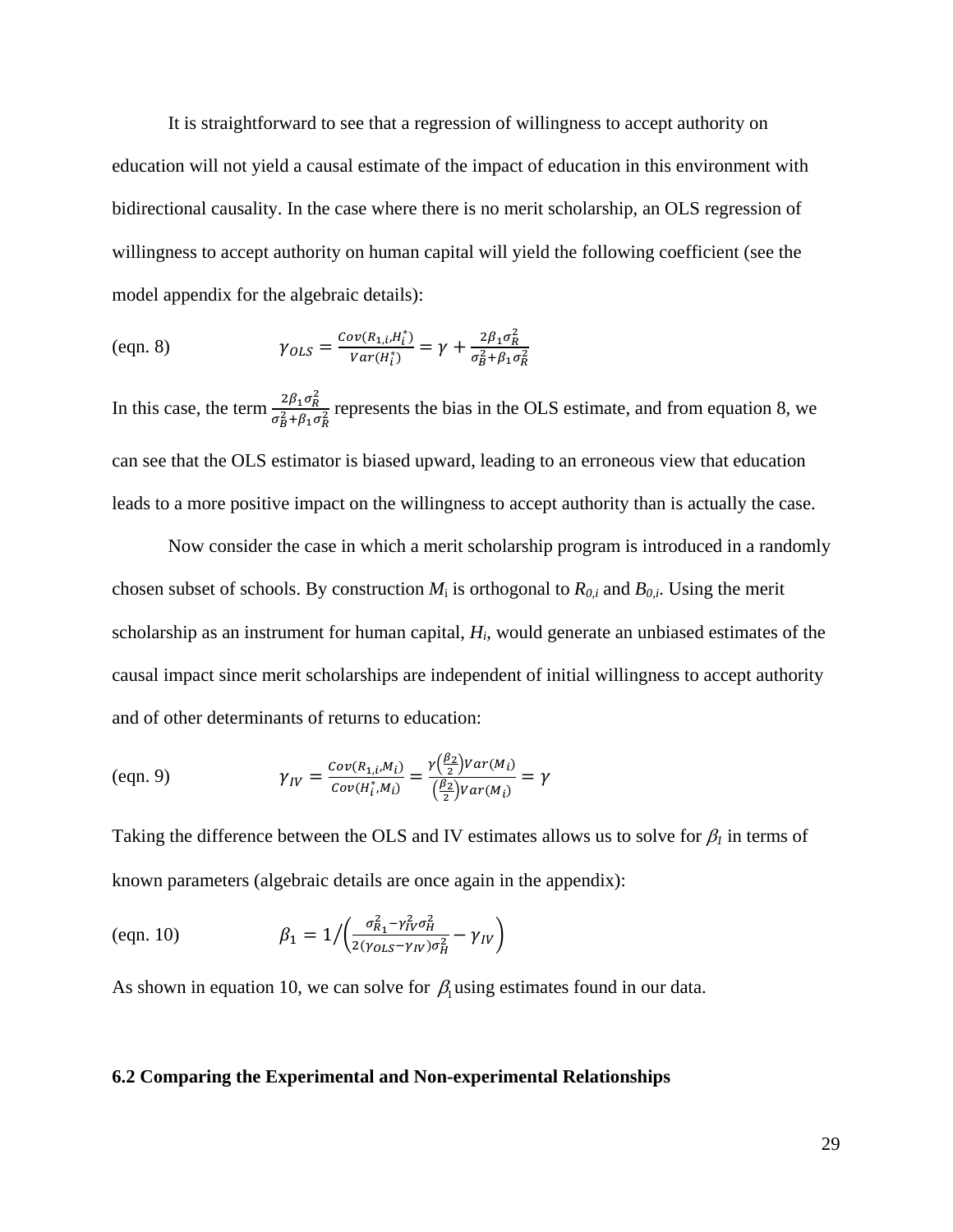To empirically compare experimental and non-experimental results, the extent to which willingness to accept authority affects education, and the extent to which education affects acceptance of authority, we first reproduce the main reduced form impacts (from Tables 3-6) in column 1 of Table 7, then present IV estimates in column 2 and non-experimental OLS estimates (for the control group) in column 3. Column 4 presents p-values on the Hausman test of equality of the IV and OLS estimates.

For the lack of autonomy index, the IV coefficient estimate implies that a one standard deviation increase in the normalized test score (in the 2005-2007 survey) is associated with an effect of -0.872 s.d. (s.e. 0.493), a large effect. To put this in context, a one standard deviation test score increase in this population is more than the gain observed (in the cross-section) by advancing by one primary school grade. This contrasts with a non-experimental OLS estimate of just -0.286, and thus the IV estimate is nearly three times as large as OLS. We reject equality of the experimental and non-experimental estimates at nearly 90% confidence (p-value=0.11).

The IV estimate for the impact of education on satisfaction with authority index is large and negative (-1.115, s.e. 0.493) and significant at 95% confidence, while the OLS estimate is just -0.177, and the difference between the two is significant at 99% confidence. This divergence mirrors the findings above for the lack of autonomy index: both of these measures capture opposition to existing authorities, one in the home and the other in the broader political arena. The difference between the IV and OLS estimates is substantively large: while both have the same sign, the IV estimate is six times larger in magnitude and leads to different conclusions about the relationship between education and the willingness to accept authority.

Under the model sketched above it is possible to solve for the impact of willingness to accept authority on education. Since both test scores and the satisfaction of authority index are normalized so that the variance is 1: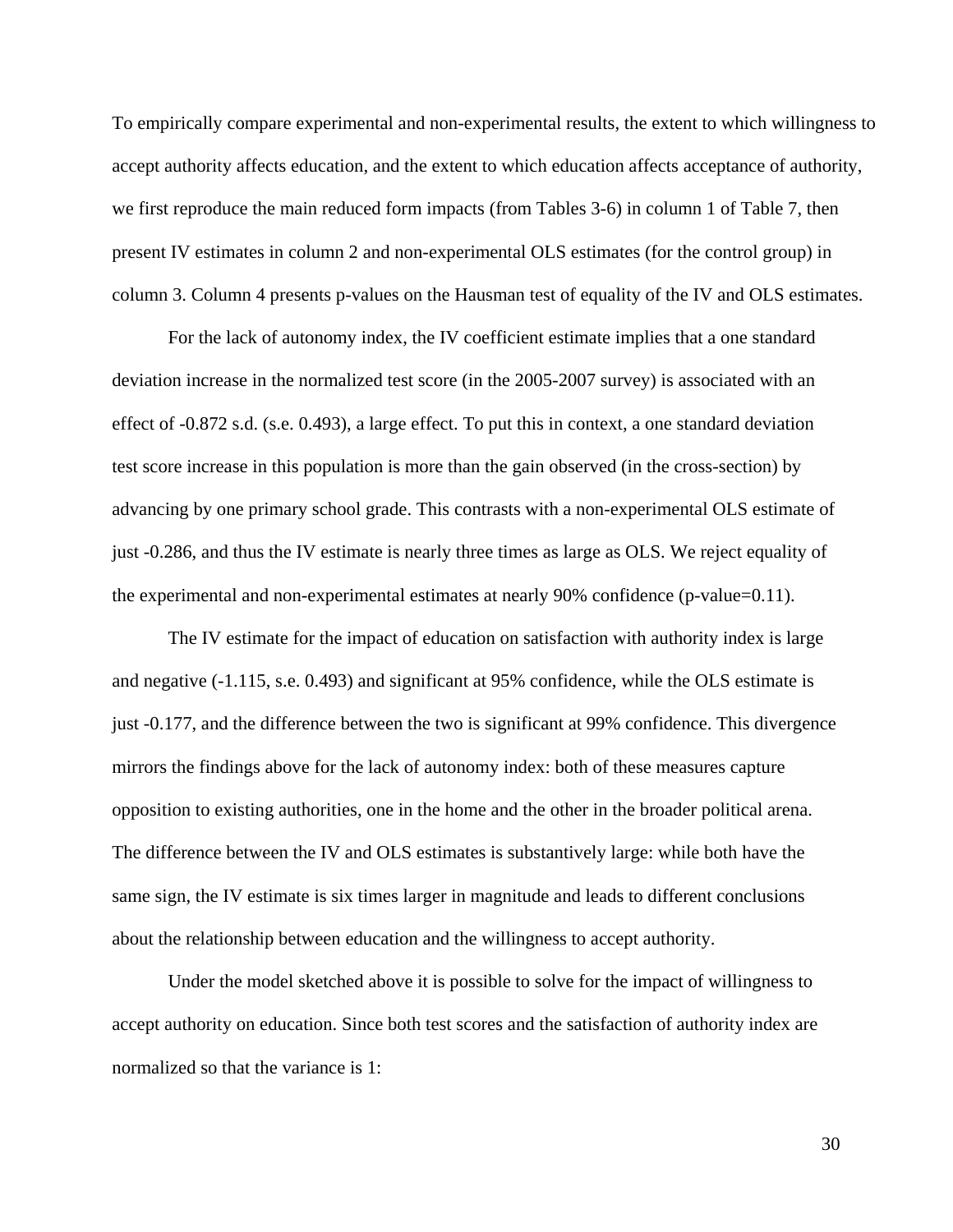$$
\beta_1 = 1 / \left( \frac{\sigma_{R_1}^2 - \gamma_{IV}^2 \sigma_H^2}{2(\gamma_{OLS} - \gamma_{IV})\sigma_H^2} - \gamma_{IV} \right) = 1 / \left( \frac{1^2 - (-1.115)^2 1^2}{2(-0.177 - (-1.115))1^2} - (-1.115) \right) = 1.015.
$$
 Thus in

equilibrium individuals who are 1 s.d. more willing to accept authority accumulate  $\beta_1/2$  or 0.507 s.d. more human capital as measured by tests.

This suggests that, all else equal, those pupils who are unwilling to accept authority are likely to invest less in education, consistent with a growing literature on the importance of individual personality traits as determinants of educational, labor market and other life outcomes (Heckman et al. 2006)

In our data, an analysis that does not allow for the bi-directional effect or account for selection – namely, the OLS estimates in the control group – does not imply that education increases the willingness to accept authority (Table 7), but we argue that the magnitude of the effect of education in reducing acceptance of authority is biased greatly towards zero in this case. However, as can be seen from equation 8, the model suggests that in other environments where baseline variation in willingness to accept authority  $(\sigma_R^2)$  is greater, or other sources of variation in returns to education  $(\sigma_B^2)$  are smaller, the bias in non-experimental estimates would be greater, potentially leading to the erroneous conclusion that education increases willingness to accept authority. Perhaps one of the reasons that some scholars have believed that education promotes acceptance of authority is that they have simply compared individuals with different levels of education without taking selection into account.

The above point estimate of the impact of willingness to accept authority on education is specific to the particular assumptions of the model, for example, to our specification of the functional form of the relationship between willingness to accept authority as a child and a young adult, and of the cost function for education. However, the findings that education reduces the willingness to accept authority by much more than would be thought based on regression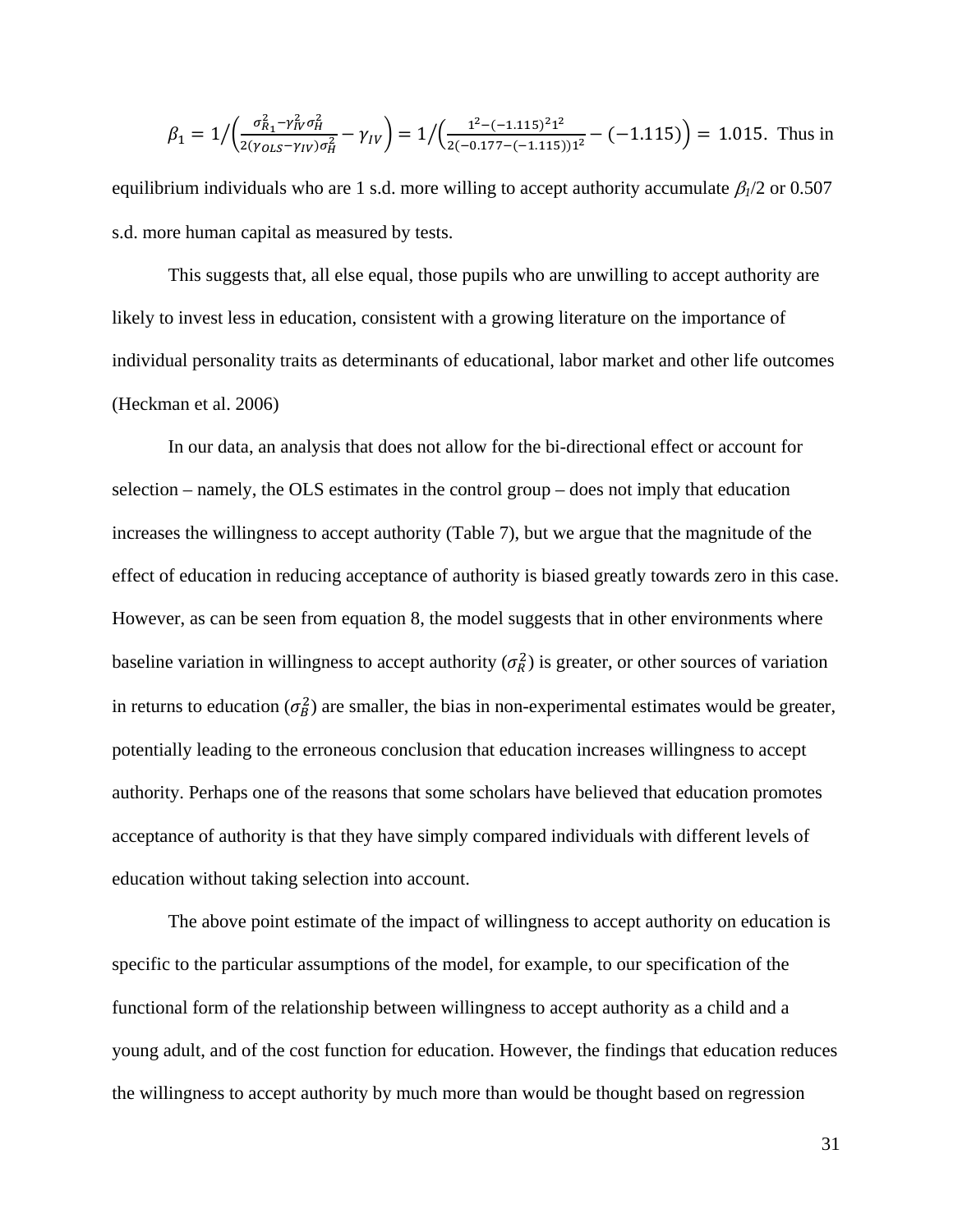analysis in non-experimental data; that the willingness to accept authority increases educational attainment; and that in situations with more baseline variation in willingness to accept authority a naïve cross-sectional analysis could lead to the "wrong sign", namely the erroneous conclusion that education increases the willingness to accept authority, are all more general.

Other differences in OLS and IV estimates are consistent with the model above. There is a significant difference in IV and OLS estimates of the impact of human capital on willingness to support political violence (p-value=0.02), where OLS estimates are again biased towards zero.

There is no evidence that attitudes toward ethnicity, religion, or democracy affect education. In particular, there are no statistically significant differences between the IV and OLS estimates for ethnic, religious, or democratic attitudes (with p-values of 0.11, 0.43, and 0.82, respectively), although note that the OLS relationship between human capital and democratic attitudes is significant at 99% confidence, consistent with many other observational studies discussed earlier. The measures of newspaper reading and political knowledge are positive and significant in both the IV and OLS cases although IV estimates are larger in magnitude, and the difference between IV and OLS is significant at 90% for the political knowledge index. The perceived political efficacy index and the participation in politics index are near zero and not statistically significant for either the IV or OLS specifications, and there are no significant differences between them (with p-values of 0.31 and 0.56, respectively).

Taken together, we reject the hypothesis that the IV and OLS estimates are equal for three of the ten dependent variables in Table 7 at 90% confidence (with two other p-values equal to 0.11), far more often than would be generated by chance alone under the null hypotheses that both were measuring the same underlying parameters. These large differences between nonexperimental and experimental estimates suggest that it is important to carefully distinguish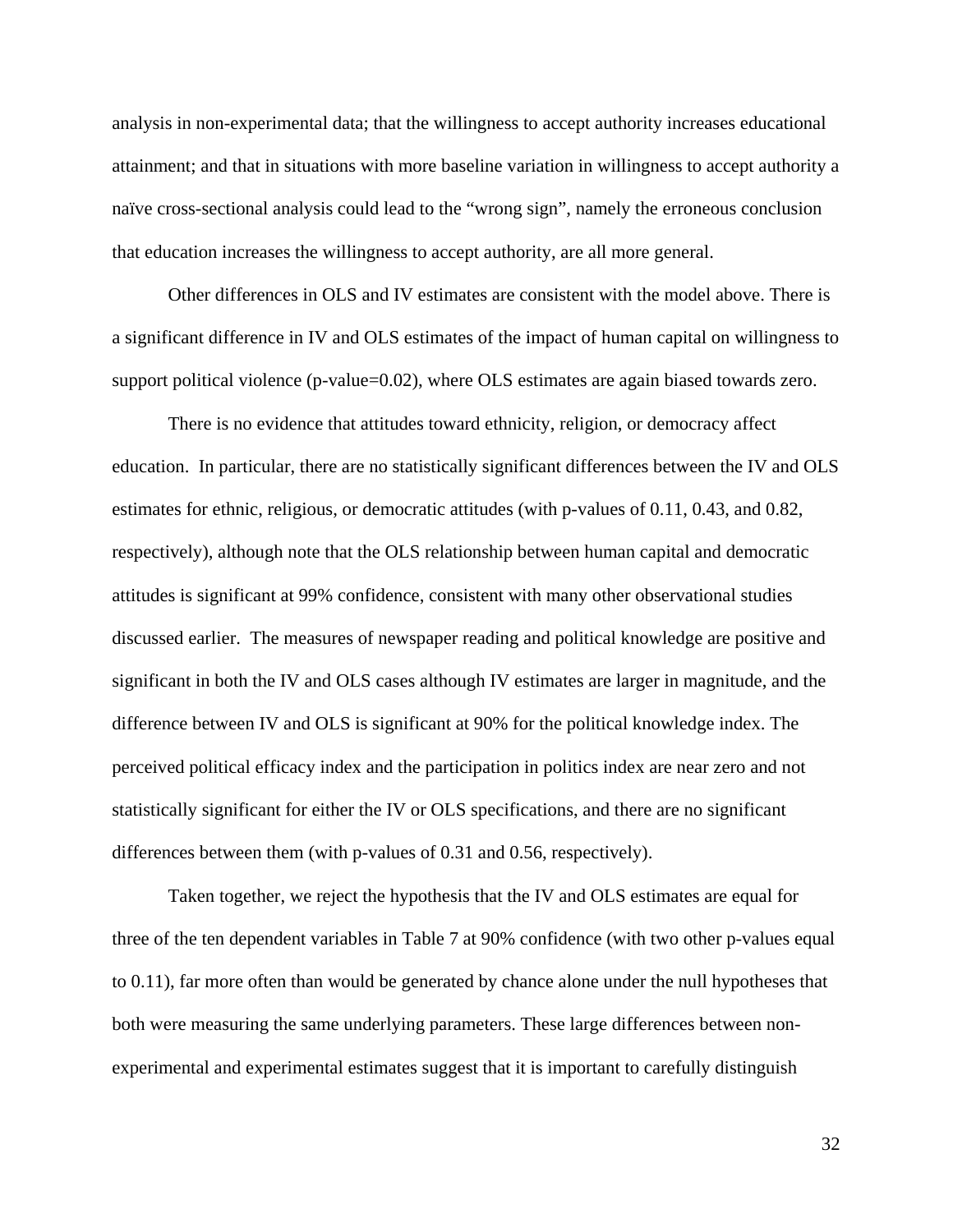treatment versus selection effects in assessing whether education instills greater willingness to accept authority, or changes in other political attitudes and behaviors, and point to the importance of research strategies that exploit experimental or quasi-experimental designs.

#### **7. Understanding the Channels of Impact**

One could entertain several hypotheses about the channels of impact. Beyond the leading explanation of a human capital effect, scholarship winners were also honored in a public ceremony that could have affected their self-image and confidence, and also received a cash prize. To distinguish between these effects, in this section we test whether subsamples who were very unlikely to win a scholarship also exhibited effects similar to those documented above.

The main results are similar when we restrict attention to those individuals with baseline 2000 test scores below +2 standard deviations (Table 8), suggesting that the findings are not being driven by scholarship winners, although note that standard errors do inevitably rise with the reduced sample size. We focus on our main outcome measures in this table. The lack of autonomy mean effect result is almost identical in this restricted subsample at -0.176 (s.e. 0.091). The satisfaction with authority mean effect is also similar  $(-0.147, \text{ s.e. } 0.088)$ , and we cannot reject that it is equal to the full sample estimate. As in the full sample, there are no significant impacts on "modern" ethnic, religious or democratic attitudes, nor on individuals' perceived political efficacy or participation in civic affairs. The estimated program impact on measures of newspaper reading, political knowledge, and attitudes towards political violence remain positive but are somewhat smaller in magnitude and not significant in the restricted subsample. When we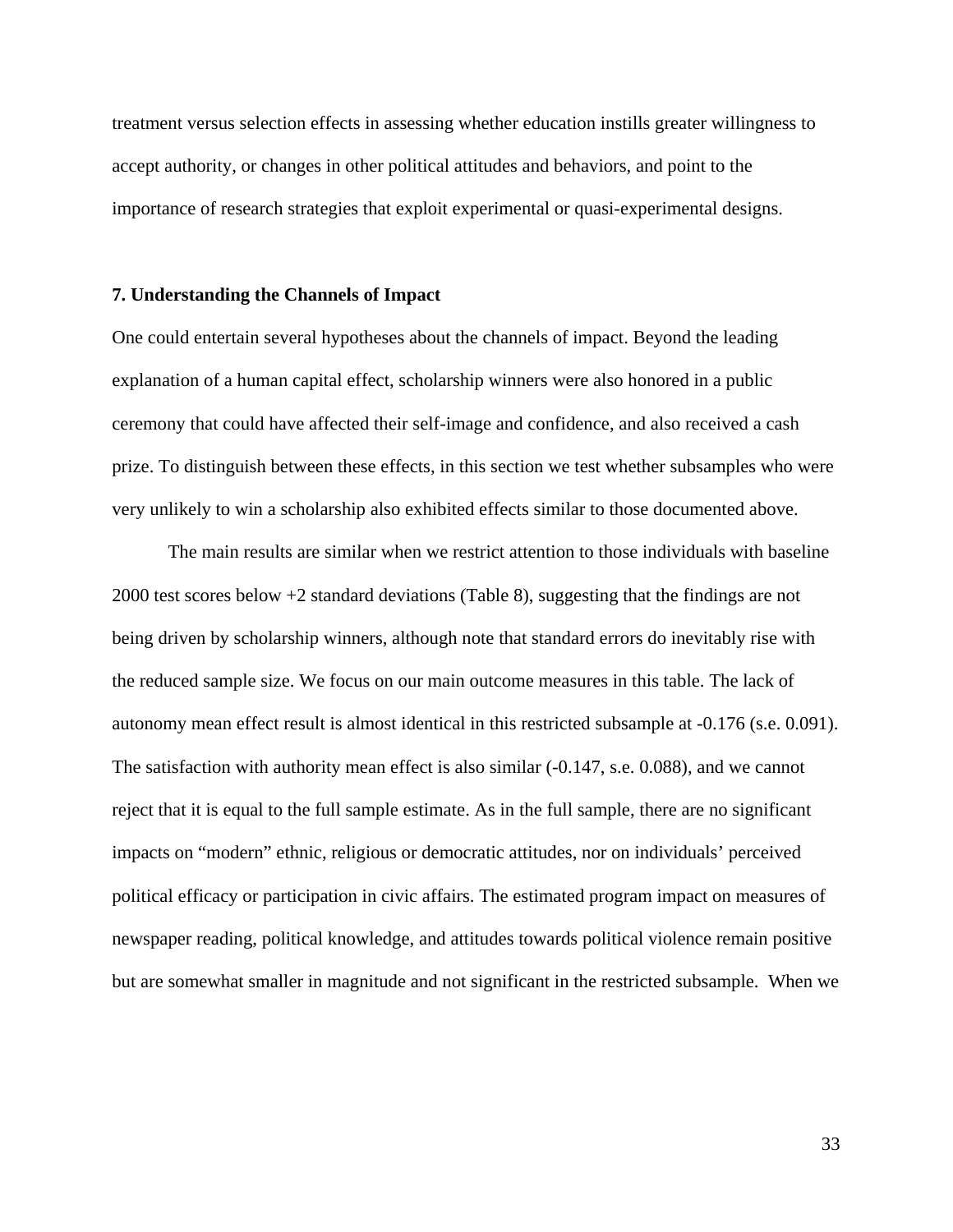examine estimates across the two samples (namely, all those with baseline test scores vs. those with scores less than  $+2$  s.d.), in no case is the difference significant at even 90% confidence.<sup>12</sup>

Another hypothesis is that the impacts are due in part to school-wide changes in attitudes associated with the implementation of a scholarship program, if the experience of observing other girls being publicly recognized for their achievements changed norms. We cannot completely rule this out. However, there is no strong evidence in favor of this alternative view.. While one could perhaps tell a story where having a program that provided scholarships to girls led to more progressive gender attitudes (and thus could account for some of the autonomy findings in Table 3), it is harder to imagine why this would generate some of the other findings, for instance, in terms of newspaper reading, objective political knowledge, expressed satisfaction with political authority, or violence in politics.

Moreover, it seems reasonable to conjecture that any school-wide effects of the program on gender attitudes would depend on the number of girls who were publicly recognized for their academic achievement. Because scholarships were awarded to girls scoring in the top 15% in the district and there is considerable school-to-school variation in test scores, there are large differences in the number of winners across schools (for instance, 16 of the 34 treatment schools had no winners in 2001). As above, we create a measure of predicted GSP winners in both treatment and control schools. We find no compelling evidence of differences in the magnitude of program impacts across schools with different numbers of predicted winners (Table 9). In particular, the interaction terms between treatment and predicted winners are significant for just two of the ten outcomes, while for the other eight variables the t-statistic is less than one. These

 $\overline{a}$ 

 $12$  While impacts appear to be mostly driven by human capital, it is impossible to decompose this effect into the separate channels of primary school attendance (Table 1), secondary enrolment, and skills measured in tests (Table 2), since we lack separate instruments for these channels.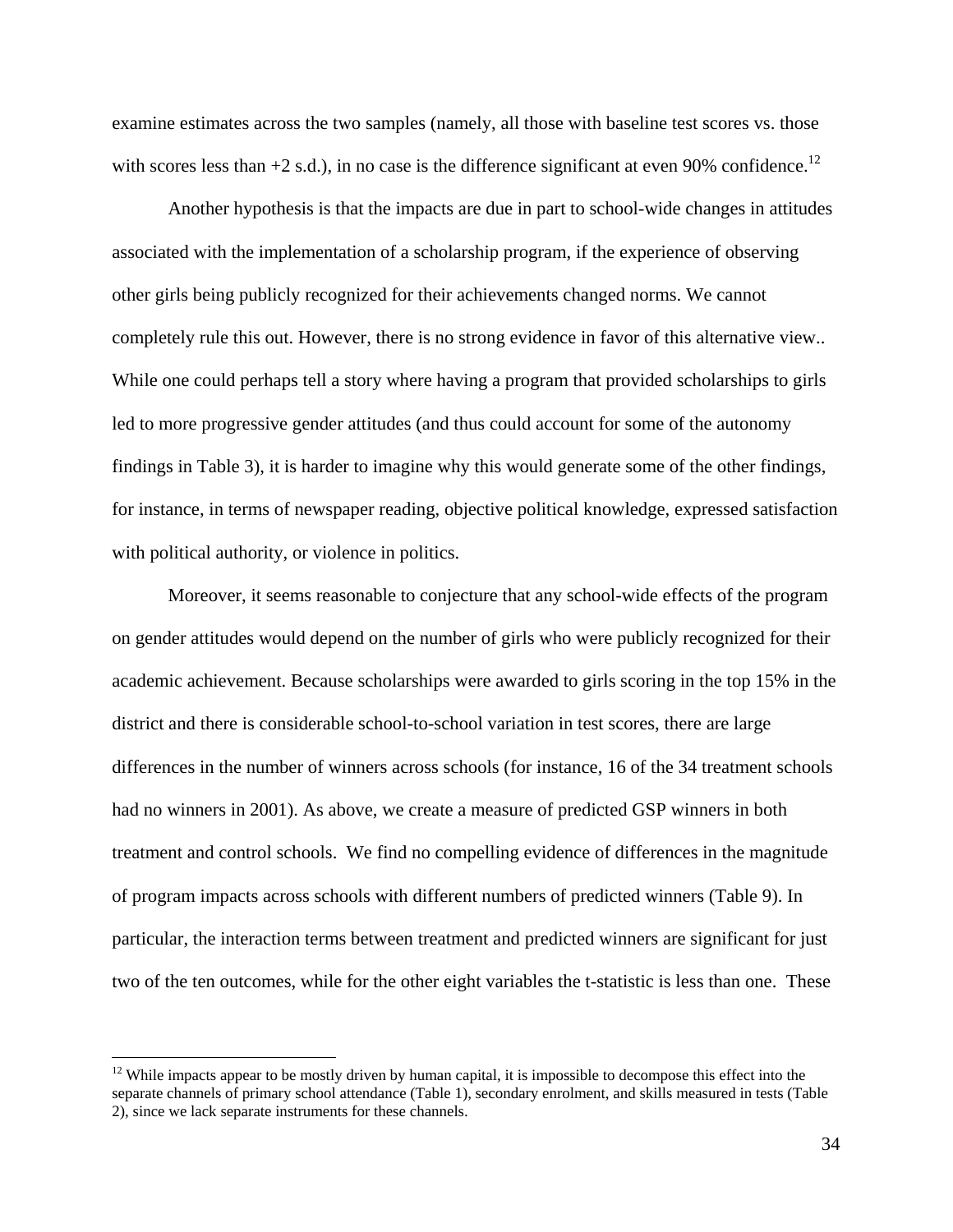generally small and not significant estimates suggest that non-human capital channels are driving the results, although we cannot completely rule this out.

#### **8. Conclusion**

We examine the impact of increased human capital on political and social attitudes among young Kenyan women. Our experimental results contribute to a vast and mostly non-experimental literature on the relationship between education and political and social attitudes, a relationship that is of particular interest in less developed societies like Kenya that have experienced rapid educational gains in recent decades. The program leads young women to reject the legitimacy of domestic violence and reduces their propensity to enter into marriages arranged by their parents. In findings that go against some claims in modernization theory, the program does not weaken ethnic attachment, promote secularization, or increase stated support for democracy.

Consistent with the view that education can potentially enhance political consciousness and contrary to theories suggesting that education merely instills acceptance of existing authority, program participation leads to greater objective political knowledge and newspaper readership, less willingness to defer to authority, and reduced satisfaction with Kenya's political and economic situation. However, this does not translate into greater perceived political efficacy, higher rates of voting, or other forms of civic participation. This combination of heightened political awareness and reduced acceptance of the legitimacy of existing political structures, in an environment where respondents perceive little ability to effect change through Kenya's nascent democratic institutions, may help explain why the increase in education was also associated with greater acceptance of the legitimacy of political violence. .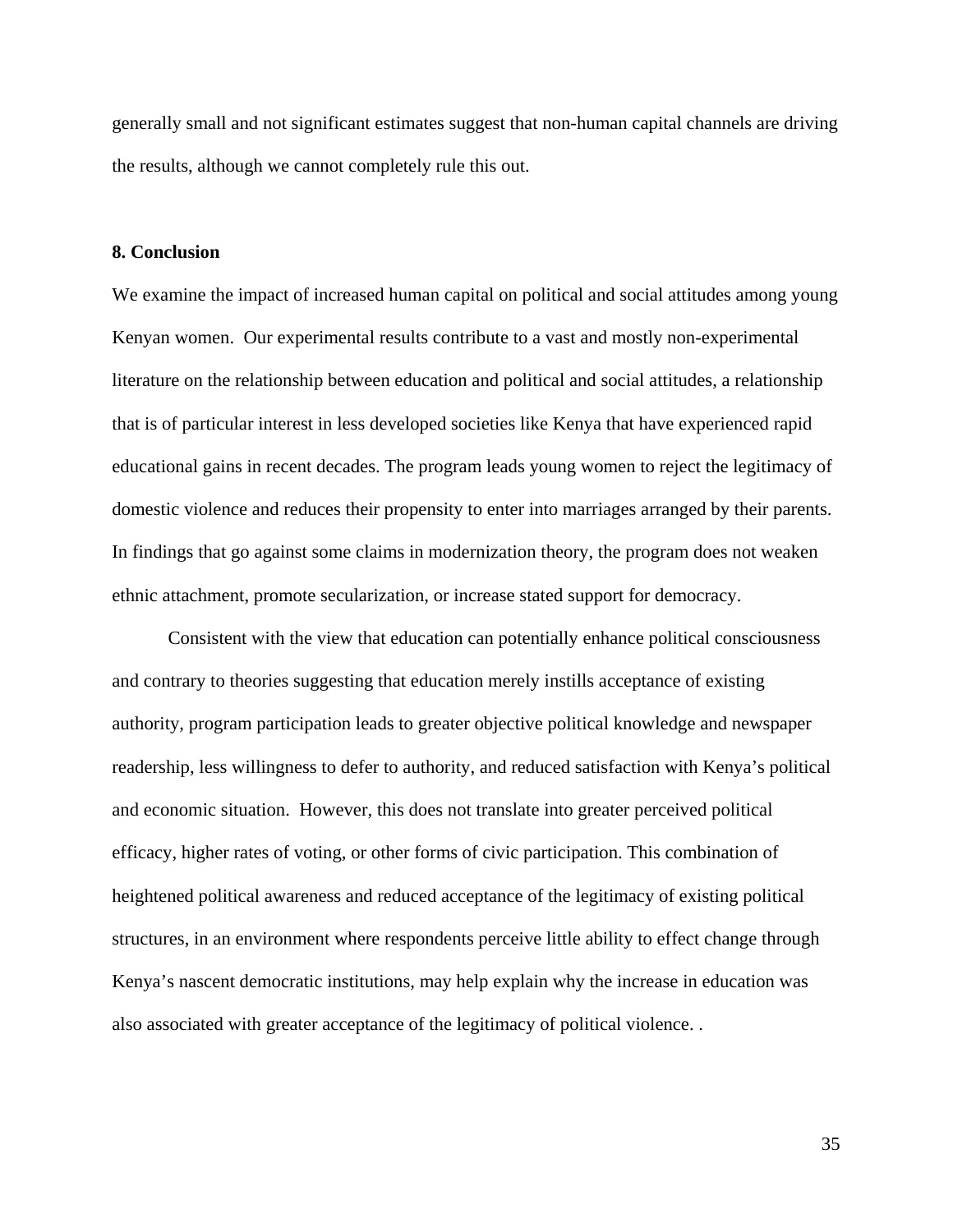One possible interpretation is that education allowed young Kenyans to hold more realistic views about their political system. As noted above, less than one year after our surveys were collected, Kenya held a national presidential election in which independent observers argued that the main opposition candidate – who received the vast majority of votes in our study area – won more votes but the incumbent claimed victory after vote rigging (Gibson and Long 2009). After months of violent protests and bloody ethnic clashes a power-sharing deal was reached under which the incumbent remained president and the challenger became prime minister. As individuals in our sample received more education, their declining satisfaction with the status quo and growing acceptance of political violence arguably reflects their growing awareness of the role that violence often plays in Kenyan politics.

Experimental and non-experimental estimates of the impact of education on acceptance of authority differ considerably, suggesting that observational cross-sectional correlations are biased. To make sense of these differences, we hypothesize that one's ability to stay in school is closely related to her willingness to accept authority, which leads to omitted variable bias in nonexperimental estimates that could lead observers to erroneously conclude that education instills greater acceptance of authority. In the context of a simple model, we assess the extent of reverse causality, which appears to be considerable. Somewhat ironically, it appears that only those who are sufficiently willing to accept a loss of autonomy when young (to succeed in school) actually have the opportunity to experience the gains in autonomy that education generates later in life.

Estimating these causal effects of education is, we believe, a meaningful step towards understanding the positive cross-country empirical association between education and democracy. While interpretation of that relationship remains controversial, the results suggest that if education does lead societies to be more democratic, it is not necessarily through growing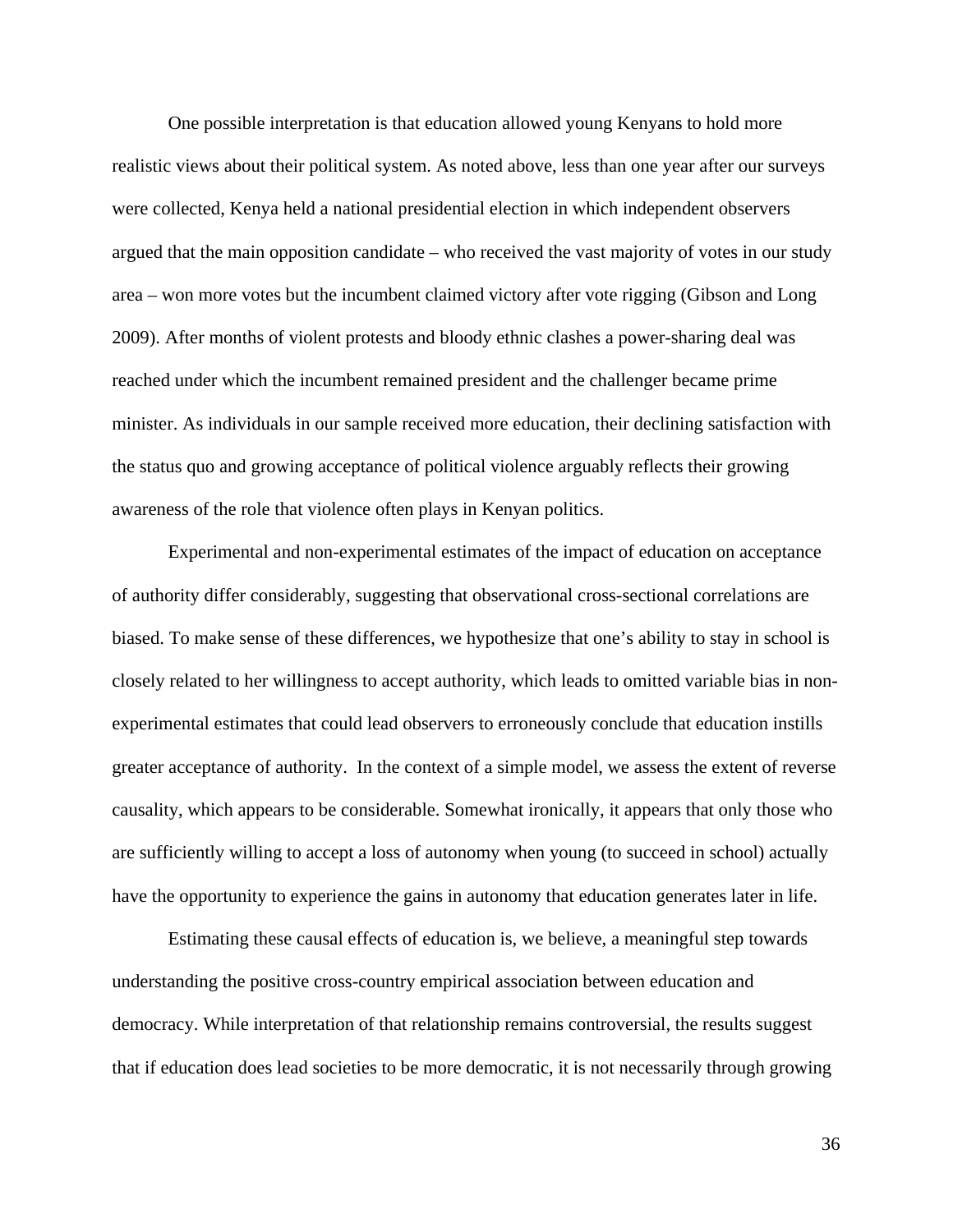pro-democratic attitudes. Rather the presence of an educated, well-informed and critical citizenry could lead democracies to function more successfully. Recent research argues that, regardless of individuals' support for democracy *per se*, a necessary foundation for a successful democratic system is the existence of politically knowledgeable and engaged citizens willing to actively participate in political life and challenge political authorities (Moehler 2008; Glaeser et al. 2007). Alternatively, the higher levels of political dissatisfaction and tolerance of political violence generated by rising education could hasten the replacement of non-democratic regimes.

As with all micro-studies conducted in a given context – here, among young Kenyan women – caution is requiring in generalizing the results to other populations, most notably for males and older adults, for whom we lack data. Our results can be taken as relevant for rural Kenyan females at the margin of transitioning from primary schools – which are very much part of the fabric of village life – to secondary schools, which offer a much broader perspective of Kenya and the world. To what extent should we expect our results to generalize? The effects of education could surely change as individuals' age. It is impossible to know for certain without further work, but a natural conjecture is that the education of disadvantaged social groups – such as the rural women from politically marginalized ethnic groups in our sample – will induce greater awareness of politics, increase the desire for autonomy, and reduce tendencies to simply accept their powerlessness as a natural, immutable fact about the world. In our context, there is some indication that this translates into increased ethnic attachment and greater acceptance of the use of violence in politics. Yet it is plausible that in other contexts where there is greater scope for meaningful engagement in democratic politics, the heightened political consciousness and reduced acceptance of authority might instead lead to greater civic involvement, potentially contributing to a more vibrant democracy.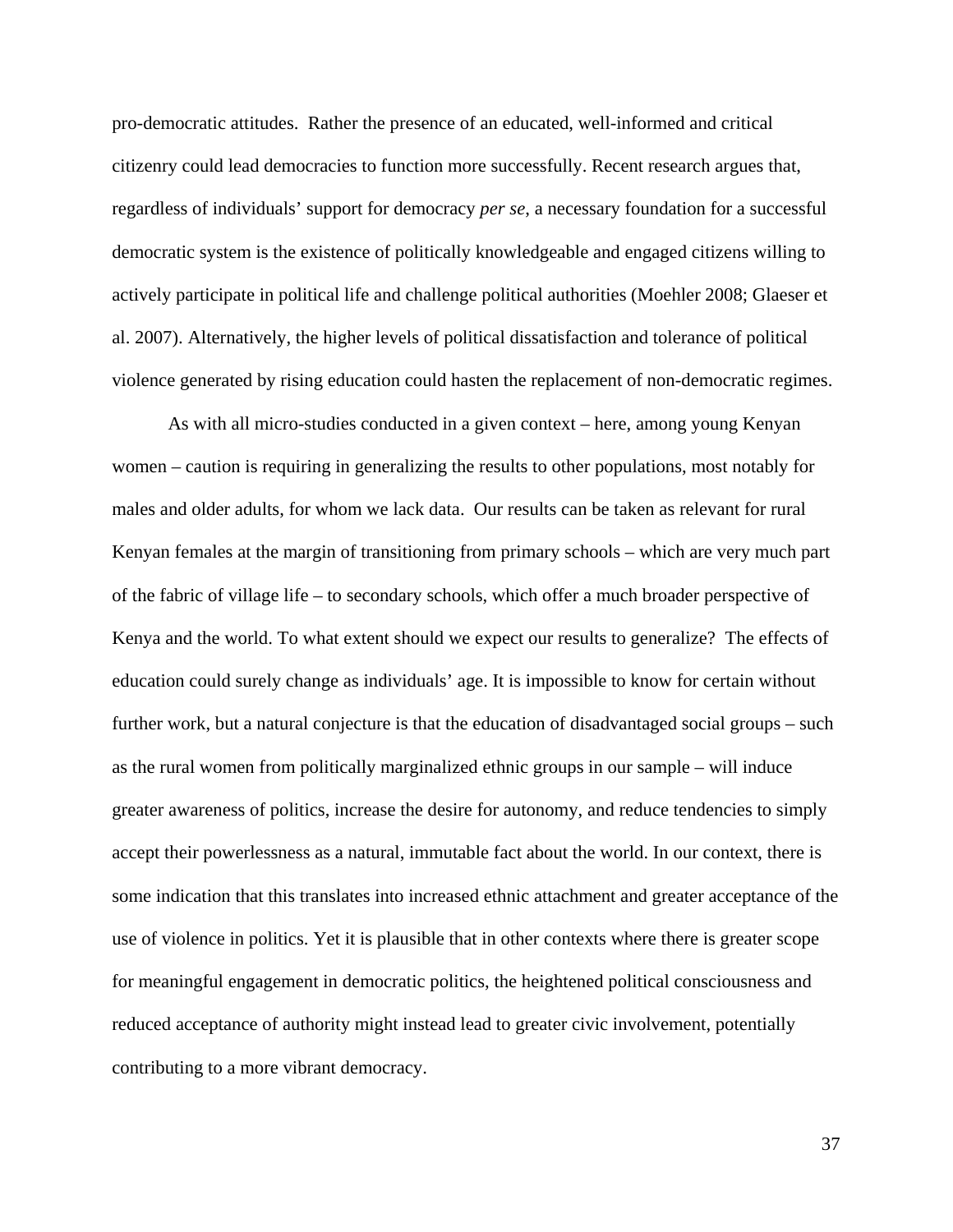## **References**

- Acemoglu, Daron, Simon Johnson, James A Robinson, and Pierre Yared (2005), "From Education to Democracy?" *American Economic Review.* 95 (2), 44-49.
- Acemoglu, Daron, Simon Johnson, James A Robinson, and Pierre Yared (2008), "Income and Democracy" *American Economic Review.* 98(3), 808-42.
- Almond, Gabriel and Sidney Verba. (1963). *The Civic Culture: Political Attitudes and Democracy in Five Nations,* Sage Publications, London.
- Baird, Sarah, Joan Hamory Hicks, Michael Kremer and Edward Miguel. (2011). "Worms at Work: Long-Run Impacts of Child Health Gains", unpublished working paper.
- Barkan, Joel D., (1994). *Beyond Capitalism versus Socialism in Kenya and Tanzania*. Lynne Reinner: Boulder CO.
- Barro, Robert and J.W. Lee (2001), "International Data on Educational Attainment: Updates and Implications," *Oxford Economic Papers* 53.
- Basu, Ananya, and Elizabeth M. King. 2001. "Does Education Promote Growth and Democracy? Some Evidence from East Asia and Latin America." Washington, D.C.: World Bank.
- Blaydes, Lisa (2006), "Who Votes in Authoritarian Elections and Why? Determinants of Voting in Contemporary Egypt," unpublished.
- Boix, Carles (2009) "Development and Democratization", unpublished working paper*.*
- Boix, Carles, and Susan Stokes (2003), "Endogenous Democratization," *World Politics* 55.
- Bowles, Samuel and Herbert Gintis. (1976). *Schooling in Capitalist America: Educational Reform and the Contradictions of Economic Life*. Basic Books: New York.
- Bratton, Michael, Robert Mattes and E. Gyimah-Boadi. (2005). *Public Opinion in Africa: Learning About Democracy and Market Reform*. Cambridge: Cambridge Univ,.Press.
- Chaudhury, Nazmul and Parajuli, Dilip, (2006). "Conditional Cash Transfers and Female Schooling: The Impact of the Female School Stipend Program on Public School Enrollments in Punjab, Pakistan". World Bank Impact Evaluation Series No. 9.
- Cooksey, B., D. Court, and B. Makau. (1994). "Education for Self-reliance and Harambee", in *Beyond Capitalism vs. Socialism in Kenya vs. Tanzania*, ed. J. D. Barkan, Lynne Rienner.
- Davies, James (1974), "The J-Curve and Power Struggle Theories of Collective Violence," *American Sociological Review,* 39(4).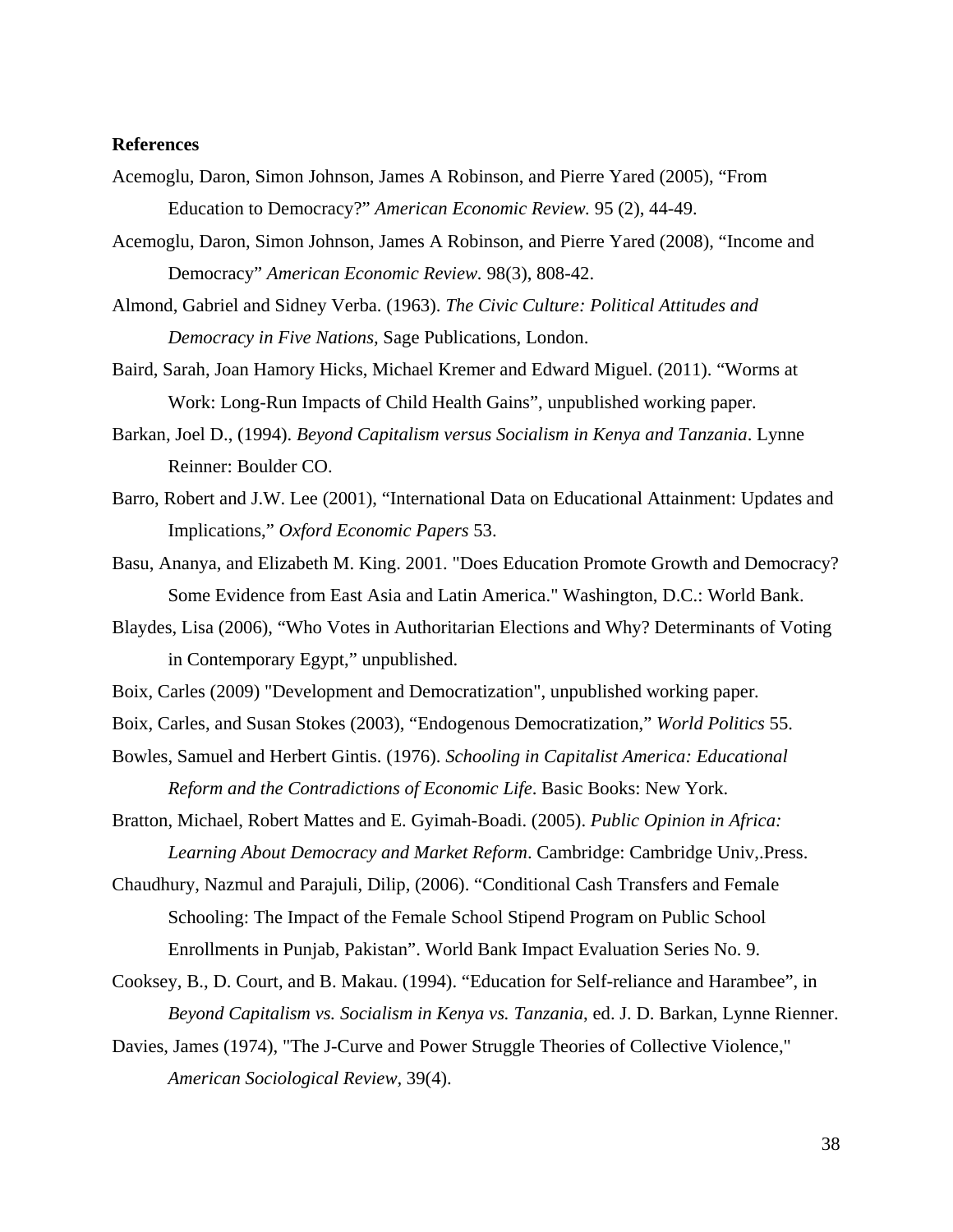Dee, Thomas (2004), "Are there Civic Returns to Education?" *Journal of Public Economics* 88.

- Duflo, Esther, Pascaline Dupas, Michael Kremer, Samuel Sinei (2006) "Education and HIV/AIDS Prevention: Evidence from a Randomized Evaluation in Western Kenya".
- Eifert, Benn, Edward Miguel, Daniel Posner (2010) "Political Sources of Ethnic Identification in Africa", *American Journal of Political Science*.
- Epstein, David, Robert Bates, Jack Goldstone, Ida Kirstensen, and Sharyn O'Halloran, (2006) "Democratic Transitions" *American Journal of Political Science,* 50(3).
- Evans, David, Michael Kremer, Muthoni Ngatia (2010) "The Impact of Distributing School Uniforms on Children's Education in Kenya", working paper.
- Fanon, Frantz. (2005). *The Wretched of the Earth*. Grove Press: New York.
- FIDA. (2008). *Domestic Violence in Kenya*. Federation of Women Lawyers of Kenya: Nairobi.
- Filmer, D. and N. Schady. (2008). "Getting girls into school: Evidence from a scholarship program in Cambodia." *Economic Development and Cultural Change*, 56: 581-617.
- Freire, Paulo. (1972). *Pedagogy of the Oppressed*. Harmondsworth: Penguin.
- Galston, William A. (2001) "Political Knowledge, Political Engagement and Civic Education" *Annual Review of Political Science* 4.
- Gathigah, Miriam (2010) "Politics: Women Still a Parliamentary Minority in Kenya," *Inter Press Service.* December 21, 2010.
- Gibson, Clark and James Long. (2009). "The 2007 Kenyan Election", *Electoral Studies*.
- Glaeser, Edward L, and Bruce Sacerdote. (2001). "Education and Religion", *NBER WP #8080*.
- Glaeser, Edward L., David Laibson, and Bruce Sacerdote. (2002). "An Economic Approach to Social Capital", *Economic Journal*, 112(483), F437-F458.
- Glaeser, Edward L., Giacomo Ponzetto, and Andrei Shleifer (2007) "Why Does Democracy Need Education?" *Journal of Economic Growth.*
- Government of Kenya. (1986). *Kenya Socio-Cultural Profiles: Busia District*, ed. Gideon Were, Nairobi: Ministry of Planning and National Development.
- Gramsci, Antonio. (1971). *Selections from the Prison Notebooks*, ed. G.N. Smith. International Publishers Co.: New York.
- Gugerty, Mary Kay, and Michael Kremer (2008), "Outside Funding and the Dynamics of Participation in Community Associations," *American Journal of Political Science,* 52 (3).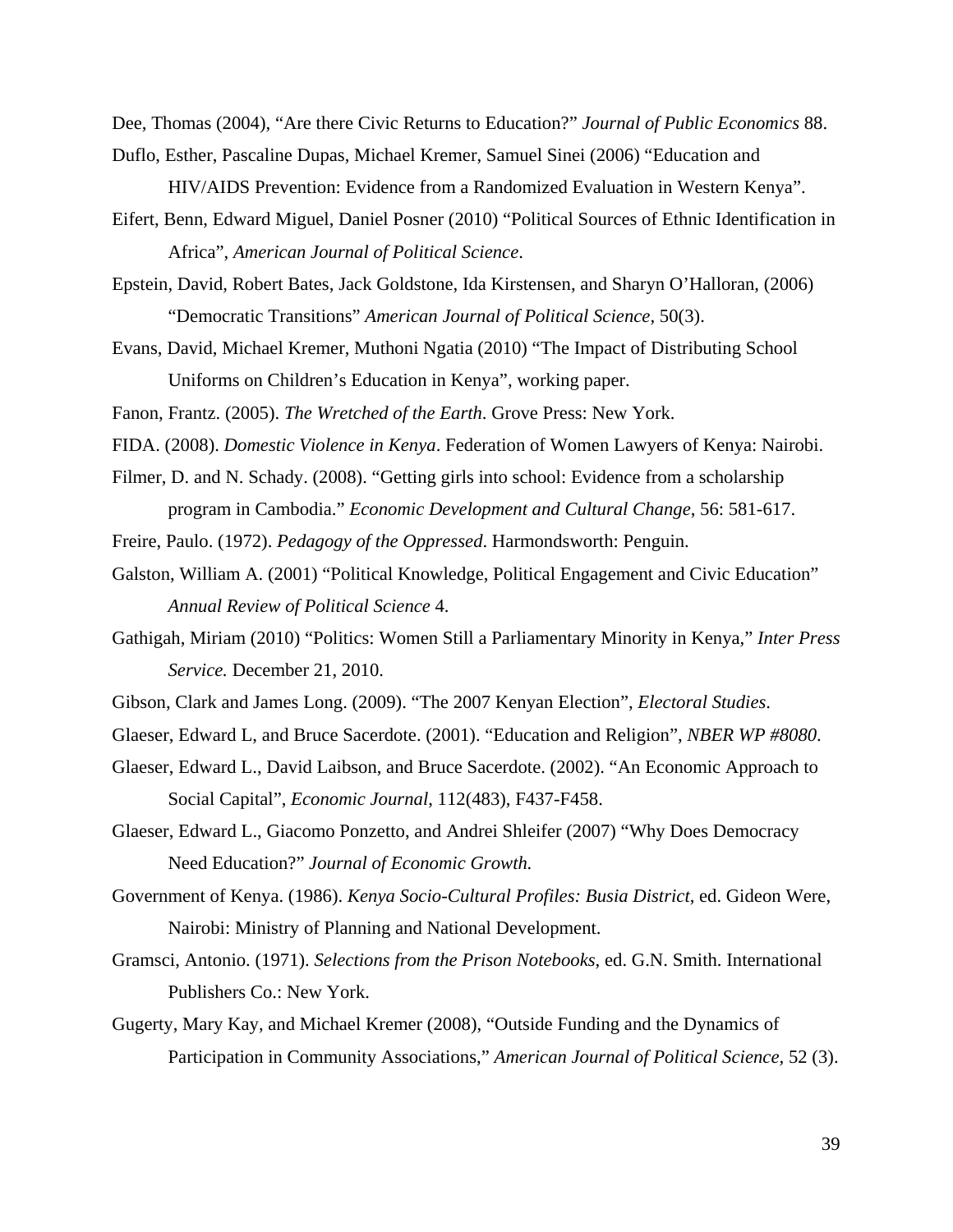Habyarimana, James, Macartan Humphreys, Dan Posner, and Jeremy Weinstein (2009), *Coethnicity: Diversity and the Dilemmas of Collective Action.* Russell Sage Foundation.

Hausman, Jerry. (1978) "Specification Tests in Econometrics," *Econometrica.* 

Heckman, J., J. Stixrud, and S. Urzua. (2006). "The Effects of Cognitive and Noncognitive Abilities on Labor Market Outcomes and Social Behavior", *Journal of Labor Economics*.

- Herz, Barbara, and Gene B. Sperling. (2004). *What Works in Girls' Education: Evidence and Policies from the Developing World*. Council on Foreign Relations: New York.
- Hochschild, Adam. (1999). *King Leopold's Ghost: A Story of Greed, Terror and Heroism in Colonial Africa*. Mariner Books.

Human Rights Watch. (1999). *Spare the Child: Corporal Punishment in Kenyan Schools*.

- Humphreys, M., W. A. Masters, and M. E. Sandbu (2006), "Democratic Deliberations: Results from a Field Experiment in Sao Tome and Principe,*" World Politics*, 58.
- Huntington, Samuel (1991), *The Third Wave: Democratization in the Late Twentieth Century.*  Norman and London: University of Oklahoma Press
- Indiaedunews.net. (2010). "West Bengal to give scholarships to girl students", January 27, 2010. http://www.indiaedunews.net/. Accessed September 8, 2010.
- Inglehart, R., M. Basanez, and A. Moreno. (1998). *Human Values and Beliefs: A Cross-Cultural Sourcebook: Political, Religious, Sexual, and Economic Norms in 43 Societies: Findings from the 1990-1993 World Values Survey*. Ann Arbor: University of Michigan Press.
- Iqbal, F. and Riad, N. (2004), "Increasing Girls' School Enrollment in the Arab Republic of Egypt', in *Reducing Poverty, Sustaining Growth: What Works, What Doesn't, and Why*. Washington: World Bank.
- Jacobs, Sally H. (2011). *The Other Barack: Bold and Reckless Life of President Obama's Father*. Public Affairs Press.
- Jakiela, Pamela, Edward Miguel, and Vera te Velde. (2010). "You've Earned It: Combining Field and Lab Experiments to Estimate the Impact of Human Capital on Social Preferences", NBER Working Paper #16449.
- Khandker, Shahidur; Pitt, Mark and Fuwa, Nobuhiko. (2003) "Subsidy to Promote Girls' Secondary Education: The Female Stipend Program in Bangladesh", working paper.
- Kling, Jeffrey, Jeffrey Liebman, and Lawrence Katz. (2007), "Experimental Analysis of Neighborhood Effects," *Econometrica.*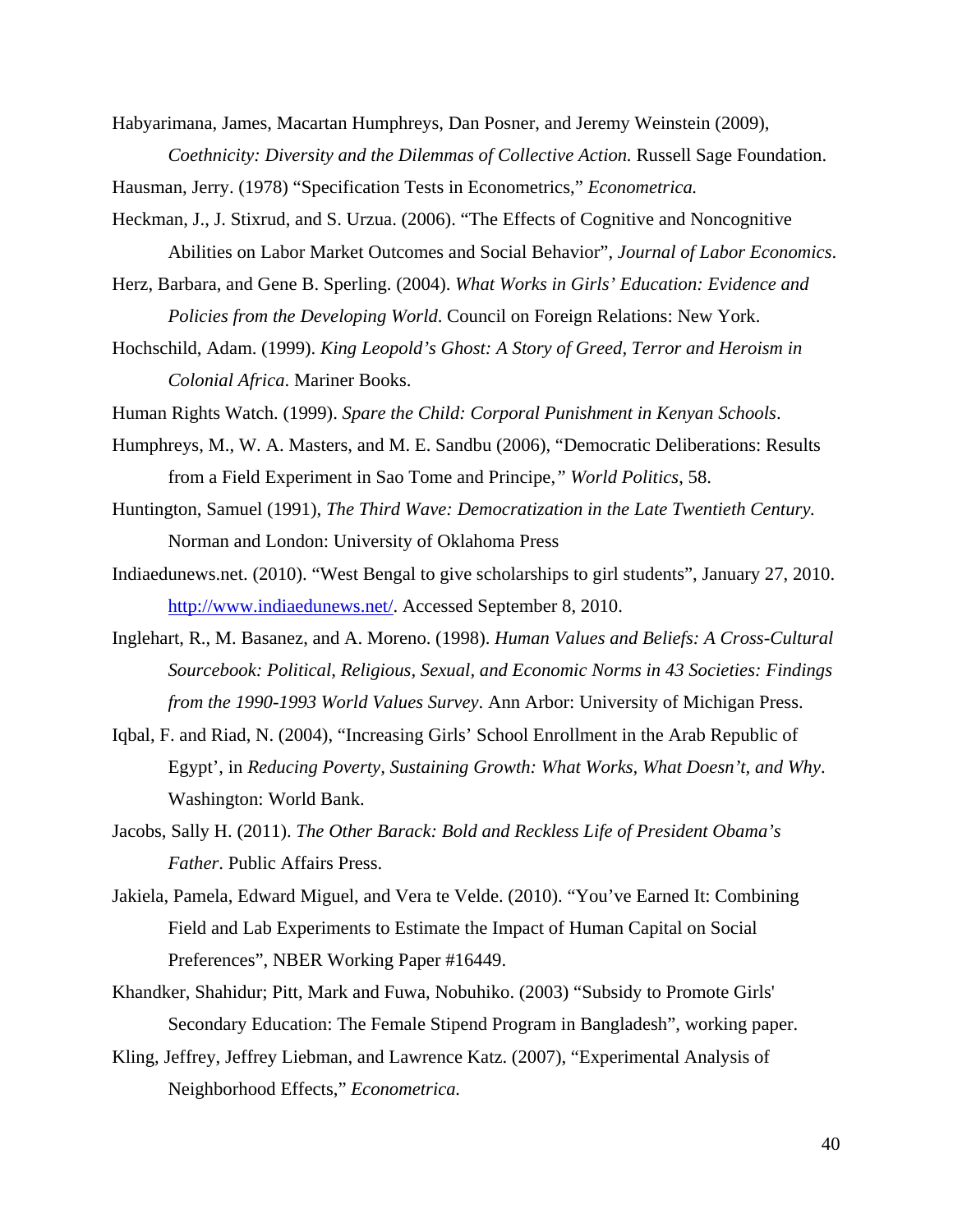- Krueger, Alan, and Jitka Maleckova (2003), "Education, Poverty, and Terrorism: Is there a Causal Connection?" *Journal of Economic Perspectives*, 17.
- Kremer, Michael, Edward Miguel, and Rebecca Thornton. (2009) "Incentives to Learn", *Review of Economics and Statistics,* 91.
- Kremer Michael, Sarychev A. (2008). Why do governments operate schools? Working Paper.
- Levine, Ruth, Cynthia Lloyd, Margaret Greene, and Caren Grown, (2008) "Girls Count: A Global Investment and Action Agenda". Washington: Center for Global Development.
- Levy, M. (1966). *Modernization and the Structure of Society*. Princeton University Press.
- Lloyd, Cynthia. (2009). *New Lessons: The Power of Educating Adolescent Girls*. Population Council: New York.
- Lipset, Seymour Martin, (1959) "Some Social Requisites of Democracy: Economic Development and Political Legitimacy," *American Political Science Review* 53.
- Lochner, Lance. (2011). "Non-production benefits of education: Crime, health, and good citizenship", *NBER Working Paper #16722.*
- Logan, Carolyn and Michael Bratton (2006), "The Political Gender Gap in Africa: Similar Attitudes, Different Behaviors," *Afrobarometer Working Paper* No. 58.
- Lott, Jr., John. (1999) "Public Schooling, Indoctrination and Totalitarianism," *Journal of Political Economy*, 107(6), 127-157.
- Mason, T. David and Jerry Murtagh (1985), "Who Riots? An Empirical Examination of the New Urban Black Versus the Social Marginality Hypothesis," *Political Behavior*.
- Mattes, Robert and Michael Bratton (2007), "Learning about Democracy in Africa: Awareness, Performance, and Experience," *American Journal of Political Science,* 51(1).
- Miller, A., L. Bolce, and M. Halligan (1977) "The J-Curve Theory and Black Urban Riots: An Empirical Test of Progressive Relative Deprivation Theory," *APSR*, 71(3).
- Milligan, Kevin, Enrico Moretti, and Philip Oreopoulous (2004), "Does Education Improve Citizenship? Evidence from the US and the UK," *Journal of Public Economics,* 88.
- Moehler, Devra. (2007) "Participation in Transition: Mobilizing Ugandans in Constitution Making." *Studies in Comparative International Development,* 42(2): 164-90*.*
- Moehler, Devra. (2008) *Distrusting Democrats: Outcomes of Participatory Constitution Making.*  University of Michigan Press.
- Nyerere, Julius. (1973). *Freedom and Development*, Government Printer, Dar-es-Salaam.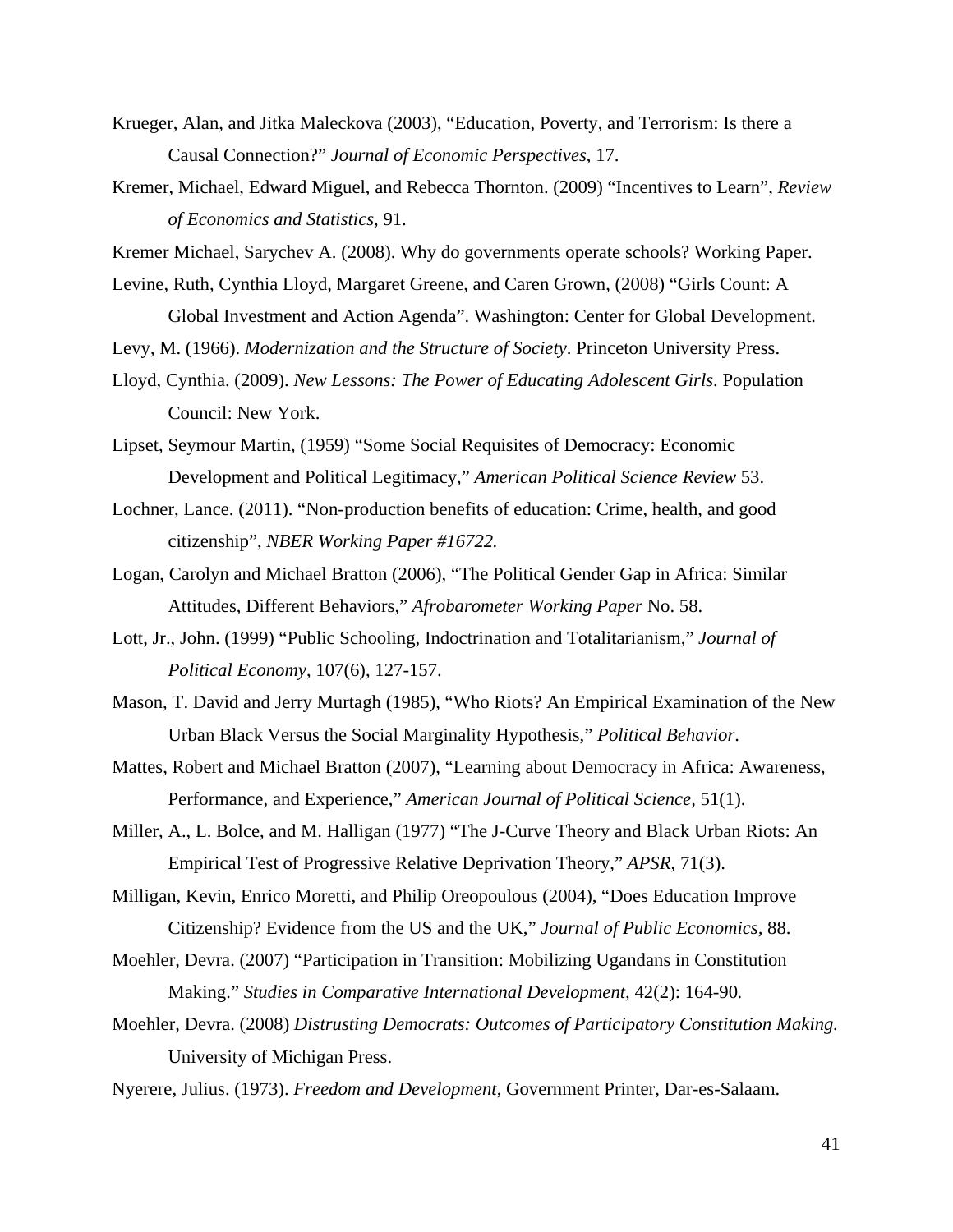- Olken, Ben (2010), "Direct Democracy and Local Public Goods: Evidence from a Field Experiment in Indonesia," *American Political Science Review 104 (2)*.
- Oreopoulos, Philip and Kjell G. Salvanes. (2011). "Priceless: The Nonpecuniary Benefits of Schooling", *Journal of Economic Perspectives*, 25(1), 159-184.

Orr, L., et al. (2003). *Moving to Opportunity: Interim Impacts Evaluation.* Washington: HUD.

- Paluck, Elizabeth Levy, and Donald P. Green. (2009). "Deference, Dissent, and Dispute Resolution: An Experimental Intervention Using Mass Media to Change Norms and Behavior in Rwanda," *American Political Science Review*, 103(4), 622-644.
- Papaioannou, Elias, and Gregorios Siourounis, (2008) "Economic and Social Factors Driving the Third Wave of Democratization," *Comparative Economics.*
- Pritchett, Lant. (2003). "When Will They Ever Learn?: Why All Governments Produce Schooling." BREAD Working Paper #53.
- Przeworski, Adam and Fernando Limongi (1997) "Modernization: Theories and Facts" *World Politics, Vol. 49, No. 2.*
- Rynor, Janet and Kate Wesson, (2006). "The Girl's Stipend Program in Bangladesh". *Journal of Education in International Development. Vol. 2, No. 2.*
- Saunders, Doug. (2011). "A self-taught democracy emerges from Tunisia's classrooms", *The Globe and Mail*, February 28, 2011.
- Save the Children. (2005). *State of the World's Mothers Report*: *The Power and Promise of Girls' Education.*
- Shetler, Jan Bender. (2010). "Historical memory as a foundation for peace: Network formation and ethnic identity in North Mara, Tanzania", *Journal of Peace Research*, 47(5), 639-50.
- Smith, S.C., M.S. Emran, and F. Maret. (2009). "Education and Freedom of Choice: Evidence from Arranged Marriages in Vietnam", working paper, George Washington University.
- Thomas, Duncan, Elizabeth Frankenberg and James P. Smith (2001). "Lost But Not Forgotten: Attrition and Follow-up in the Indonesia Family Life Survey." *J. of Human Resources*.
- Thomas, Duncan, et al. (2010). "Cutting the costs of attrition: Results from the Indonesia Family Life Survey", forthcoming, *Journal of Development Economics*.

United Nations Development Program. (1993). *Human Development Report 1993*. New York. United Nations Development Program. (2009). *Human Development Report 2009*. New York. United Nations Development Program. (2010). *Human Development Report 2010*. New York.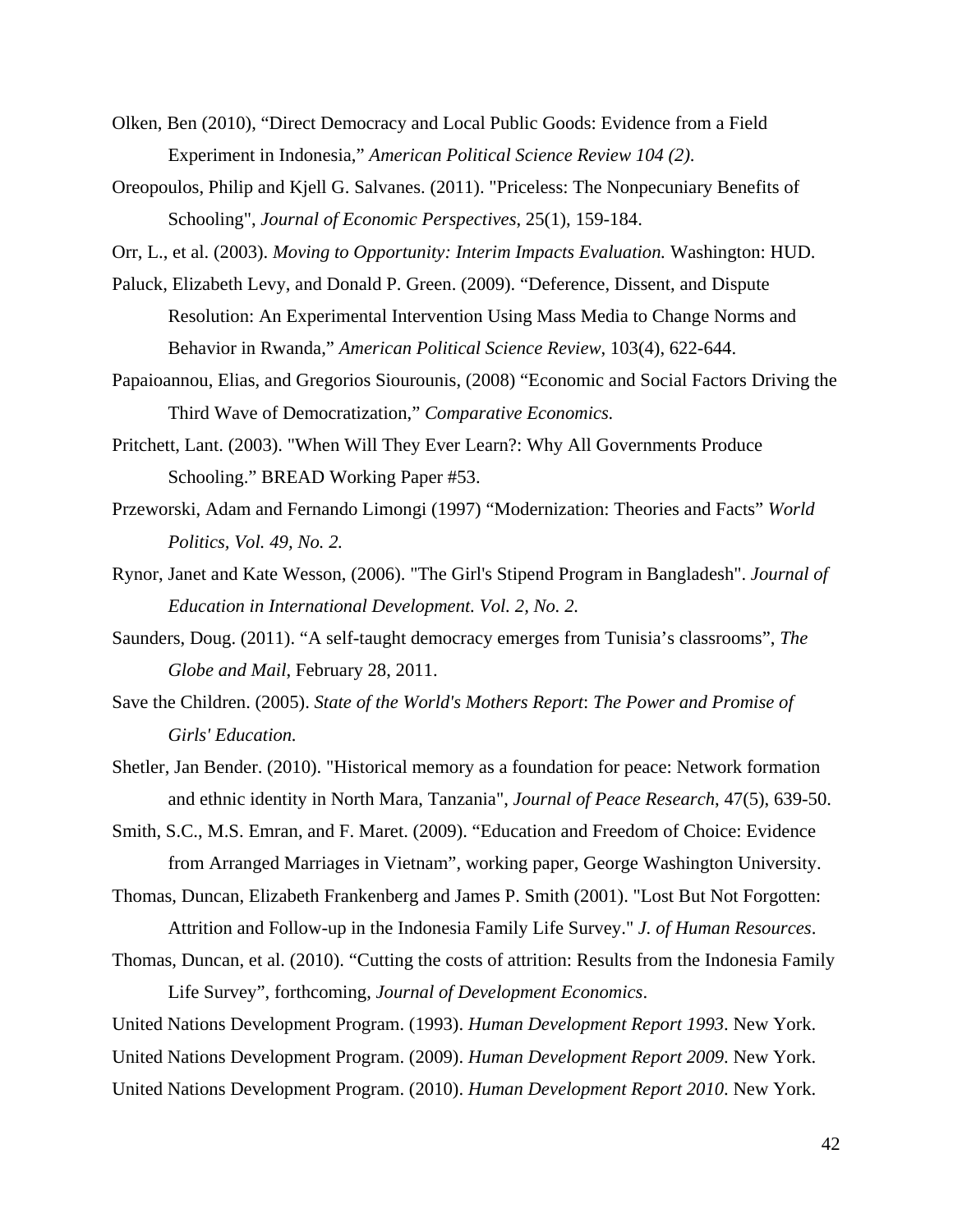- Verba, S., Nie, N.H., 1972. *Participation in America: Political Democracy and Social Equality*. Harper and Row, New York.
- Vicente, Pedro and Leonard Wantchekon (2010) "Clientelism and Vote Buying: Lessons from Field Experiments in West Africa," *Oxford Review of Economic Policy.*
- Wantchekon, Leonard (2003) "Clientelism and Voting Behavior: Evidence from a Field Experiment in Benin," *World Politics*, 55(3), 399-422*.*
- Weakliem, David (2002) "The Effects of Education on Political Opinions: An International Study," *International Journal of Public Opinion Research* 13.
- Weber, Eugen. (1976). *Peasants into Frenchmen: The Modernization of Rural France, 1870- 1914.* Stanford University Press.
- Wolfinger, R.E., Rosenstone, S.J., 1980. *Who Votes?* Yale Univ. Press, New Haven
- Woodson, C.G. (1915). *The Education of the Negro Prior to 1861: A History of the Education of the Colored People of the United States from the Beginning of Slavery to the Civil War*. New York: G.P. Putnam's Sons.

World Bank. (2010). www.worldbank.org/education/girls. Accessed September 8, 2010.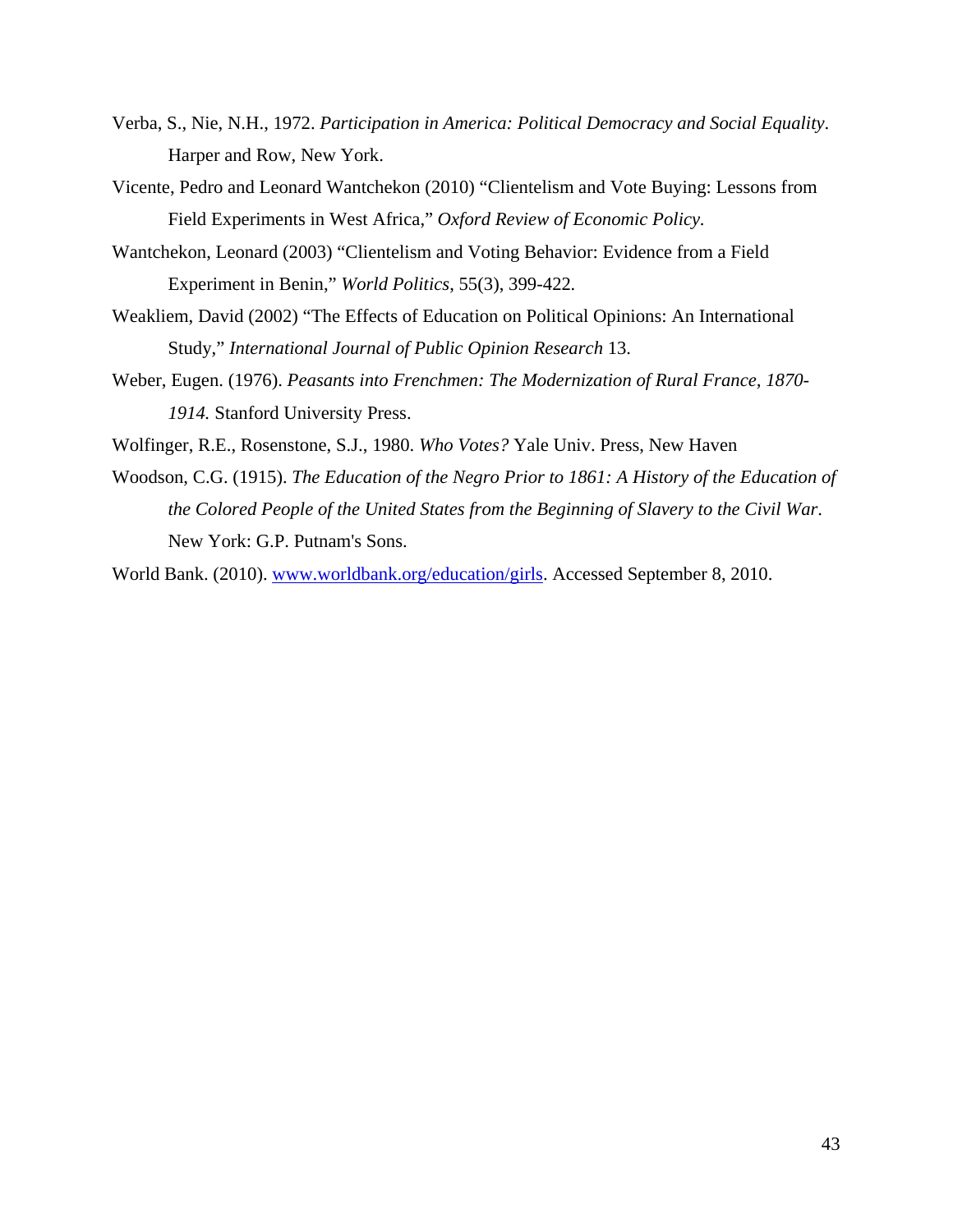|                                                       | Comparison     | Coefficient        |
|-------------------------------------------------------|----------------|--------------------|
|                                                       | group variable | estimate (s.e.) on |
| Dependent variable:                                   | mean $(s.d.)$  | program indicator  |
| Panel A: Baseline characteristics (2001-2002 surveys) |                |                    |
| Student age (2001)                                    | 13.3           | $-0.14$            |
|                                                       | (1.44)         | (0.15)             |
| Iron roof ownership                                   | 0.82           | $-0.048$           |
|                                                       | (0.38)         | (0.038)            |
| Mother years of schooling                             | 8.71           | $0.79*$            |
|                                                       | (4.18)         | (0.40)             |
| Father years of schooling                             | 10.47          | 0.55               |
|                                                       | (3.99)         | (0.49)             |
| Proportion ethnic Luhya                               | 0.79           | 0.067              |
|                                                       | (0.41)         | (0.056)            |
| Proportion ethnic Luo                                 | 0.104          | $-0.054$           |
|                                                       | (0.31)         | (0.038)            |
| Proportion ethnic Teso                                | 0.055          | 0.018              |
|                                                       | (0.23)         | (0.033)            |
| Test score pre-program, all subjects (normalized)     | 0.00           | 0.12               |
|                                                       | (1.00)         | (0.20)             |
| Panel B: Short-run Impacts (2001-2002)                |                |                    |
| Test score post-program, all subjects (normalized)    | 0.00           | $0.34*$            |
|                                                       | (1.00)         | (0.20)             |
| Student school attendance                             | 0.788          | $0.060*$           |
|                                                       | (0.36)         | (0.032)            |
| Teacher school attendance                             | 0.822          | $0.069***$         |
|                                                       | (0.262)        | (0.025)            |
|                                                       |                |                    |

| Table 1: Girls Scholarship Program (GSP) Baseline Characteristics and Short-run Impacts (2001-2002) |
|-----------------------------------------------------------------------------------------------------|
|-----------------------------------------------------------------------------------------------------|

Notes: Each row is from a separate OLS regression. Significant at 90% (\*), 95% (\*\*), 99% (\*\*\*) confidence. The outcome variable is regressed on the GSP program (treatment) indicator. Standard errors are clustered by school. The sample size in Panel A ranges from 789 to 1387 observations depending on the dependent variable. The sample consists of female students in the Girls Scholarship Program schools in Busia who were interviewed in the long-run follow-up and will be included in subsequent analysis. The academic subjects tested included English, geography/history/civics, mathematics, science, and Swahili. The attendance data for both pupils and teachers was collected during unannounced visits to schools in 2001 and 2002. The sample size in Panel B is 993 students in the test score regressions, and 1351 students and 666 teachers in the attendance regressions, respectively.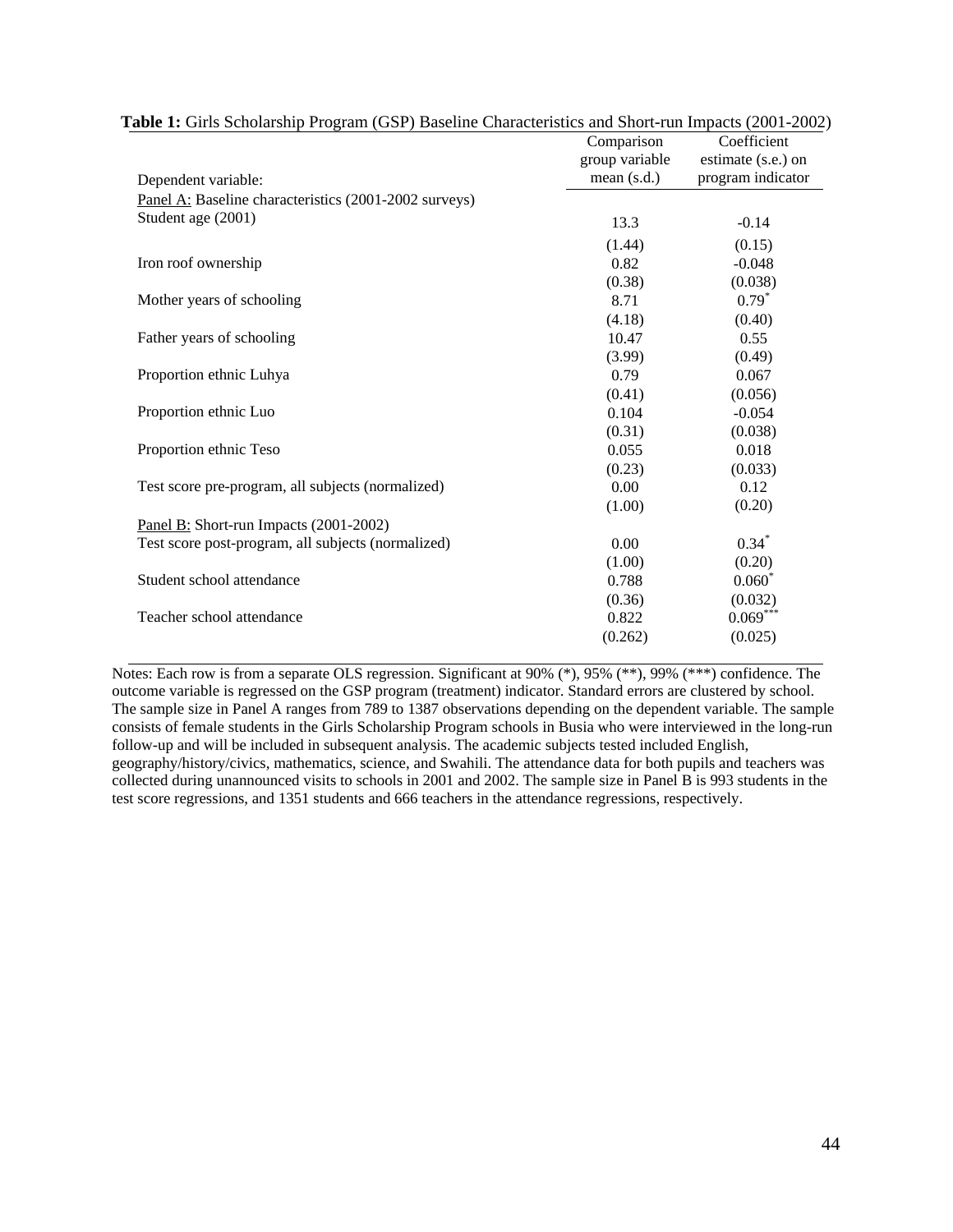| <b>Table 2.</b> Equeational Outcomes in Follow ap survey (2003–2007)                       | Comparison     | Coefficient        |
|--------------------------------------------------------------------------------------------|----------------|--------------------|
|                                                                                            | group variable | estimate (s.e.) on |
| Dependent variable:                                                                        | mean $(s.d.)$  | program indicator  |
| Panel A: Sample attrition                                                                  |                |                    |
| Surveyed in follow-up round (2005-2007)                                                    | 0.816          | $-0.007$           |
|                                                                                            | (0.388)        | (0.035)            |
| Panel B: Test Scores                                                                       |                |                    |
| Arithmetic test (normalized)                                                               | 0.00           | 0.135              |
|                                                                                            | (1.00)         | (0.102)            |
| English vocabulary test (normalized)                                                       | 0.00           | $0.162*$           |
|                                                                                            | (1.00)         | (0.092)            |
| Raven's matrix test (normalized)                                                           | 0.00           | $0.182***$         |
|                                                                                            | (1.00)         | (0.075)            |
| Reading test (normalized)                                                                  | 0.00           | $0.124*$           |
|                                                                                            | (1.00)         | (0.071)            |
| Swahili vocabulary test (normalized)                                                       | 0.00           | $0.218***$         |
|                                                                                            | (1.00)         | (0.088)            |
| Test score mean effect                                                                     | 0.00           | $0.208***$         |
|                                                                                            | (1.00)         | (0.092)            |
| Test score mean effect, among those with baseline scores $\langle +2 \text{ s.d.} \rangle$ | 0.06           | 0.145              |
|                                                                                            | (0.96)         | (0.082)            |
| Test score mean effect, among schools with $\leq$ 5 predicted GSP winners                  | $-0.06$        | $0.177***$         |
|                                                                                            | (1.01)         | (0.081)            |
| Panel C: Schooling outcomes                                                                |                |                    |
| Attended at least some secondary school (0-1)                                              | 0.30           | $0.087^{\ast\ast}$ |
|                                                                                            | (0.46)         | (0.041)            |
| Still in school, at time of survey (0-1)                                                   | 0.52           | $0.079*$           |
|                                                                                            | (0.50)         | (0.044)            |
| Grades of school completed                                                                 | 7.8            | 0.088              |
|                                                                                            | (1.2)          | (0.103)            |

**Table 2:** Educational Outcomes in Follow-up survey (2005-2007)

Notes: Each row is from a separate OLS regression. Significant at 90% (\*), 95% (\*\*), 99% (\*\*\*) confidence. In Panels B-C the outcome variable is regressed on the GSP program (treatment) indicator, an indicator for student cohort, student age at time of the survey, the mean pre-program (2000) school test score, educational attainment of each parent, and timing of the follow-up survey (coefficient estimates not shown). There are no additional regression controls in Panel A. Standard errors are clustered by school. The sample size is 1,387 observations in Panels B-C. Details on the mean effect analysis are in the text. The test score mean effect in Panel B includes the arithmetic, English, Raven's matrix, reading, and Swahili test results.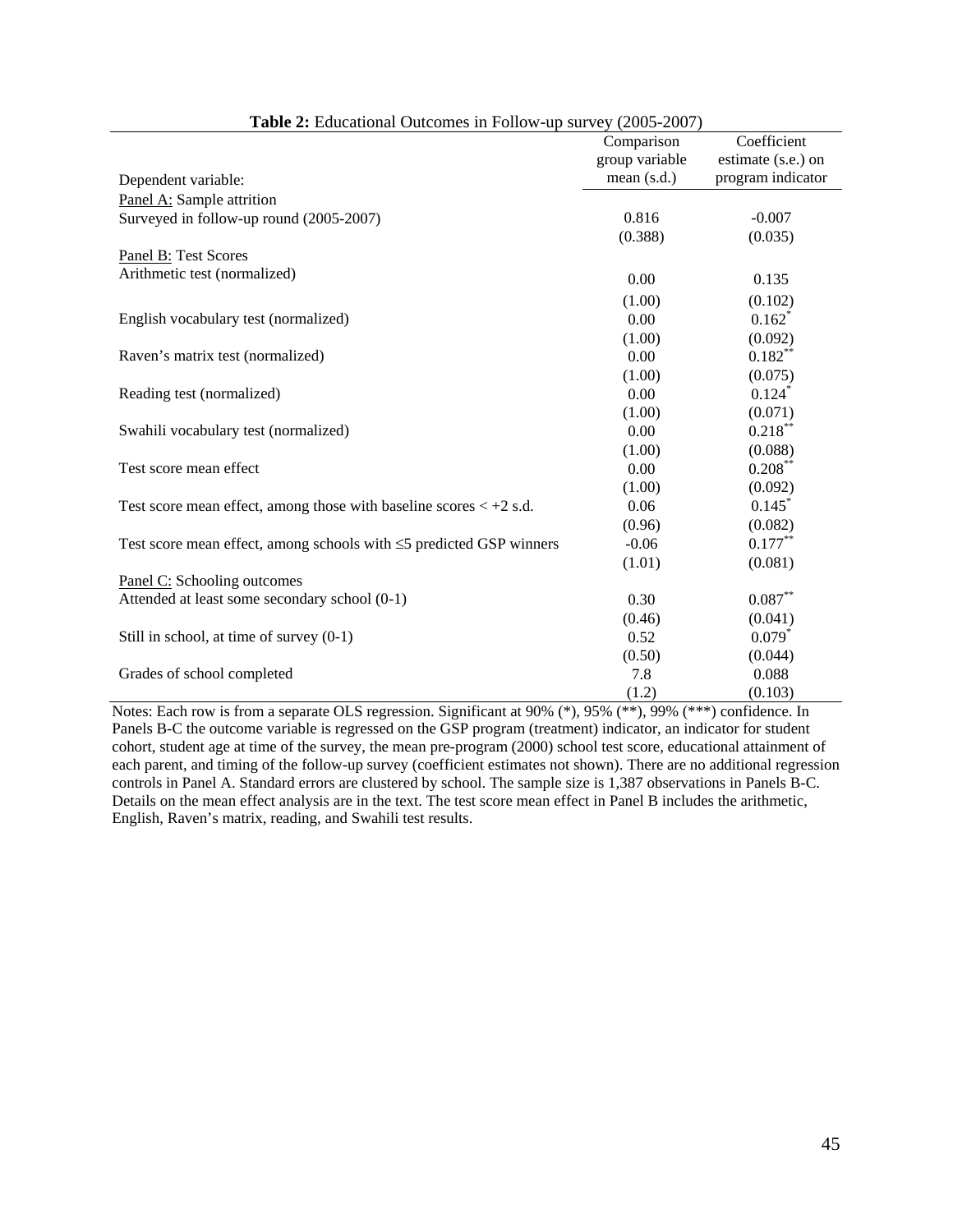| Dependent variable:                                                                                                                                     | Comparison<br>group variable<br>mean $(s.d.)$ | Coefficient<br>estimate (s.e.) on<br>program indicator |
|---------------------------------------------------------------------------------------------------------------------------------------------------------|-----------------------------------------------|--------------------------------------------------------|
| "Women have always been subject to traditional laws and customs and should remain so." (0 to 1)                                                         | 0.17                                          | $-0.009$                                               |
| (vs. "Women should have equal rights and receive the same treatment as men do.") [AFB]                                                                  | (0.31)                                        | (0.022)                                                |
| "Men can beat their wives and children if they misbehave." (0 to 1)<br>(vs. "No one has the right to use physical violence against anyone else.") [AFB] | 0.25<br>(0.38)                                | $-0.068$ ***<br>(0.024)                                |
| Ever married $(0-1)$                                                                                                                                    | 0.21                                          | $-0.018$                                               |
| Ever married, with family involvement in spouse choice $(0-1)$                                                                                          | (0.41)<br>0.042<br>(0.201)                    | (0.034)<br>$-0.024$ <sup>*</sup><br>(0.013)            |
| Ever married, without family involvement in spouse choice $(0-1)$                                                                                       | 0.165                                         | 0.005                                                  |
|                                                                                                                                                         | (0.371)                                       | (0.031)                                                |
| Total fertility                                                                                                                                         | 0.400                                         | $-0.030$                                               |
|                                                                                                                                                         | (0.764)                                       | (0.065)                                                |
| Lack of autonomy mean effect                                                                                                                            | 0.00                                          | $-0.181$ <sup>**</sup>                                 |
| $\sim$ $\sim$                                                                                                                                           | (1.00)                                        | (0.077)                                                |

**Table 3:** Autonomy in Household Outcomes in Follow-up survey (2005-2007)

Notes: Each row is from a separate OLS regression. Significant at 90% (\*), 95% (\*\*), 99% (\*\*\*) confidence. The outcome variable is regressed on the GSP program (treatment) indicator, an indicator for student cohort, student age at time of the survey, the mean pre-program (2000) school test score, educational attainment of each parent, and timing of the follow-up survey (coefficient estimates not shown). Standard errors are clustered by school. The sample is N=1,387. Details on the mean effect analysis are in the text. The autonomy mean effect includes the two attitude questions and the "Ever married, with family involvement in spouse choice" variables.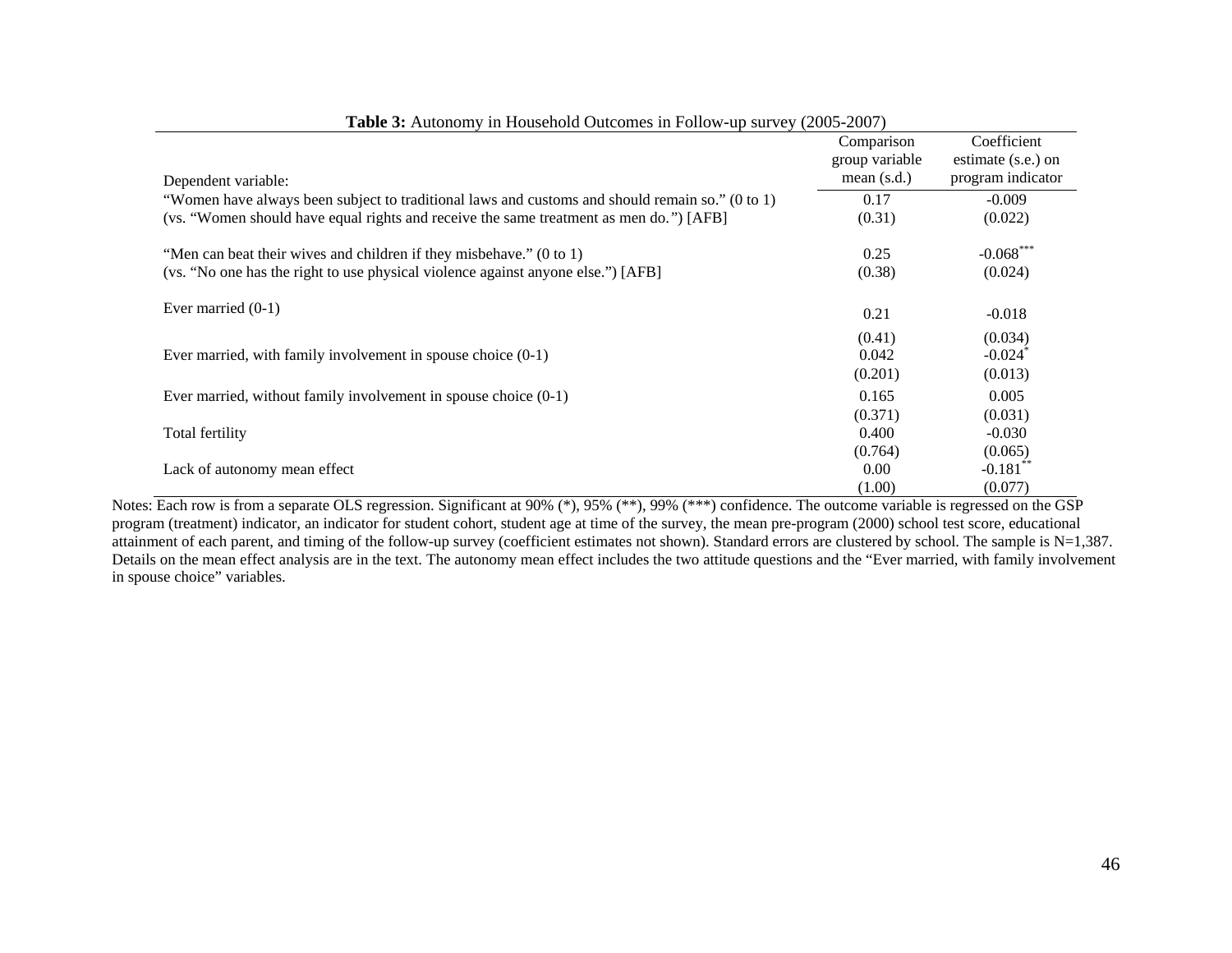|                                                                                                                               | Comparison<br>group variable | Coefficient<br>estimate (s.e.) on |
|-------------------------------------------------------------------------------------------------------------------------------|------------------------------|-----------------------------------|
| Dependent variable:                                                                                                           | mean $(s.d.)$                | program indicator                 |
|                                                                                                                               |                              |                                   |
| Panel A: Ethnic and Religious Attitudes                                                                                       | 0.110                        | $-0.033$                          |
| Ethnic identity is not "very important" to respondent $(0-1)$                                                                 |                              |                                   |
|                                                                                                                               | (0.313)                      | (0.020)<br>$-0.042$ <sup>*</sup>  |
| Ethnic identity is not "very important" to respondent (0-1), among those surveyed in 2005 and 2006                            | 0.126<br>(0.332)             | (0.021)                           |
|                                                                                                                               | 0.257                        | 0.006                             |
| Migrated out of Busia and Teso districts                                                                                      | (0.437)                      |                                   |
| Religious identity is not "very important" to respondent $(0-1)$                                                              | 0.014                        | (0.036)<br>0.005                  |
|                                                                                                                               |                              |                                   |
|                                                                                                                               | (0.116)                      | (0.006)                           |
| Member of a prayer group $(0-1)$                                                                                              | 0.371                        | 0.018                             |
|                                                                                                                               | (0.483)                      | (0.034)                           |
| Panel B: Democratic attitudes                                                                                                 |                              |                                   |
| Agree with: "We should choose our leaders in this country through regular, open and honest elections." (0 to 1)               | 0.93                         | 0.001                             |
|                                                                                                                               | (0.19)                       | (0.014)                           |
| Agree with: "Democracy is preferable to any other kind of government" (0 to 1) [AFB, WVS]                                     | 0.69                         | $-0.005$                          |
|                                                                                                                               | (0.46)                       | (0.035)                           |
| Disagree with: "Only those who are sufficiently well educated should be allowed to choose our leaders." (0 to 1) [AFB]        | 0.27                         | 0.022                             |
|                                                                                                                               | (0.38)                       | (0.030)                           |
| Disagree with: "Only one political party should be allowed to stand for election and hold office." (0 to 1) [AFB]             | 0.35                         | 0.032                             |
|                                                                                                                               | (0.40)                       | (0.029)                           |
| Disagree with: "All decisions should be made by a council of elders." (0 to 1) [AFB]                                          | 0.27                         | 0.023                             |
|                                                                                                                               | (0.36)                       | (0.026)                           |
| Disagree with: "The military should come in to govern the country." (0 to 1) [AFB]                                            | 0.61                         | 0.002                             |
|                                                                                                                               | (0.41)                       | (0.033)                           |
| Disagree with: "Elections and the Parliament should be abolished so that the president can decide everything." (0 to 1) [AFB] | 0.64                         | $-0.006$                          |
|                                                                                                                               | (0.41)                       | (0.032)                           |
| Democratic attitudes mean effect                                                                                              | 0.00                         | 0.058                             |
|                                                                                                                               | (1.00)                       | (0.089)                           |

| Table 4: Attitudes with Respect to Ethnicity, Religion and Democracy in Follow-up survey (2005-2007) |  |
|------------------------------------------------------------------------------------------------------|--|
|                                                                                                      |  |

Notes: Each row is from a separate OLS regression. Significant at 90% (\*), 95% (\*\*), 99% (\*\*\*) confidence. The outcome variable is regressed on the GSP program (treatment) indicator, an indicator for student cohort, student age at time of the survey, the mean pre-program (2000) school test score, educational attainment of each parent, and timing of the follow-up survey (coefficient estimates not shown). Standard errors are clustered by school. The sample is N=1,387, except in the restricted sample for ethnic identity, where only those interviewed in 2005 and 2006 are included, in which case N=1,346. Details on the mean effect analysis are in the text. The mean effect at the bottom of Panel B includes all variables in that panel.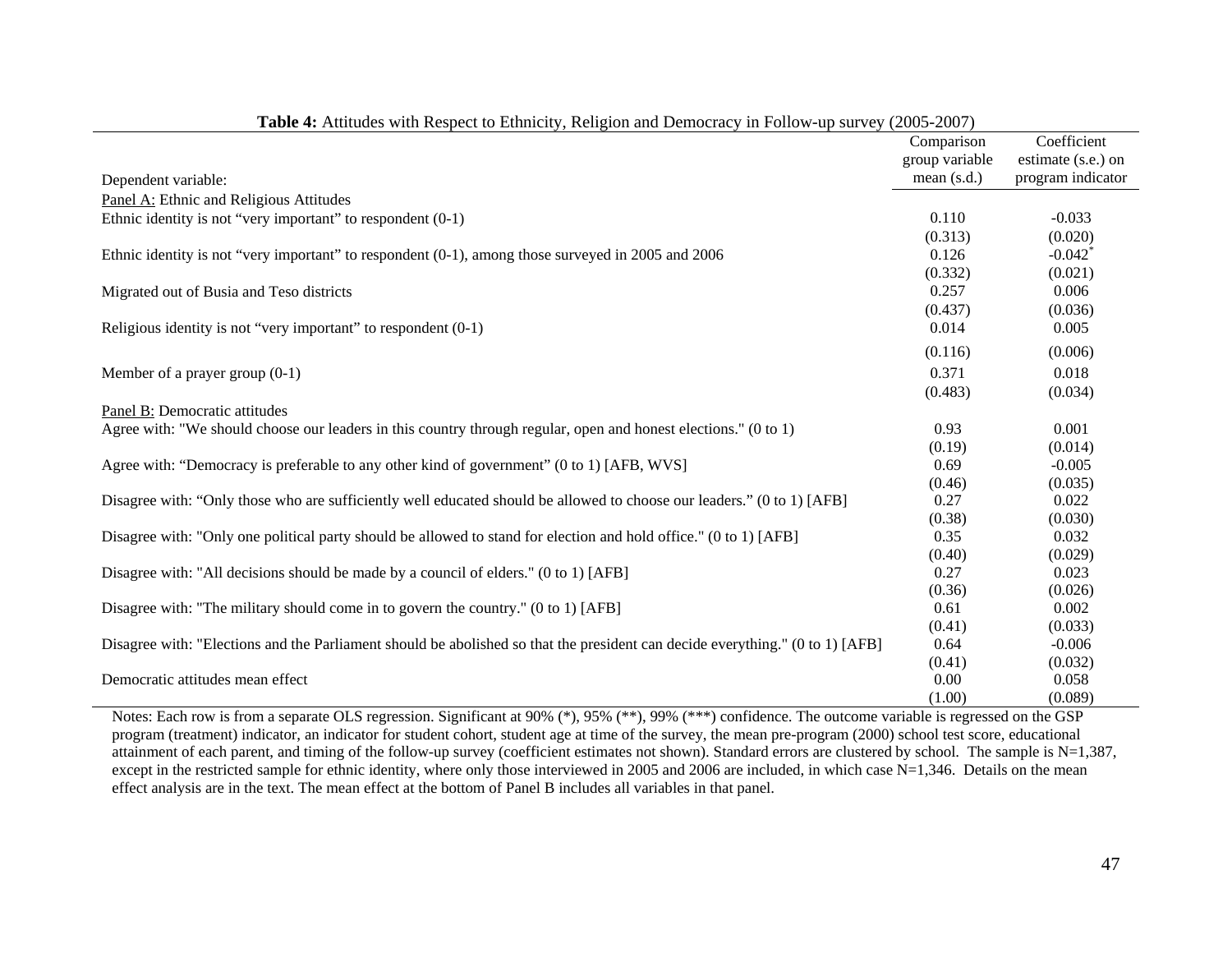|                                                                                                | Comparison<br>group variable | Coefficient<br>estimate (s.e.) on |
|------------------------------------------------------------------------------------------------|------------------------------|-----------------------------------|
| Dependent variable:                                                                            | mean $(s.d.)$                | program indicator                 |
| Panel A: Media Consumption                                                                     |                              |                                   |
| Days listened to the radio in last week $(0 \text{ to } 7)$                                    | 3.59                         | $-0.642***$                       |
|                                                                                                | (2.87)                       | (0.198)                           |
| Days read a newspaper in last week $(0 \text{ to } 7)$                                         | 0.439                        | $0.134*$                          |
|                                                                                                | (1.010)                      | (0.074)                           |
| Has a favorite newspaper                                                                       | 0.666                        | $0.096***$                        |
|                                                                                                | (0.472)                      | (0.037)                           |
| Favorite newspaper is the Daily Nation                                                         | 0.305                        | $0.105***$                        |
|                                                                                                | (0.461)                      | (0.035)                           |
| Panel B: Political Knowledge                                                                   |                              |                                   |
| Political knowledge mean effect                                                                | 0.00                         | $0.203***$                        |
|                                                                                                | (1.00)                       | (0.085)                           |
| Panel C: Satisfaction with Authority                                                           |                              |                                   |
| "We should show more respect for authority." (0 to 1)                                          | 0.53                         | $-0.076***$                       |
| (vs. "As citizens, we should be more active in questioning the actions of our leaders.") [AFB] | (0.46)                       | (0.026)                           |
| Kenya's quality of government is better than two years ago $(0-1)$                             | 0.56                         | $-0.054$ <sup>*</sup>             |
|                                                                                                | (0.50)                       | (0.031)                           |
| Kenya's economy is better than two years ago $(0-1)$                                           | 0.50                         | $-0.058$ <sup>*</sup>             |
|                                                                                                | (0.50)                       | (0.033)                           |
| Satisfaction with Kenyan democracy (0 to 1) [WVS]                                              | 0.74                         | $-0.048***$                       |
|                                                                                                | (0.29)                       | (0.017)                           |
| Satisfaction with authority mean effect                                                        | 0.00                         | $-0.239***$                       |
|                                                                                                | (1.00)                       | (0.061)                           |
| Taking everything together, respondent is "very happy" (0-1) [WVS]                             | 0.65                         | $-0.027$                          |
|                                                                                                | (0.48)                       | (0.039)                           |

|  | Table 5: Media Consumption, Political Knowledge, and Satisfaction with Authority in Follow-up survey (2005-2007) |  |
|--|------------------------------------------------------------------------------------------------------------------|--|
|  |                                                                                                                  |  |

Notes: Each row is from a separate OLS regression. Significant at 90% (\*), 95% (\*\*), 99% (\*\*\*) confidence. The outcome variable is regressed on the GSP program (treatment) indicator, an indicator for student cohort, student age at time of the survey, the mean pre-program (2000) school test score, educational attainment of each parent, and timing of the follow-up survey (coefficient estimates not shown). Standard errors are clustered by school. The sample is N=1,387. Details on the mean effect analysis are in the text. The mean effect in Panel B includes variables "Knows Kenyan President's name (0-1)", "Knows Kenyan Vice President's name (0-1)", "Knows Kenyan Education Minister's name (0-1)", "Knows Kenyan Health Minister's name (0-1)", and "Knows Ugandan President's name (0-1)"; the mean effect in Panel C includes the four variables listed above the mean effect row.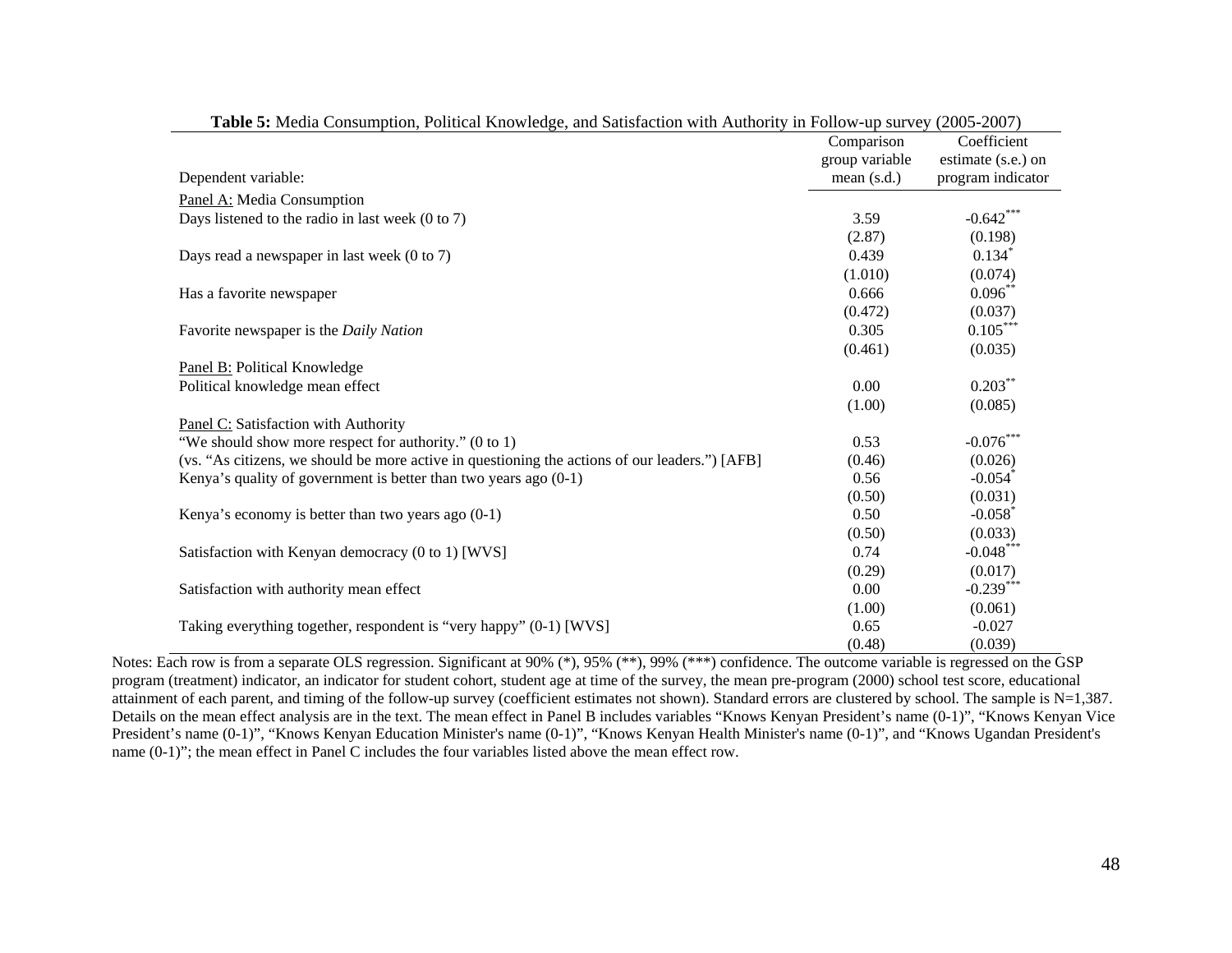|                                                                                                                          | Comparison     | Coefficient        |
|--------------------------------------------------------------------------------------------------------------------------|----------------|--------------------|
|                                                                                                                          | group variable | estimate (s.e.) on |
| Dependent variable:                                                                                                      | mean $(s.d.)$  | program indicator  |
| Panel A: Perceived Political Efficacy                                                                                    |                |                    |
| Disagree with: "Politics and government sometimes seem so complicated that you can't really understand what's going      | 0.16           | 0.009              |
| on." $(0 to 1)$ [AFB]                                                                                                    | (0.29)         | (0.020)            |
| Disagree with: "This world is run by a few people in power, and there is not much that someone like me can do about it." | 0.30           | 0.019              |
| (0 to 1)                                                                                                                 | (0.37)         | (0.027)            |
| Perceived political efficacy mean effect                                                                                 | 0.00           | 0.055              |
|                                                                                                                          | (1.00)         | (0.066)            |
| Panel B: Participation in Politics and Civic Affairs                                                                     |                |                    |
| Interested in public affairs (0-1) [AFB, WVS]                                                                            | 0.26           | $-0.028$           |
|                                                                                                                          | (0.44)         | (0.028)            |
| Respondent intends to vote in the next presidential election $(0-1)$                                                     | 0.48           | $-0.025$           |
|                                                                                                                          | (0.50)         | (0.045)            |
| Community group memberships                                                                                              | 1.41           | 0.059              |
|                                                                                                                          | (1.39)         | (0.105)            |
| Participation in politics and civic affairs mean effect                                                                  | 0.00           | $-0.038$           |
|                                                                                                                          | (1.00)         | (0.073)            |
| "Generally speaking, would you say that most people can be trusted or that you need to be very careful in dealing with   | 0.187          | $-0.018$           |
| people?" $(0-1)$ [WVS]                                                                                                   | (0.390)        | (0.025)            |
| Panel C: Political Violence                                                                                              |                |                    |
| "It is sometimes necessary to use violence in support of a just cause." $(0 \text{ to } 1)$                              | 0.47           | $0.030**$          |
| (vs. "The use of violence is never justified in politics.") [AFB]                                                        | (0.18)         | (0.012)            |
|                                                                                                                          |                |                    |

**Table 6:** Perceived political efficacy, participation in politics and civic affairs, and attitudes towards violence in politics in follow-up survey (2005-2007)

Notes: Each row is from a separate OLS regression. Significant at 90% (\*), 95% (\*\*), 99% (\*\*\*) confidence. The outcome variable is regressed on the GSP program (treatment) indicator, an indicator for student cohort, student age at time of the survey, the mean pre-program (2000) school test score, educational attainment of each parent, and timing of the follow-up survey (coefficient estimates not shown). Standard errors are clustered by school. The sample is  $N=1,387$ . Details on the mean effect analysis are in the text are in the text. The mean effect at the bottom of Panel A includes all variables in that panel, and the mean effect in Panel B includes all variables except for the trust question. The sample size for the "intends to vote in the next presidential election" analysis falls to 963 because the question was only asked of those respondents old enough to vote in the next election. The types of community groups include: women's groups; farmer/agricultural groups; youth groups; water groups/well committees, credit, saving, or insurance groups; prayer or bible study groups; burial committees; school committees or clubs; sports teams; other community group.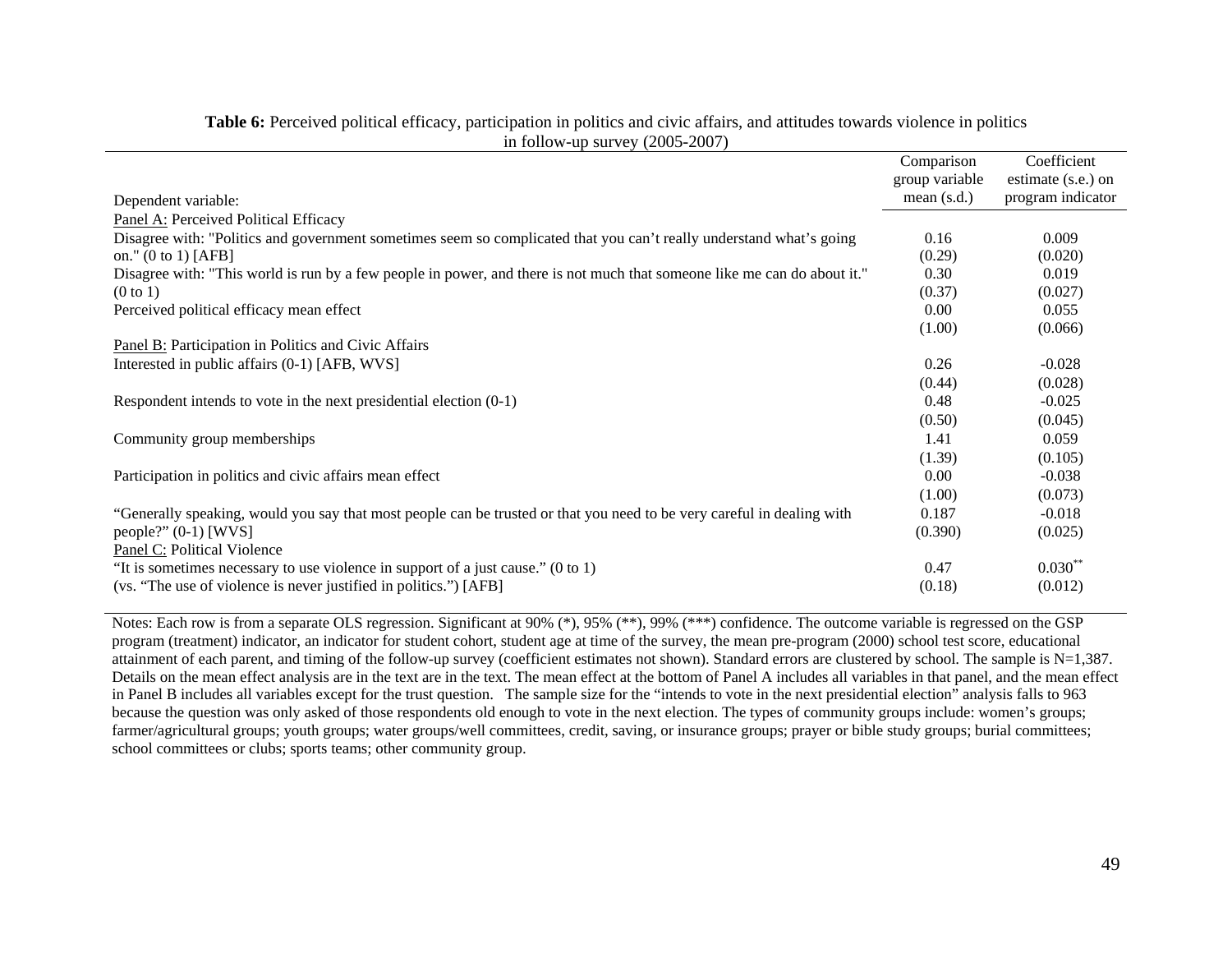|                                                                                 | Coefficient            | Coefficient estimate   | Coefficient estimate   | Hausman test                    |
|---------------------------------------------------------------------------------|------------------------|------------------------|------------------------|---------------------------------|
|                                                                                 | estimate (s.e.) on     | (s.e.) on normalized   | (s.e.) on normalized   | p-value,                        |
|                                                                                 | program indicator      | test score $(2005-07)$ | test score $(2005-07)$ | $H_0: \beta_{IV} = \beta_{OLS}$ |
|                                                                                 | <b>OLS</b>             | IV-2SLS                | <b>OLS</b>             | $\text{(columns } 2, 3)$        |
|                                                                                 |                        | [Experimental]         | [Non-experimental]     |                                 |
| Dependent variable:                                                             | (1)                    | (2)                    | (3)                    | (4)                             |
| Lack of autonomy index                                                          | $-0.181$ <sup>**</sup> | $-0.872$               | $-0.286$ ***           | 0.11                            |
|                                                                                 | (0.077)                | (0.493)                | (0.078)                |                                 |
| Satisfaction with authority index                                               | $-0.239***$            | $-1.115***$            | $-0.177***$            | ${<}0.01$ ***                   |
|                                                                                 | (0.061)                | (0.494)                | (0.055)                |                                 |
| "It is sometimes necessary to use violence in support of a just cause."         | $0.030**$              | 0.146                  | $-0.009$               | $0.02***$                       |
| $(0 \text{ to } 1)$ (vs. "The use of violence is never justified in politics.") | (0.012)                | (0.099)                | (0.010)                |                                 |
| Ethnic identity is not "very important" $(0-1)$                                 | $-0.033$               | $-0.158$               | 0.001                  | 0.11                            |
|                                                                                 | (0.020)                | (0.105)                | (0.013)                |                                 |
| Religious identity is not "very important" $(0-1)$                              | 0.005                  | 0.023                  | $-0.001$               | 0.43                            |
|                                                                                 | (0.006)                | (0.031)                | (0.005)                |                                 |
| Democratic attitudes index                                                      | 0.058                  | 0.277                  | $0.322***$             | 0.82                            |
|                                                                                 | (0.089)                | (0.355)                | (0.051)                |                                 |
| Days read a newspaper in last week $(0 \text{ to } 7)$                          | 0.134                  | $0.644^*$              | $0.258***$             | 0.26                            |
|                                                                                 | (0.074)                | (0.364)                | (0.055)                |                                 |
| Political knowledge index                                                       | $0.203**$              | $0.975***$             | $0.464***$             | $0.08*$                         |
|                                                                                 | (0.085)                | (0.325)                | (0.045)                |                                 |
| Perceived political efficacy index                                              | 0.055                  | 0.265                  | $-0.033$               | 0.31                            |
|                                                                                 | (0.066)                | (0.346)                | (0.050)                |                                 |
| Participation in politics and civic affairs index                               | $-0.038$               | $-0.183$               | 0.017                  | 0.56                            |
|                                                                                 | (0.073)                | (0.363)                | (0.068)                |                                 |

**Table 7:** Comparing experimental and non-experimental estimates

Notes: Each cell contains results from a separate regression. Significant at 90% (\*), 95% (\*\*), 99% (\*\*\*) confidence. Details on the mean effect analysis are in the text. Standard errors are clustered by school. The sample is  $N=1,387$  for all dependent variables.

In column 1, the outcome variable is regressed on the GSP program (treatment) indicator, an indicator for student cohort, student age at time of the survey, the mean pre-program (2000) school test score, educational attainment of each parent, and timing of the follow-up survey (coefficient estimates not shown). In column 2, the outcome variable is regressed on the same explanatory variables except the GSP program indicator is replaced by the normalized test score (in 2005-2007) across all subjects, and the test score is instrumented by the GSP program indicator. In column 3, the normalized test score (in 2005-2007) across all subjects is included as an explanatory variable but it is not instrumented, and the sample is restricted to the control group  $(N=664)$ . Column 4 presents the Hausman test results (p-value) on the hypothesis that the coefficient estimates are equal across columns 2 and 3 for each dependent variable.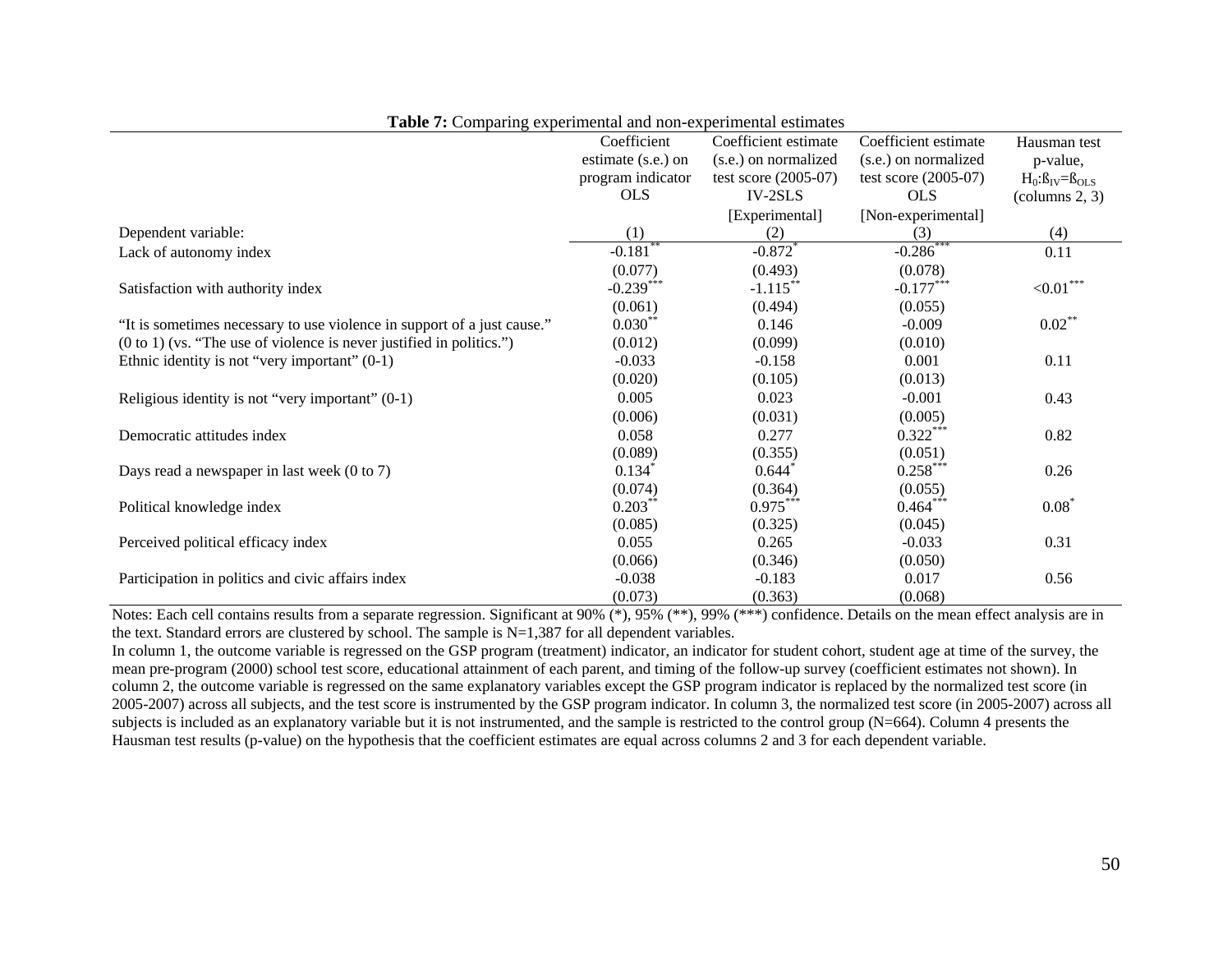|                                                                                             | Coefficient           | Coefficient           | Test of equality of   |
|---------------------------------------------------------------------------------------------|-----------------------|-----------------------|-----------------------|
|                                                                                             | estimate (s.e.) on    | estimate (s.e.) on    | coefficient estimates |
|                                                                                             | program indicator     | program indicator,    | in columns 1, 2       |
|                                                                                             | <b>OLS</b>            | baseline test score   | (p-value)             |
|                                                                                             |                       | $< +2$ s.d.           |                       |
| Dependent variable:                                                                         | (1)                   | (2)                   | (3)                   |
| Lack of autonomy mean effect                                                                | $-0.204$ <sup>*</sup> | $-0.176$ <sup>*</sup> | 0.71                  |
|                                                                                             | (0.088)               | (0.091)               |                       |
| Ethnic identity is not "very important" $(0-1)$                                             | $-0.024$              | $-0.024$              | 0.99                  |
|                                                                                             | (0.024)               | (0.025)               |                       |
| Religious identity is not "very important" $(0-1)$                                          | $-0.007$              | $-0.005$              | 0.81                  |
|                                                                                             | (0.007)               | (0.007)               |                       |
| Democratic attitudes mean effect                                                            | $-0.037$              | $-0.062$              | 0.78                  |
|                                                                                             | (0.097)               | (0.096)               |                       |
| Days read a newspaper in last week $(0 \text{ to } 7)$                                      | 0.109                 | 0.116                 | 0.95                  |
|                                                                                             | (0.097)               | (0.105)               |                       |
| Political knowledge mean effect                                                             | 0.109                 | 0.107                 | 0.90                  |
|                                                                                             | (0.094)               | (0.097)               |                       |
| Satisfaction with authority mean effect                                                     | $-0.181***$           | $-0.147$              | 0.79                  |
|                                                                                             | (0.089)               | (0.088)               |                       |
| Perceived political efficacy mean effect                                                    | 0.083                 | 0.086                 | 0.92                  |
|                                                                                             | (0.077)               | (0.081)               |                       |
| Participation in politics and civic affairs mean effect                                     | $-0.144$              | $-0.138$              | 0.95                  |
|                                                                                             | (0.096)               | (0.098)               |                       |
| "It is sometimes necessary to use violence in support of a just cause." $(0 \text{ to } 1)$ | 0.012                 | 0.006                 | 0.62                  |
| (vs. "The use of violence is never justified in politics.")                                 | (0.013)               | (0.013)               |                       |

**Table 8:** Comparing estimates in the full sample vs. among those with "low" baseline test scores

Notes: Each cell contains results from a separate regression. Significant at 90% (\*), 95% (\*\*), 99% (\*\*\*) confidence. Details on the mean effect analysis are in the text. Standard errors are clustered by school. The sample in column 1 consists of all individuals with baseline test score data (N=919). In column 2, the sample is restricted to individuals with baseline normalized test scores less than  $+2$  s.d. (N=881).

In columns 1 and 2, the outcome variable is regressed on the GSP program (treatment) indicator, an indicator for student cohort, student age at time of the survey, the mean pre-program (2000) school test score, educational attainment of each parent, and timing of the follow-up survey (coefficient estimates not shown). Column 3 presents the test results (p-value) on the hypothesis that the coefficient estimates are equal across columns 1 and 2 for each dependent variable. To carry out this test, 1000 draws (with replacement) of sample size 899 were taken from the full baseline test score sample, and the regressions analogous to column 2 were carried out. The p-values in column 3 correspond to the hypothesis that the coefficient estimates in column 2 are drawn from this distribution.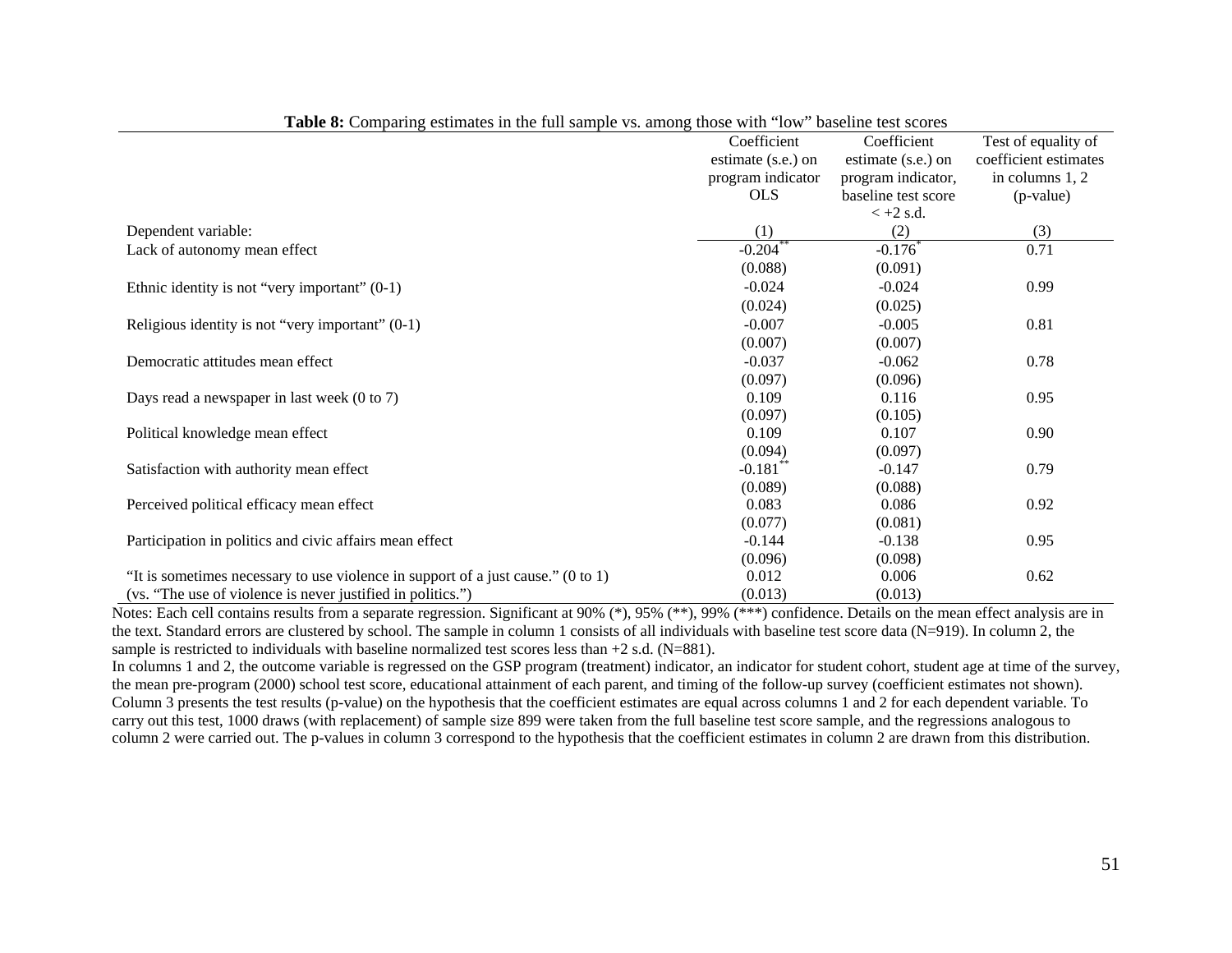|                                                                                  | Coefficient        | Coefficient estimate    |
|----------------------------------------------------------------------------------|--------------------|-------------------------|
|                                                                                  | estimate (s.e.) on | (s.e.) on interaction   |
|                                                                                  | program indicator  | between the program     |
|                                                                                  | <b>OLS</b>         | indicator and predicted |
|                                                                                  |                    | number of winners       |
| Dependent variable:                                                              | (1)                | (2)                     |
| Lack of autonomy mean effect                                                     | $-0.194**$         | 0.005                   |
|                                                                                  | (0.096)            | (0.001)                 |
| Ethnic identity is not "very important" $(0-1)$                                  | $-0.039***$        | $0.005***$              |
|                                                                                  | (0.018)            | (0.002)                 |
| Religious identity is not "very important" $(0-1)$                               | $-0.003$           | $-0.0004$               |
|                                                                                  | (0.007)            | (0.0006)                |
| Democratic attitudes mean effect                                                 | 0.019              | $-0.004$                |
|                                                                                  | (0.080)            | (0.010)                 |
| Days read a newspaper in last week $(0 \text{ to } 7)$                           | 0.114              | $-0.004$                |
|                                                                                  | (0.077)            | (0.007)                 |
| Political knowledge mean effect                                                  | $0.206$ **         | 0.006                   |
|                                                                                  | (0.036)            | (0.009)                 |
| Satisfaction with authority mean effect                                          | $-0.205***$        | $-0.001$                |
|                                                                                  | (0.063)            | (0.005)                 |
| Perceived political efficacy mean effect                                         | 0.068              | 0.002                   |
|                                                                                  | (0.069)            | (0.008)                 |
| Participation in politics and civic affairs mean effect                          | $-0.024$           | $-0.008$                |
|                                                                                  | (0.074)            | (0.009)                 |
| "It is sometimes necessary to use violence in support of a just cause." (0 to 1) | $0.021$ **         | $0.005***$              |
| (vs. "The use of violence is never justified in politics.")                      | (0.010)            | (0.001)                 |

**Table 9:** Effects in schools with different numbers of predicted GSP winners

Notes: Each row contains results from a separate regression. Significant at 90% (\*), 95% (\*\*), 99% (\*\*\*) confidence. Details on the mean effect analysis are in the text. Standard errors are clustered by school. The sample is  $N=1,385$  for all dependent variables.

The outcome variable is regressed on the GSP program (treatment) indicator, the GSP indicator interacted with the predicted number of GSP winners, an indicator for student cohort, student age at time of the survey, the mean pre-program (2000) school test score, educational attainment of each parent, and timing of the follow-up survey (coefficient estimates not shown). The predicted number of GSP winners is estimated in treatment group schools by regressing the actual number of scholarship winners in the school on various quantiles of the baseline test score distribution for students in that school; the predicted number of winners is then assigned to both treatment and control schools.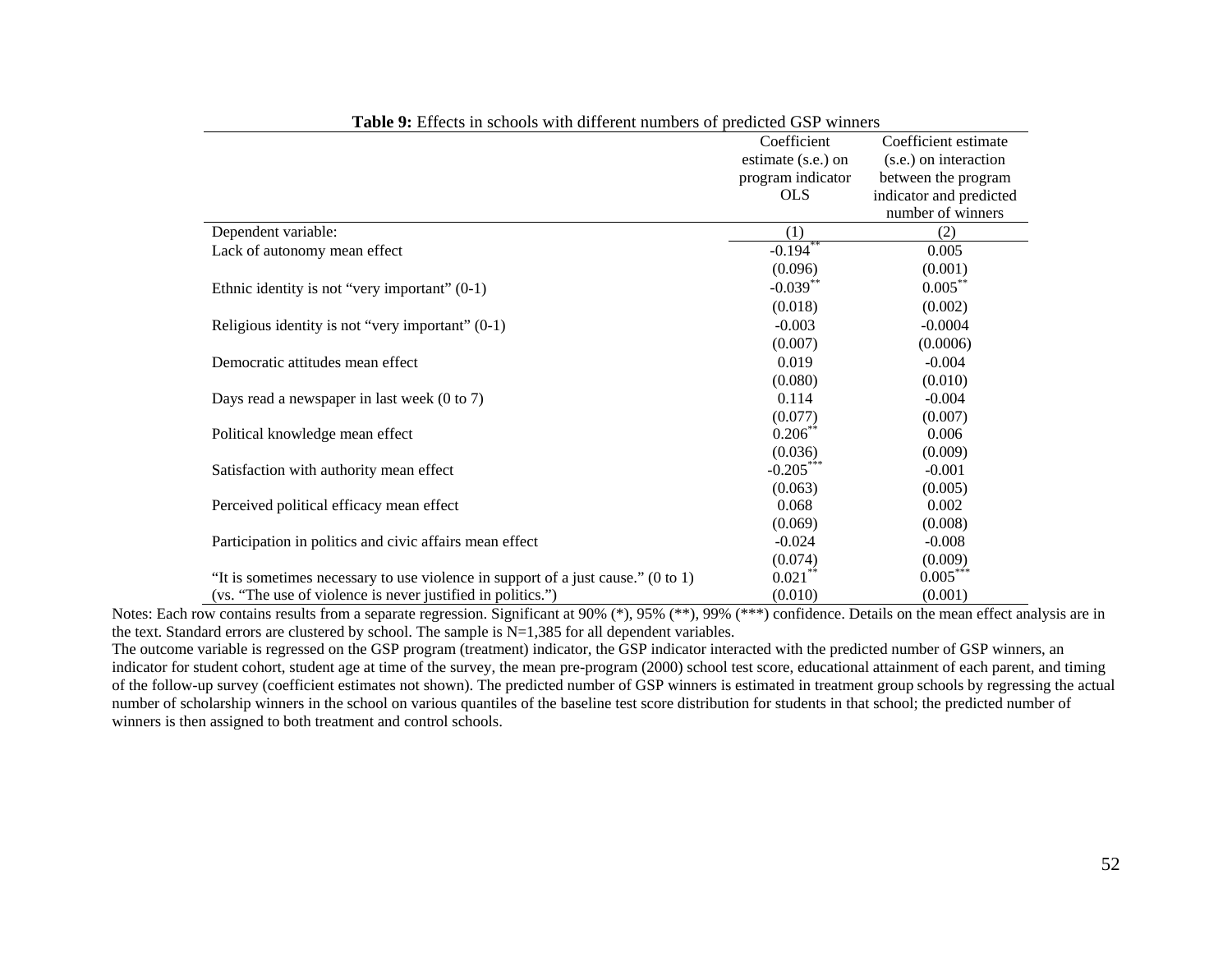### **SUPPLEMENTARY APPENDIX MATERIALS [not intended for publication]**



Appendix Figure A1: Schooling and democracy trends in Kenya

Panel B: Freedom House Political Rights Index in Kenya and sub-Saharan Africa (1973-2008), where "1" denotes full democracy

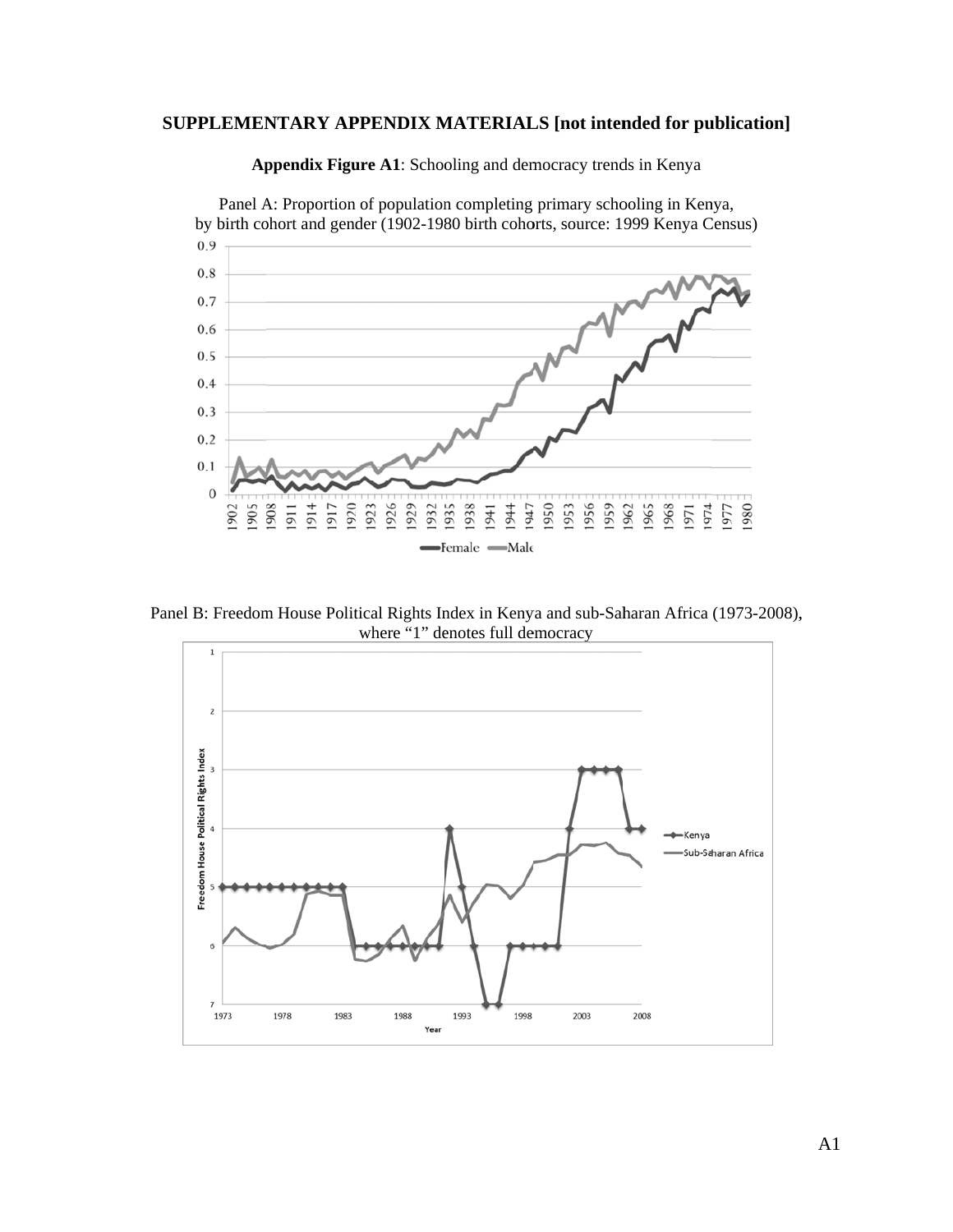

**Appendix Figure A2**: Girls Scholarship Program (GSP) Timeline (2000-2007)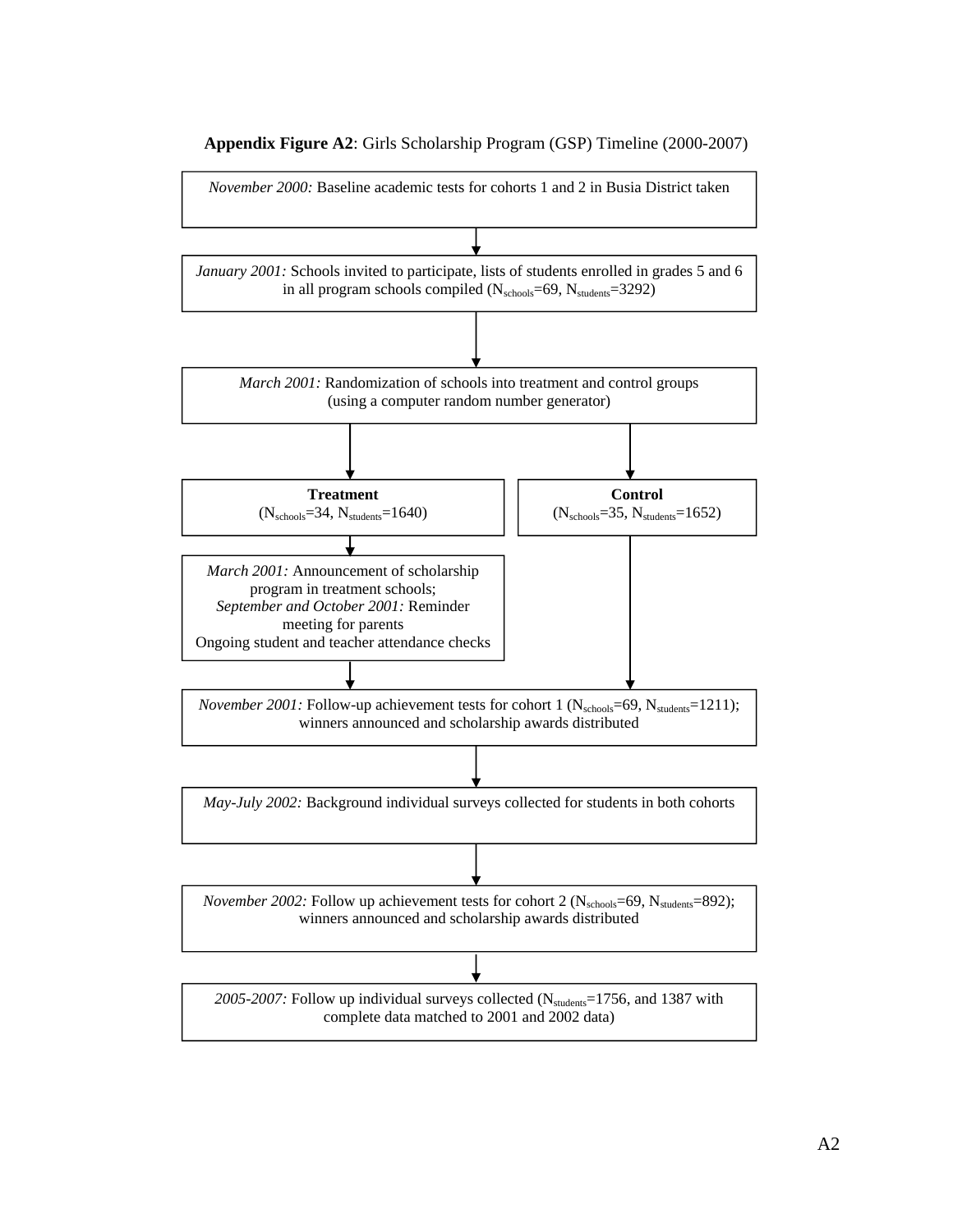# **Appendix B: Model appendix**

This appendix contains some of the algebra and analysis underlying the discussion of the model in section 7. Equation 7 implies that, in the absence of a merit scholarship program (as in our control group), the variance of education will be equal to:

$$
\text{(eqn. A1)} \qquad \qquad \sigma_H^2 = \frac{\sigma_B^2 + \beta_1^2 \sigma_R^2}{4} \, .
$$

This implies that the willingness to accept authority for person *i* at time 1 will be:

$$
\text{(eqn. A2)} \quad R_{1,i} = R_{0,i} + \gamma \left( \frac{B_{0,i} + \beta_1 R_{0,i} + \beta_2 M_i}{2} \right).
$$

In the absence of a merit scholarship program, the variance of  $R_I$ , (suppressing subscripts) is:

$$
(eqn. A3) \quad Var(R_1) \equiv \sigma_{R_1}^2 \quad = Var(R_0 + \gamma H^*)
$$
\n
$$
= \frac{Var(R_0) + \gamma^2 Var(H^*) + 2Cov(R_0, \gamma H^*)}{\sigma_R^2 + \gamma^2 \sigma_H^2 + 2Cov(R_0, \gamma \frac{B_0 + \beta_1 R_0}{2})}
$$
\n
$$
= \sigma_R^2 + \gamma^2 \sigma_H^2 + 2[0 + Cov(R_0, \gamma \frac{\beta_1 R_0}{2})]
$$
\n
$$
= \sigma_R^2 (1 + \gamma \beta_1) + \gamma^2 \sigma_H^2
$$

In the absence of a merit scholarship program, the covariance between  $H^*$  and  $R_I$  will be:

$$
\begin{aligned} \text{(eqn. A4)} \qquad \qquad Cov(R_1, H^*) &= Cov(R_0 + \gamma \left[ \frac{B_0 + \beta_1 R_0}{2} \right], \frac{B_0 + \beta_1 R_0}{2}) \\ &= Cov(R_0, \frac{B_0}{2}) + Cov(R_0, \frac{\beta_1 R_0}{2}) + \gamma Var(\frac{B_0 + \beta_1 R_0}{2}) \\ &= \frac{2\beta_1 \sigma_R^2 + \gamma \sigma_B^2 + \gamma \beta_1^2 \sigma_R^2}{4} \end{aligned}
$$

Taking the difference between equations 8 and 9 in section 7, allows us to estimate the bias, and solve for  $\beta_l$  in terms of known parameters:

$$
\gamma_{OLS} - \gamma_{IV} = \frac{2\beta_1 \sigma_R^2}{\sigma_B^2 + \beta_1^2 \sigma_R^2}
$$

A3